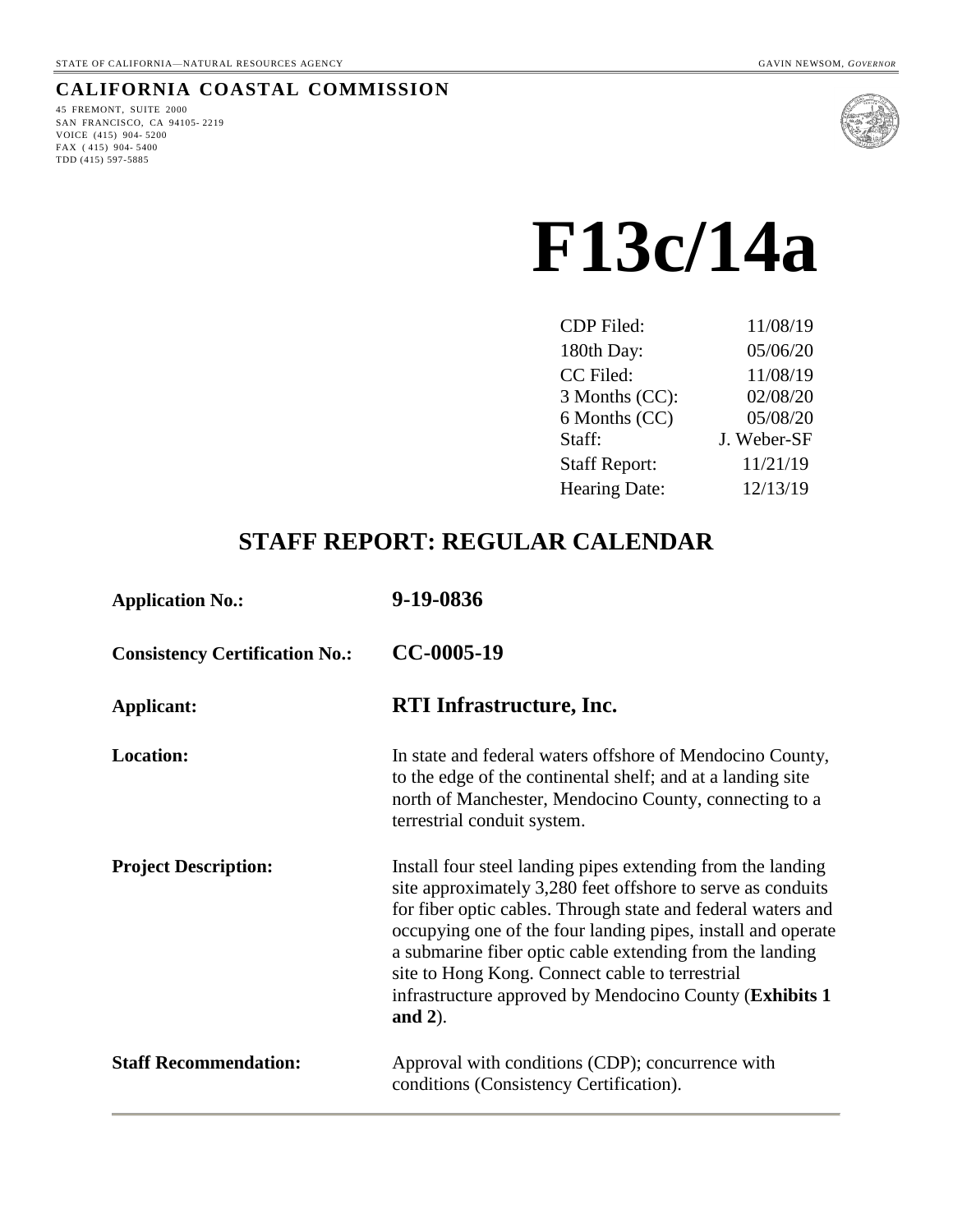# **SUMMARY OF STAFF RECOMMENDATION**

RTI Infrastructure, Inc. (RTI Infrastructure) proposes the installation of four steel bore pipes and a fiber optic cable as part of a multi-phase project in Mendocino County to install and operate up to four trans-Pacific submarine fiber optic cables (**Exhibit 1**). The purpose of the project is to connect locations on the western rim of the Pacific Ocean to the United States. The proposed project includes installation by horizontal directional drilling of four steel landing pipes, extending from the cable landing site approximately 3,280 feet offshore, through which cables would pass and connect to terrestrial infrastructure approved by Mendocino County. Three of these landing pipes would be reserved for future use, as the proposed project includes construction and operation of just one submarine fiber optic cable connecting through state and federal waters and eventually to Hong Kong. This recommendation covers a combined coastal development permit and federal consistency certification; the standard of review for both is Chapter 3 of the Coastal Act.

The key Coastal Act issues raised by this project are the potential for adverse impacts to marine resources and commercial fishing. The project has the potential to harm marine mammals, fish, hard bottom habitat, soft bottom habitat and water quality. To minimize impacts, Commission staff recommends several conditions designed to protect marine habitats and sensitive species. These include **Special Condition 4** requiring RTI Infrastructure to submit a Marine Wildlife Monitoring and Contingency Plan (MWMCP), **Special Condition 5** that requires the cable to be buried to a depth of one meter, and **Special Condition 6** requiring RTI Infrastructure to avoid and eliminate cable suspensions. **Special Condition 8** requires RTI Infrastructure to eventually remove the cable from state waters. In addition, **Special Conditions 16** and **17** require RTI Infrastructure to quantify impacts to hard bottom substrate and mitigate for those impacts through payment of a hard bottom mitigation fee to be used to remove derelict fishing gear and marine debris from waters off of Mendocino County. Further, **Special Conditions 18 and 19** require RTI Infrastructure to submit plans to protect against the discharge of hazardous and nonhazardous substances into the marine environment, and **Special Condition 20** requires RTI Infrastructure to develop an inadvertent release contingency plan for horizontal directional drilling activities. As conditioned, the Commission staff recommends the Commission find the proposed project would be consistent with Sections 30230, 30231 and 30232 of the Coastal Act.

The proposed project also has the potential to result in conflicts with and impacts to commercial and recreational fishing activities. To minimize this potential, **Special Conditions 7** and **9** require RTI Infrastructure to notify fisherman of the location of the installed cable and any areas of exposed or suspended cable. In addition, **Special Condition 12** requires RTI Infrastructure to adhere to the requirements included in an existing Fishing Agreement between fiber optic cable companies and the fishing industry. As conditioned, the Commission staff recommends the Commission find the project would protect commercial and recreational fishing interests and is therefore consistent with Coastal Act Section 30234.5.

Commission staff recommends that the Commission **approve** coastal development permit application 9-19-0836, as conditioned, and **conditionally concur** with consistency certification CC-0005-19. The motions can be found on page 4.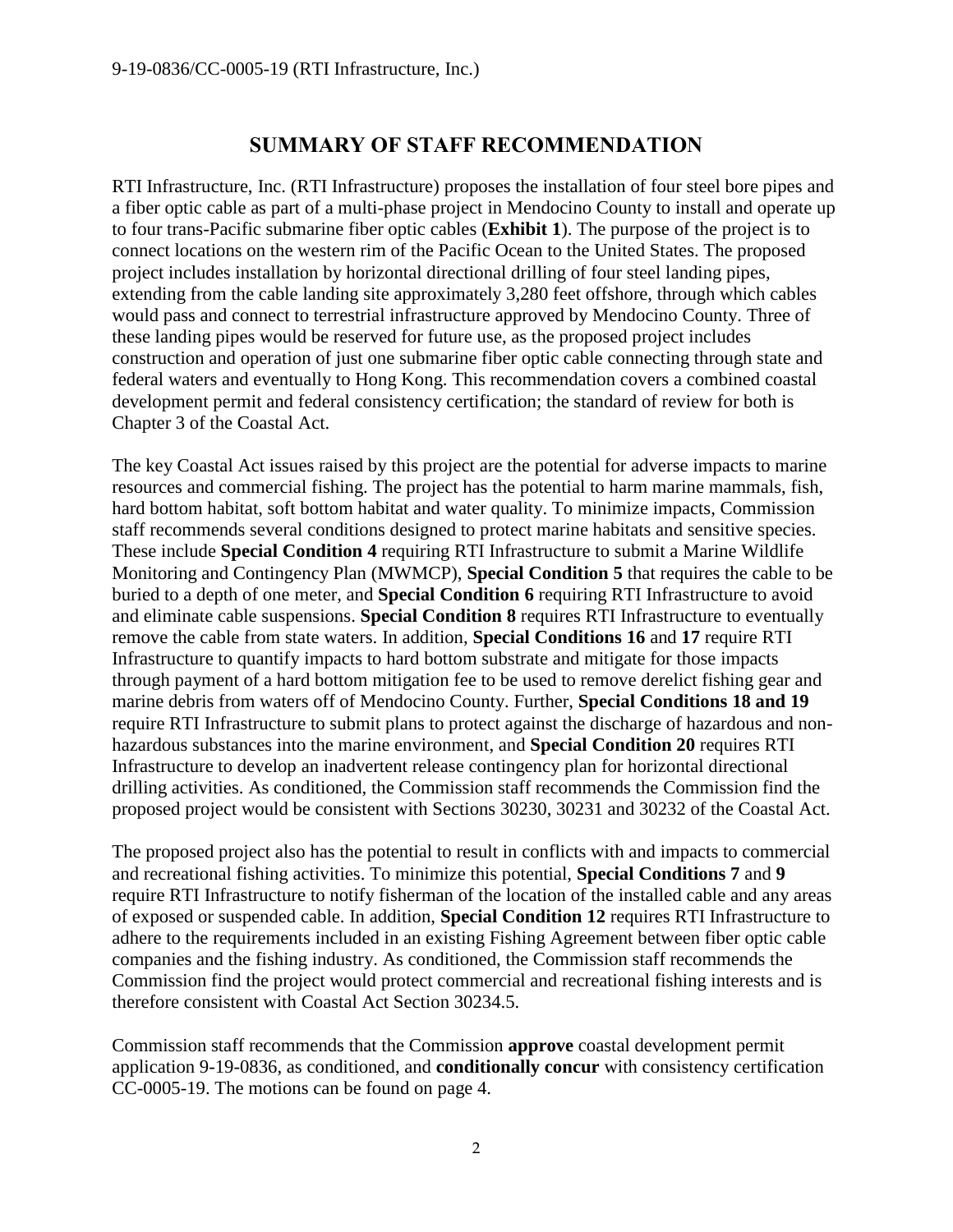# **TABLE OF CONTENTS**

| $A_{\cdot}$           |                                                                |  |
|-----------------------|----------------------------------------------------------------|--|
| $\mathbf{B}$ .        | PRIOR FIBER OPTIC CABLE PROJECTS APPROVED BY THE COMMISSION 15 |  |
| $\mathcal{C}_{\cdot}$ |                                                                |  |
| D.                    |                                                                |  |
| E.                    |                                                                |  |
| E                     |                                                                |  |
| G.                    |                                                                |  |
| H.                    |                                                                |  |
|                       |                                                                |  |
| $J_{-}$               |                                                                |  |
| Κ.                    |                                                                |  |
|                       |                                                                |  |

# **APPENDICES**

Appendix A – [Substantive File Documents](#page-41-0)

# **EXHIBITS**

- Exhibit 1 Project Overview
- Exhibit 2 Proposed Marine Cable Route
- Exhibit 3 Proposed Marine Components
- Exhibit 4 Conservation Areas and Habitat Areas of Particular Concern (HAPC)
- Exhibit 5 Schematic of Marine Cable Pulling Operation
- Exhibit 6 Sea Plow Schematic
- Exhibit 7 Bore Pipe Exit Location and Detail
- <span id="page-2-0"></span>Exhibit 8 – MND Mitigation Measures Incorporated Into this CDP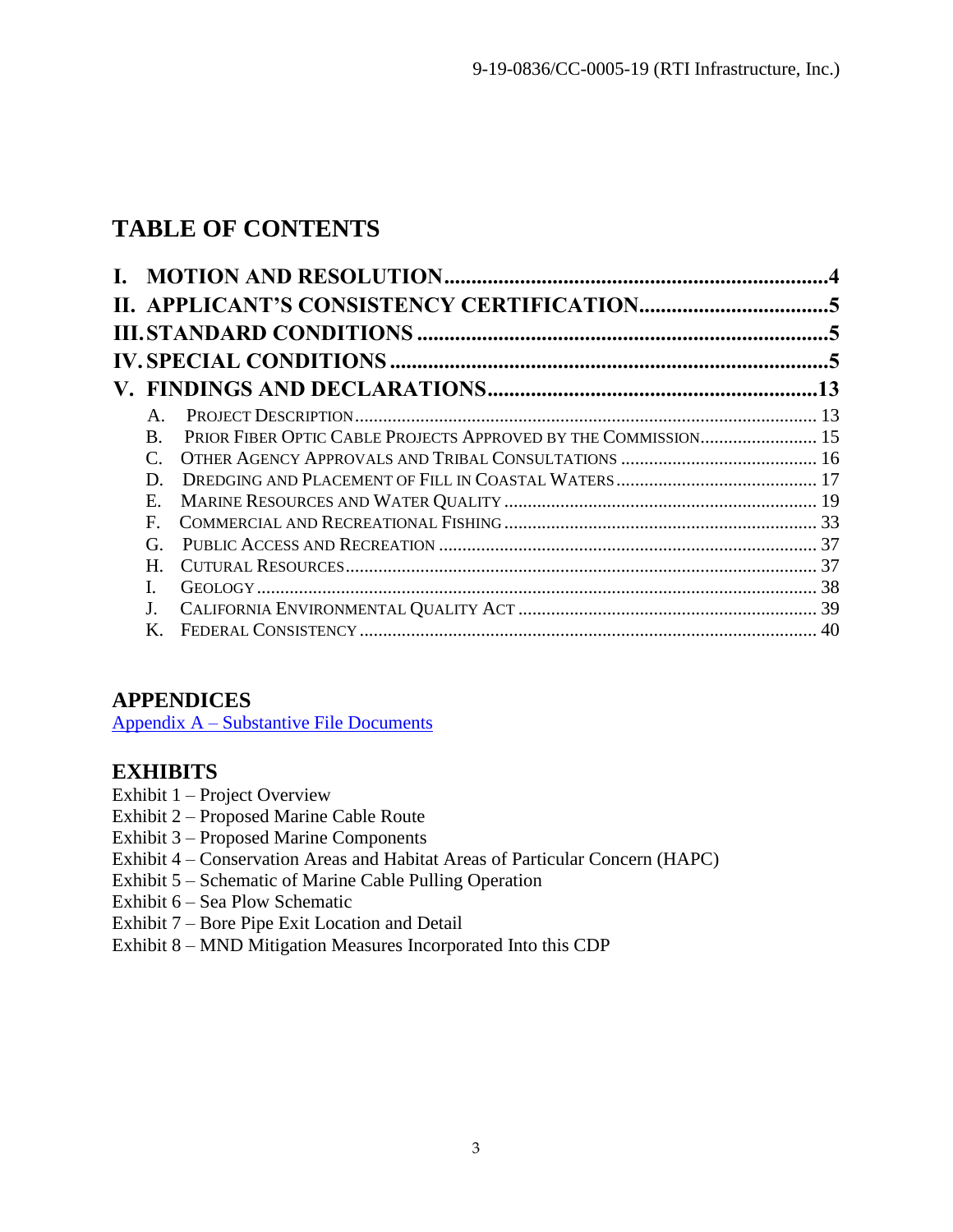# **MOTION AND RESOLUTION**

#### **1.** Coastal Development Permit

#### **Motion:**

*I move that the Commission approve Coastal Development Permit No. 9-19-0836 pursuant to the staff recommendation.*

Staff recommends a **YES** vote on the foregoing motion. Passage of this motion will result in conditional approval of the permit and adoption of the following resolution and findings. The motion passes only by affirmative vote of a majority of the Commissioners present.

#### **Resolution:**

*The Commission hereby approves Coastal Development Permit 9-19-0836 and adopts the findings set forth below on grounds that the development as conditioned will be in conformity with the policies of Chapter 3 of the Coastal Act. Approval of the permit complies with the California Environmental Quality Act because either 1) feasible mitigation measures and/or alternatives have been incorporated to substantially lessen any significant adverse effects of the development on the environment, or 2) there are no further feasible mitigation measures or alternatives that would substantially lessen any significant adverse impacts of the development on the environment.*

**2.** Consistency Certification

## **Motion**:

*I move that the Commission conditionally concur with Consistency Certification CC-0005-19 on the grounds that, if modified in accordance with the special conditions in the staff report, the project described therein would be consistent with the enforceable policies of the California Coastal Management Program (CCMP).*

Staff recommends a **YES** vote on the motion. Passage of this motion will result in a concurrence with the certification and adoption of the following resolution and findings. An affirmative vote of a majority of the Commissioners present is required to pass the motion.

#### **Resolution to Conditionally Concur with Consistency Certification:**

*The Commission hereby conditionally concurs with Consistency Certification CC-0005-19 on the grounds that, if modified in accordance with the special conditions in the staff report, the project described therein would be consistent with the enforceable policies of the CCMP.*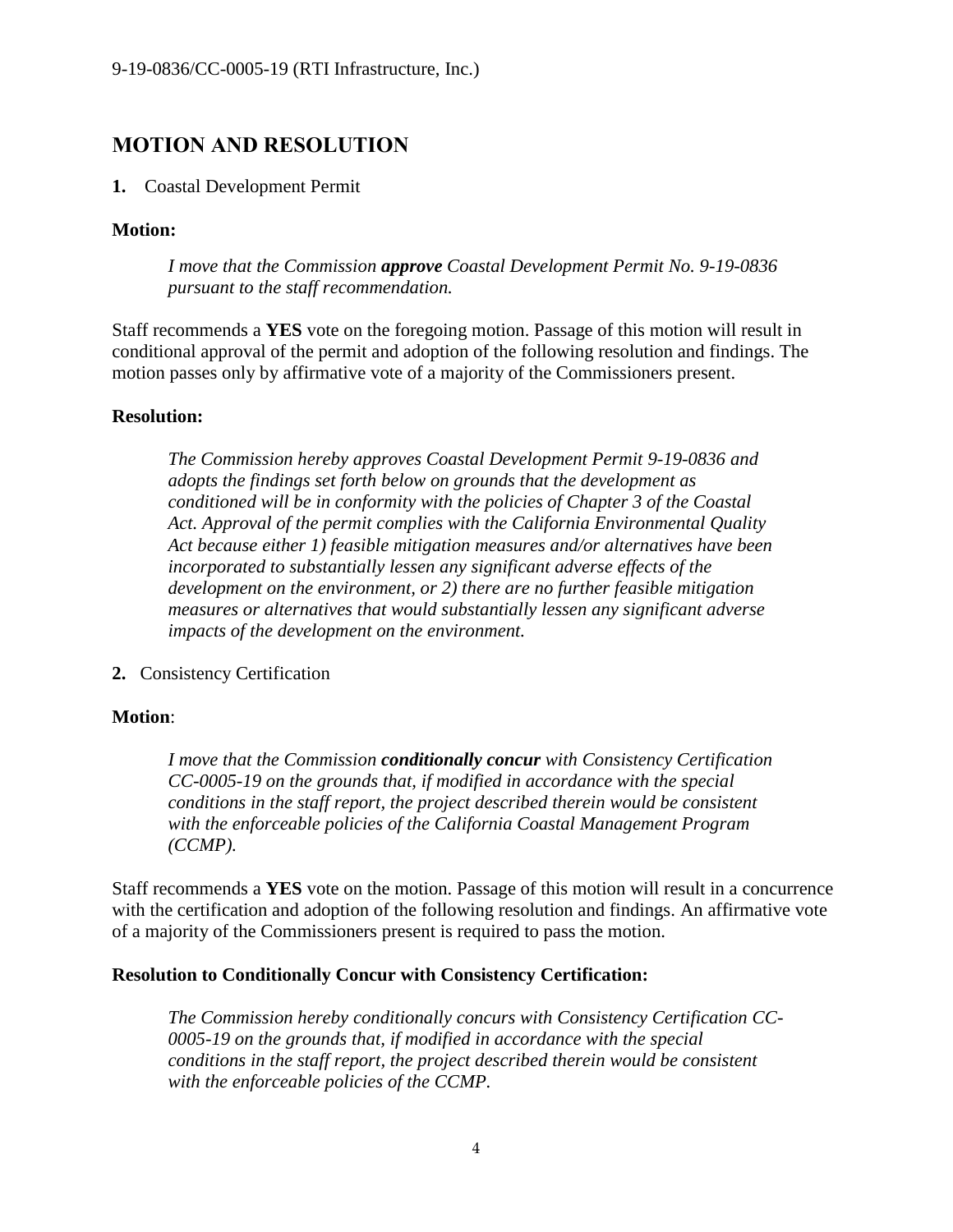# <span id="page-4-0"></span>**II. APPLICANT'S CONSISTENCY CERTIFICATION**

RTI Infrastructure has certified that the proposed activity complies with the California Coastal Management Program and will be conducted in a manner consistent with such program.

# <span id="page-4-1"></span>**III. STANDARD CONDITIONS**

The Coastal Development Permit (CDP) No. 9-19-0836 is granted subject to the following standard conditions:

- 1. **Notice of Receipt and Acknowledgment**. The permit is not valid and development shall not commence until a copy of the permit, signed by the permittee or authorized agent, acknowledging receipt of the permit and acceptance of the terms and conditions, is returned to the Commission office.
- 2. **Expiration.** If development has not commenced, the permit will expire two years from the date on which the Commission voted on the application. Development shall be pursued in a diligent manner and completed in a reasonable period of time. Application for extension of the permit must be made prior to the expiration date.
- 3. **Interpretation.** Any questions of intent of interpretation of any condition will be resolved by the Executive Director or the Commission.
- 4. **Assignment.** The permit may be assigned to any qualified person, provided assignee files with the Commission an affidavit accepting all terms and conditions of the permit.
- 5. **Terms and Conditions Run with the Land.** These terms and conditions shall be perpetual, and it is the intention of the Commission and the permittee to bind all future owners and possessors of the subject property to the terms and conditions.

# <span id="page-4-2"></span>**IV. SPECIAL CONDITIONS**

Both CDP No. 9-19-0836 and Consistency Certification (CC) No. CC-0005-19 are granted subject to the following special conditions:

**1. Performance Bond.** PRIOR TO ISSUANCE OF THIS PERMIT, the applicant shall provide a surety bond or other security device guaranteed by The Permittee acceptable to the Executive Director of the Commission (hereinafter "Executive Director"), for \$500,000, and naming the Commission as the assured, to guarantee the faithful observance and performance of the applicant of the terms and conditions of this permit. The surety bond or other security device shall be maintained in full force and effect at all times until the cable has been removed pursuant to **Special Condition 8** of this permit.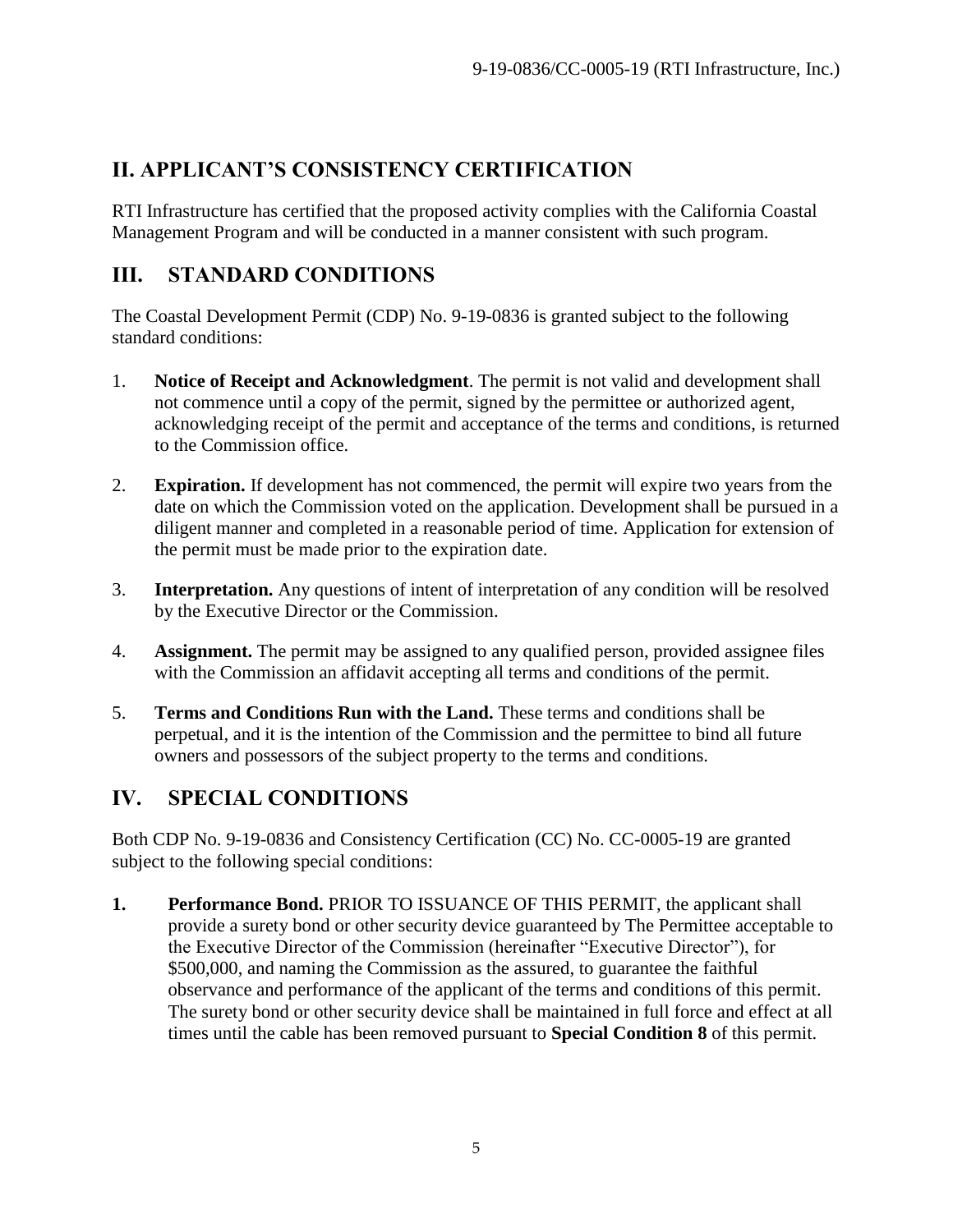- **2. Other Permits and Approvals:** PRIOR TO THE START OF CONSTRUCTION, the applicant shall provide to the Executive Director copies of all other local, state, and federal permits required to perform project-related work. These permits and approvals include:
	- Regional Water Quality Control Board North Coast Region: final approved Clean Water Act Section 401 water quality certification.
	- U.S. Army Corps of Engineers: Authorization under Nationwide Permit #12, pursuant to Rivers and Harbors Act Section 10 and Clean Water Act Section 404.
	- County of Mendocino: Coastal Development Use Permit, approved October 3, 2019 for terrestrial portion of project.
	- California Department of Fish and Wildlife: Section 1602 Streambed Alteration Agreement.
	- California State Lands Commission: lease for use of state lands, issued June 28, 2019.
- **3. Mitigated Negative Declaration Mitigation Measures.** This permit incorporates those mitigation measures identified in the April 2019, Mitigated Negative Declaration for the RTI Infrastructure, Inc. Manchester Subsea Cables Project (State Clearinghouse No. 2019049159) concerning boring-related hazards, marine habitats and wildlife, fishing, marine invasive species, cultural resources, and hazardous materials that are attached to this report as **Exhibit 8.**
- **4. Marine Wildlife Monitoring and Contingency Plan (MWMCP**). AT LEAST 60 DAYS PRIOR TO THE START OF CABLE INSTALLATION ACIVITIES, the Permittee shall prepare a MWMCP for review and approval by the Executive Director. The Permittee shall implement the MWMCP during all marine operations (e.g., cable installation, post-lay inspection, burial, maintenance and repair, retrieval of entangled fishing gear, and inspection surveys). The MWMCP shall include the following elements, and shall be implemented consistent with vessel and worker safety:
	- Prior to the start of offshore activities, the Permittee shall provide awareness training to all Project-related personnel and vessel crew, including viewing of an applicable wildlife and fisheries training video, on the most common types of marine wildlife likely to be encountered in the Project area and the types of activities that have the most potential for affecting the animals.
	- A minimum of two National Marine Fisheries Service (NMFS)-qualified marine mammal observers shall be located on the cable installation vessel (CIV) to conduct observations, with two observers on duty during all cable installation activities. The MWMCP shall identify any scenarios that require an additional observer on the CIV or other Project vessel and, in these cases, make recommendations as to where they should be placed to ensure complete coverage of the surrounding marine environment.
	- Shipboard observers shall submit a daily sighting report to the Executive Director no later than noon the following day, provided that electronic communications from the CIV are available, that shall be of sufficient detail to determine whether observable effects to marine mammals are occurring.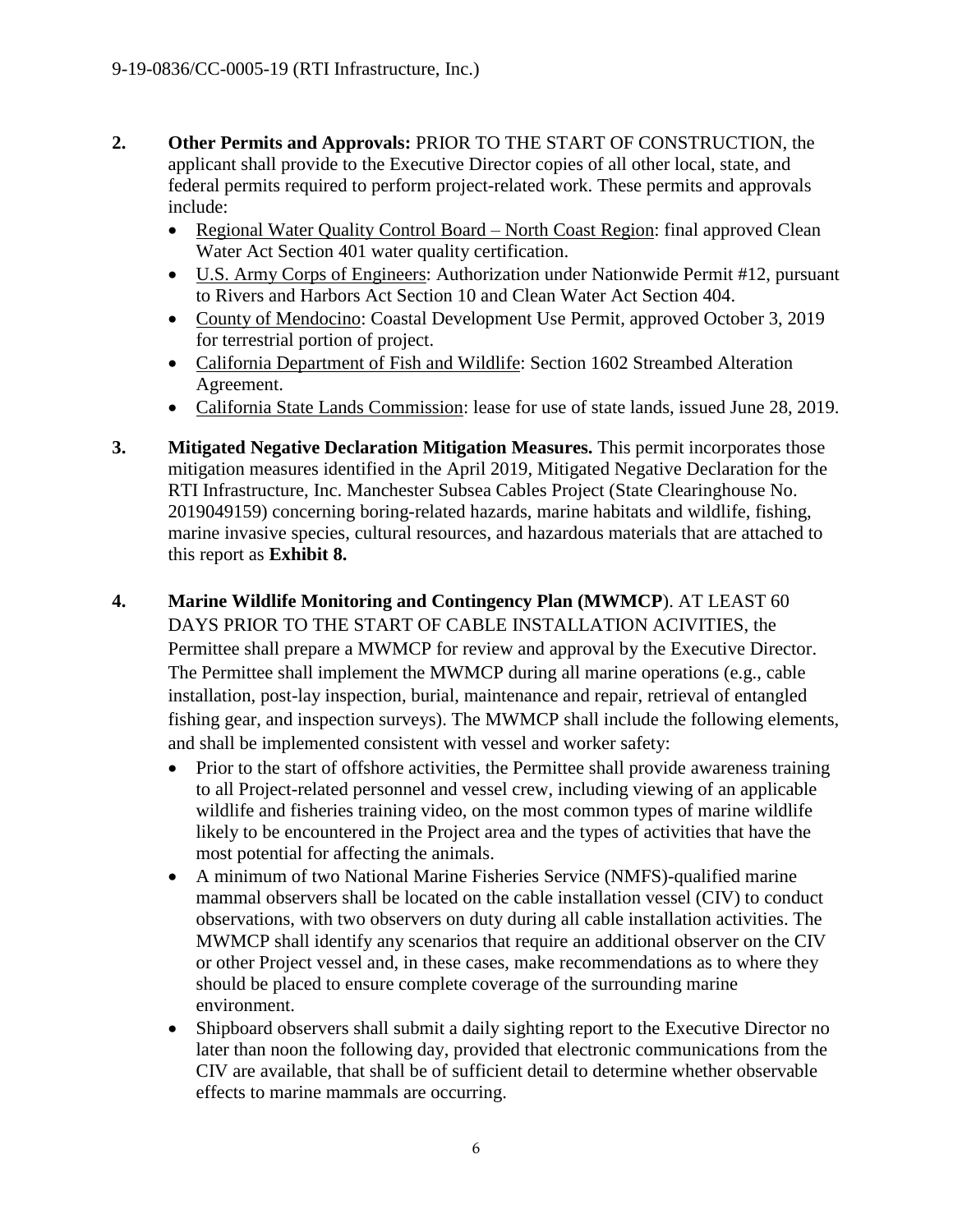- The observers shall have the appropriate safety and monitoring equipment adequate to conduct their activities (including night-vision equipment).
- The observers shall have the authority to stop any activity that could result in harm to a marine mammal or sea turtle. For monitoring purposes, the observers shall establish a 1,640 foot (500 meter) radius avoidance zone around the CIV and other project vessels (if required by the MWMCP) for the protection of large marine mammals (i.e., whales) and a 500-foot (152-meter) radius avoidance zone around the CIV and other project vessels (if required by the MWMCP) for the protection of smaller marine mammals (i.e., dolphins, sea lions, seals, etc.) or sea turtles.
- In the event that a whale becomes entangled in any cables or lines, the observer shall immediately notify NMFS and the Executive Director, so appropriate response measures can be implemented. Similarly, if any take involving harassment or harm to a marine mammal occurs, the observer shall immediately notify the Executive Director, NMFS and any other required regulatory agency.
- While cable is being deployed, cable-laying vessel speeds shall be limited to less than two nautical miles per hour (knots), with the speed of Project support vessels while assisting the cable-laying vessel limited to three to five knots, to minimize the likelihood of collisions with marine mammals and sea turtles.
- Propeller noise and other noises associated with cable laying activities shall be reduced or minimized to the extent feasible.
- The captain of the CIV and the Permittee's project management team shall be responsible for ensuring that the MWMCP is implemented.
- A final report summarizing the results of monitoring activities shall be submitted to the Executive Director and other appropriate agencies no more than 90 days following completion of cable installation and retrieval activities. The report shall include: (a) an evaluation of the effectiveness of monitoring protocols and (b) reporting of (i) marine mammal, sea turtle, and other wildlife sightings (species and numbers); (ii) any wildlife behavioral changes; and (iii) any project delays or cessation of operations due to the presence in the project area of marine wildlife species subject to protection.
- **5. Cable Burial Depth**. The cable shall be buried to a depth of one meter in waters up to 1800 meters, except where precluded by seafloor substrates. Where a one-meter burial depth cannot be achieved, the Permittee shall bury the cable to the maximum depth feasible.
- **6. Avoid and Eliminate Cable Suspensions**. AT LEAST 60 DAYS PRIOR TO THE START OF CABLE INSTALLATION ACTIVITIES, the Permittee shall prepare a Cable Slack Management Plan for review and approval by the Executive Director. The plan shall include the following elements to avoid and eliminate cable suspensions:
	- During cable surface-lay operations, the Permittee shall employ a remotely-operated vehicle (ROV) to track cable-lay operations and provide real-time ROV video feed to the cable ship.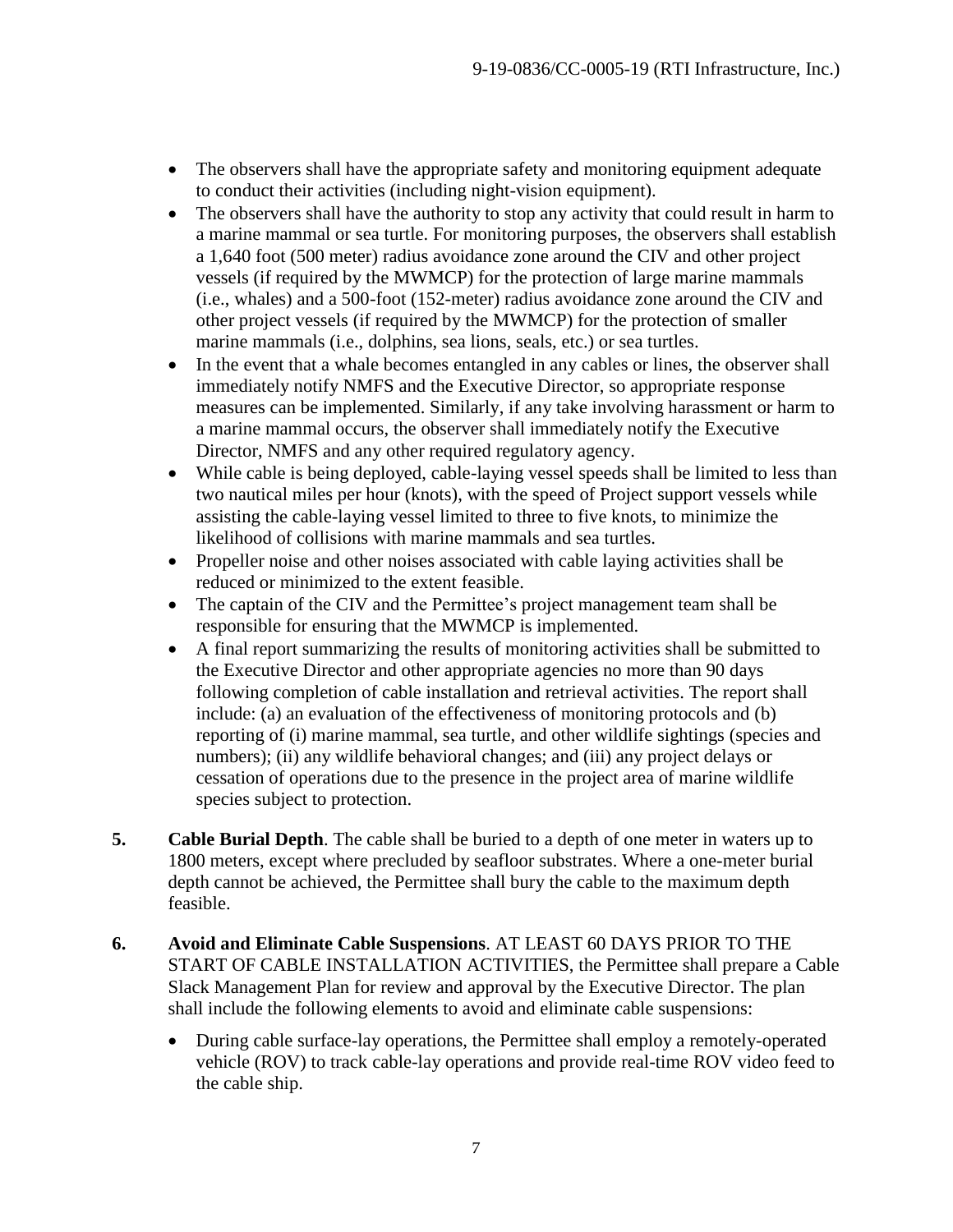- If the ROV video feed identifies a suspended segment of cable that can be eliminated or minimized by repositioning or introduction of additional cable slack, the Permittee shall recover the cable and reinstall it using the above methods.
- During post-lay inspection and burial operations, the Permittee shall use an ROV to reposition and/or bury to one meter any suspended or exposed cable segment, unless precluded from doing so by seafloor substrates.
- **7. As-Built Documentation**. WITHIN 45 DAYS OF COMPLETING MARINE CABLE INSTALLATION, the Permittee shall submit to the Executive Director and the signatories of the amended Fishing Agreement (see **Special Condition 12**) the following: (a) as-built plans in writing (Route Position List) and alignment or strip charts depicting bathymetry, seafloor substrates or features, seabed profile, depths of cable burial below the seafloor, and cable tension; (b) electronic as-built plans (in a format to be determined by the Fishing Agreement signatories); and (c) as-built cable plans overlaid on National Oceanic and Atmosphere Administration (NOAA) navigation charts. The cable location shall be obtained by an acoustic navigation system linked to a surface differential global positioning system. The transponder for the acoustical navigational system shall be mounted on the equipment used for cable burial. The cable shall be considered installed the day after the last day of post-lay inspection burial operations.
- **8. Cable Removal**. WITHIN 90 DAYS OF EITHER TAKING A CABLE OUT OF SERVICE or after the expiration or sooner termination of the Permittee's State Lands Commission lease(s) or permit(s), the Permittee shall apply for an amendment to this permit to remove the cable(s) from the territorial waters of the State of California. Upon approval by the Commission of the permit amendment, the applicant shall implement the cable removal project authorized by the amendment in accordance with the time schedule specified therein.
- **9. Notification of Exposed Cable**. During the marine cable installation phase of the project, the Permittee shall submit to (a) the Executive Director, (b) the U.S. Coast Guard (for publication in a Notice to Mariners), and (c) the signatories of the Fishing Agreement (see **Special Condition 12**), weekly notices containing preliminary as-built coordinates of any unburied or exposed sections of cable. The Permittee shall also make radio broadcast announcements on the local fishers' emergency radio frequency that provide the current cable installation location and a toll-free number that can be called for additional information.
- **10. Changes to Nautical Charts:** WITHIN 30 DAYS OF COMPLETING INWATER CONSTRUCTION, the Permittee shall provide written verification to the Executive Director that the Permittee has submitted project-related information to NOAA to be included on area nautical charts. Information submitted shall include as-built drawings, blueprints, or other engineering documents which depict the completed development; geographic coordinates of the location, using a Differential Geographic Positioning System (DGPS) unit or comparable navigational equipment; and the Permittee's point of contact and telephone number.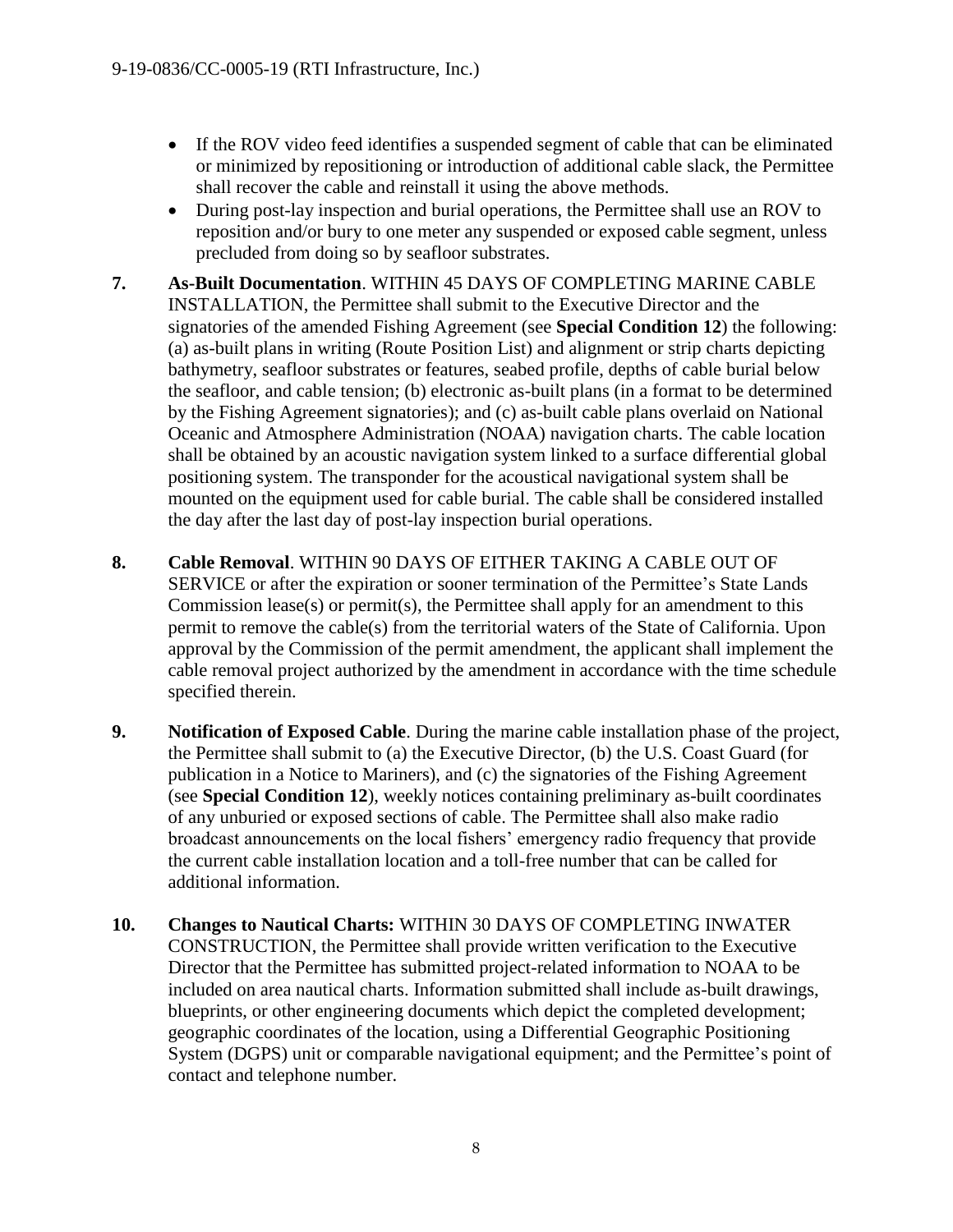- **11. Cable Entanglements and Gear Retrieval**. In the event that fishermen snag a cable and lose or cut gear, or that any other type of entanglement occurs (e.g., involving a whale), the Permittee shall use all feasible measures to retrieve the fishing gear or inanimate object. In the event of an entanglement involving a whale, the Permittee shall notify the NOAA stranding coordinator. The Permittee shall notify the Executive Director within 48 hours of its knowledge of gear loss or other cable entanglement. Retrieval shall occur no later than six weeks after discovering or receiving notice of the incident, unless otherwise authorized by the Executive Director. If full removal of gear is not feasible, the Permittee shall remove as much gear as practicable to minimize harm to wildlife (e.g. fishes, birds, and marine mammals). Within two weeks of completing the recovery operation, the Permittee shall submit to the Executive Director a report describing: (a) the nature of and location of the entanglement (with a map), and (b) the retrieval method used for removing the entangled gear or object or the method used for minimizing harm to wildlife if gear retrieval proves infeasible.
- **12. Compliance with Fishing Agreement Requirements**. AT LEAST 30 DAYS PRIOR TO THE COMMENCEMENT OF OFFSHORE ACTIVITIES, the Permittee shall provide proof of having formally joined the existing Fishing Agreement with the Point Arena Joint Cable/Fisheries Liaison Committee. The Permittee shall comply with all deadlines for payment, reimbursement, and compensation of all expenses of the Cable Committee and Cable Committee representatives, as approved by the Cable Committee in its Annual Budget.
- **13. Critical Operations and Curtailment Plan (COCP).** PRIOR TO ISSUANCE OF THE COASTAL DEVELOPMENT PERMIT, the Permittee shall submit a Final COCP to the Executive Director for approval. The COCP shall define the limiting conditions of sea state, wind, or any other weather conditions that exceed the safe operation of offshore vessels, equipment, or divers in the water; that hinder potential spill cleanup; or in any way pose a threat to personnel or the safety of the environment. The COCP shall provide for a minimum ongoing five-day advance favorable weather forecast during offshore operations. The plan shall also identify the onsite person with authority to determine critical conditions and suspend work operations when needed.
- **14. Anchoring Plan**. AT LEAST 30 DAYS PRIOR TO THE COMMENCEMENT OF OFFSHORE ACTIVITIES, the Permittee shall prepare and submit an Anchoring Plan to the Executive Director for review and approval that describes how the Permittee will avoid placing anchors on sensitive ocean floor habitats and pipelines. The Plan shall include at least the following information:
	- A list of all vessels that will anchor during the Project and the number and size of anchors to be set;
	- Detailed maps showing proposed anchoring sites that are located at least 40 feet (12) meters) from rocky habitat identified during the geophysical survey;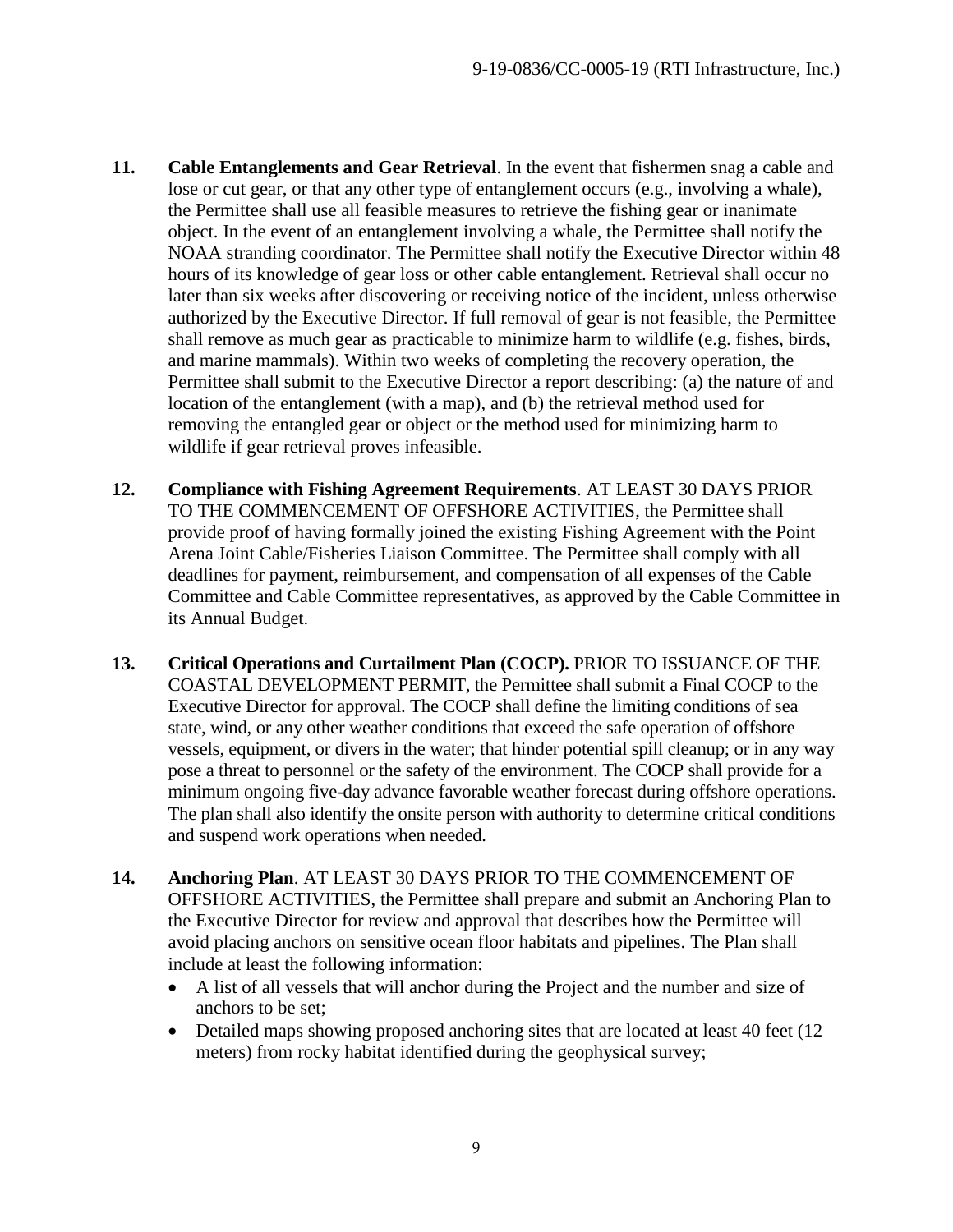- A description of the navigation equipment that would be used to ensure anchors are accurately set; and
- Anchor handling procedures that would be followed to prevent or minimize anchor dragging, such as placing and removing all anchors vertically.
- **15. Cable Installation Report**. WITHIN 60 DAYS OF CABLE INSTALLATION, the Permittee shall submit to the Executive Director a cable installation report containing, at minimum, the following: (a) a summary of pre-lay, cable-laying, and burial methods used; (b) a summary of slack control equipment and methods applied during cable installation; (c) results from the post-lay burial survey indicating the depth of burial achieved along the cable route; (d) identification of any areas of cable suspension greater than one meter from the seafloor and a description of why cable could not be re-routed to avoid suspended cable; (e) a map depicting the cable route and indicating areas where the cable could not be buried and where cable suspensions of greater than one meter from the seafloor are present; (f) an evaluation of the consistency of cable installation with the project description and applicable special conditions of this permit; and (g) a description of any observed fishing activity during the pre-lay and cable installation project phases.
- **16. Hard Bottom Seafloor Study.** WITHIN 60 DAYS OF CABLE INSTALLATION, the Permittee shall submit to the Executive Director for review and approval the results of a Hard Bottom Study that quantifies the extent of hard bottom substrate that is impacted by the installed cable out to the edge of the outer continental shelf. The study will use data collected during cable installation and/or post-lay burial operations to determine areas where the cable is in direct contact with or is suspended above hard bottom substrate. At least 30 days prior to the cable installation work, the Permittee shall submit to the Executive Director for review and approval a proposed methodology for collecting the necessary data and calculating the hard bottom impact. Still-photographs of representative habitat shall be taken in any area of rocky substrate traversed by the cable. The survey shall quantify the extent of exposed rocky substrate, including type and relief along the cable corridor and the height and length of any cable suspended over rocky or soft substrates at heights greater than one meter from the seafloor.
- **17. Hard Bottom Mitigation Fund.** The applicant shall compensate for all project-related impacts to hard bottom habitat through payment of a compensatory hard bottom mitigation fee to be used to remove derelict fishing gear and other marine debris from waters offshore Mendocino County. This work will be carried out pursuant to a Memorandum of Agreement (MOA) by and between the California Coastal Commission and the Regents of the University of California on behalf of the UC Davis Wildlife Health Center's California Lost Fishing Gear Recovery Project.

The amount of the hard bottom mitigation fee shall be calculated by applying a 3:1 mitigation ratio to the total square footage of impacted hard bottom and multiplying that acreage by a compensation rate of \$14.76 per square foot. The total square footage of hard bottom impacted shall be calculated by multiplying the linear distance of cable laid on or suspended over hard bottom by twice its width. The fee shall be paid to the UC Davis Wildlife Center within 30 calendar days of the approval of the Executive Director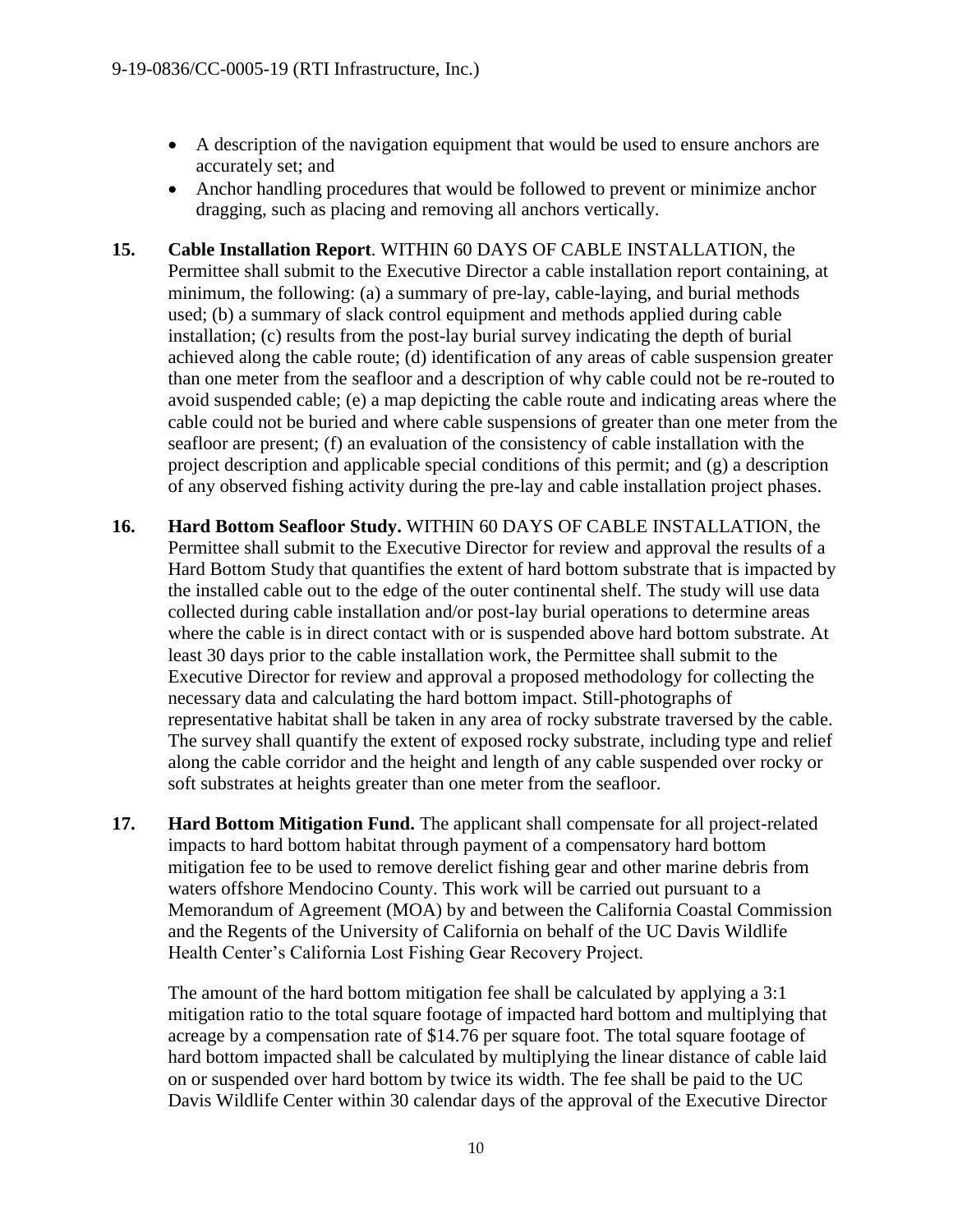of the results of the hard bottom study required by **Special Condition 16**. The applicant shall provide evidence of this payment to the Executive Director in the same time frame.

- **18. Spill Prevention and Response Plan.** PRIOR TO ISSUANCE OF THE COASTAL DEVELOPMENT PERMIT, the Permittee shall submit a Project-specific Spill Prevention and Response Plan to the Executive Director for review and approval. The Plan shall identify the worst-case spill scenario and demonstrate that adequate spill response equipment will be available. The Plan also shall include preventative measures the Permittee will implement to avoid spills and clearly identify responsibilities of onshore and offshore contractors and the Permittee personnel and shall list and identify the location of oil spill response equipment (including booms), appropriate protocols and response times for deployment. Petroleum-fueled equipment on the main deck of all vessels shall have drip pans or other means of collecting dripped petroleum, which shall be collected and treated with onboard equipment. Response drills shall be in accordance with Federal and State requirements. Contracts with off-site spill response companies shall be in-place and shall provide additional containment and clean-up resources as needed.
- **19. Marine Discharge**. There shall be no marine discharge of sewage or bilge/ballast water from vessels either installing or repairing the cable. A zero-discharge policy shall be adopted for all project vessels.
- **20. Inadvertent Release Contingency Plan for HDD Activities**. PRIOR TO ISSUANCE OF THIS PERMIT, the Permittee shall submit to the Executive Director for review and approval an Inadvertent Release Contingency Plan for all HDD activities associated with the project. At a minimum, the plan shall include:
	- An evaluation of a worst-case spill volume;
	- Clear identification of the trajectory and depth of marine bores;
	- A commitment to use water as a drilling fluid for the last 60-100 feet of the bore before the drill punches out to the ocean bottom;
	- Measures describing training of personnel, monitoring procedures, equipment, materials and procedures in place for the prevention, containment, clean up, and disposal of release drilling muds, and agency notification protocols;
	- $\bullet$  Methods for detecting the accidental release of drilling fluids that include: (1) continuous monitoring of drilling pressures to ensure they do not exceed those needed to penetrate the geologic formation; (2) continuous monitoring of mud returns at the entry pit to determine if mud circulation has been lost; and (3) a protocol for using fluorescent dye to detect a frac-out on the sea floor;
	- Protocols the Permittee will follow if there is a loss of circulation or other indicator of a release of fluids;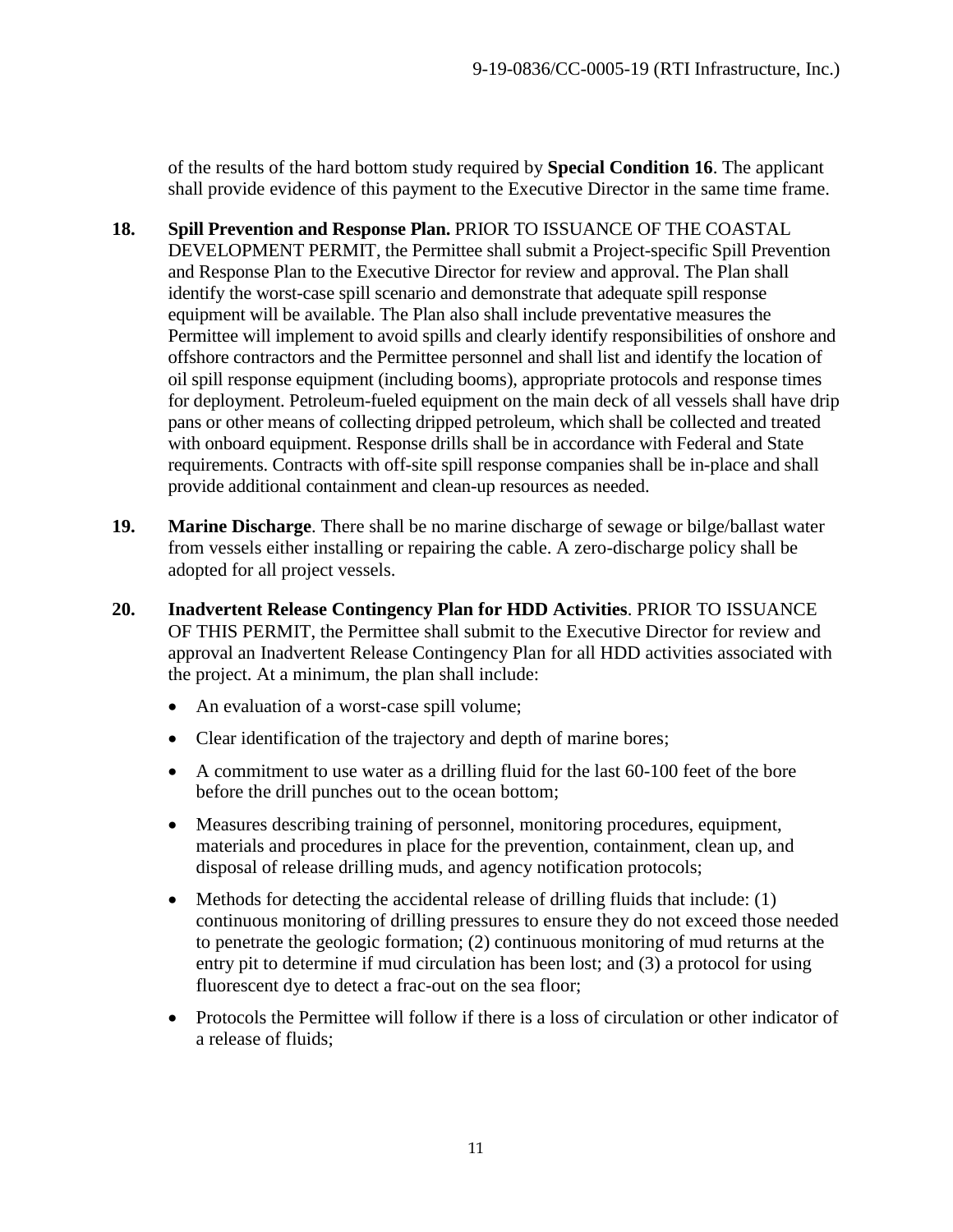- Protocols the Permittee will follow if there is a fluid release on the beach or bluff (e.g., isolating the area through construction of temporary berms, use of silt fences, straw bales, absorbent pads, or straw wattles); and
- Protocols the Permittee will follow if there is a fluid release in marine waters (e.g., immediately erect an underwater boom/curtain or other method of isolating and containing the release).

If a frac-out and fluid release occurs in the marine environment, the Permittee shall immediately halt work and notify and consult with the staffs of the Commission, SLC, CDFW Office of Spill Prevention and Response, and the National Marine Fisheries Service regarding appropriate incident-specific actions to be undertaken before HDD activities can be renewed.

- **21. Cable Repairs**. The Permittee shall provide notice of proposed cable repairs in writing to the Executive Director and in a U.S. Coast Guard Notice to Mariners 15 days prior to any cable repair or maintenance activity, or as soon as possible for emergency repairs.
- **22. Cable Surveying**. Five years after cable installation, the Permittee shall survey those portions of the cable route from the mean high tide line to where project operations extend into federal waters out to the 1800-meter depth contour to verify that the cable has remained buried consistent with the cable installation report required by **Special Condition 15**. The survey shall be conducted by a third party, approved by the Executive Director, using an ROV equipped with video and still cameras. Within 30 days of survey completion, the Permittee shall submit to the Executive Director a report describing the results of the survey (including still images) and a copy of the video recorded during the cable survey. The video shall include a display that identifies the date, time, position, water depth, and heading of the ROV.
	- a. If the initial five year cable installation survey demonstrates no significant change in cable burial status, then the Permittee shall not be required to conduct a follow-up cable survey except after any event that has the potential to affect the cable. "Event" for the purposes of this condition is defined as: an incident or activity (such as a gear snag), the circumstances of which indicate the likelihood that the previously buried cable has become unburied; an act of God, such as a severe earthquake in the vicinity of the cable that could cause deformation of the sea floor or underwater landslides; or any other significant event that could cause excessive ocean floor scouring. The applicant shall notify the Executive Director in writing within ten days of the reporting or other identification of a qualifying event. This notification shall describe the location and nature of the qualifying event and the proposed survey, including survey location and timing. Following Executive Director approval of the proposed survey, the applicant shall schedule a survey at the soonest available opportunity, subject to vessel availability, weather conditions, and related operational conditions affecting the survey. Five years after the initial cable survey, and once every five years thereafter, in the absence of an event that would trigger a cable survey as described above, the applicant shall submit a written statement to the Executive Director confirming that no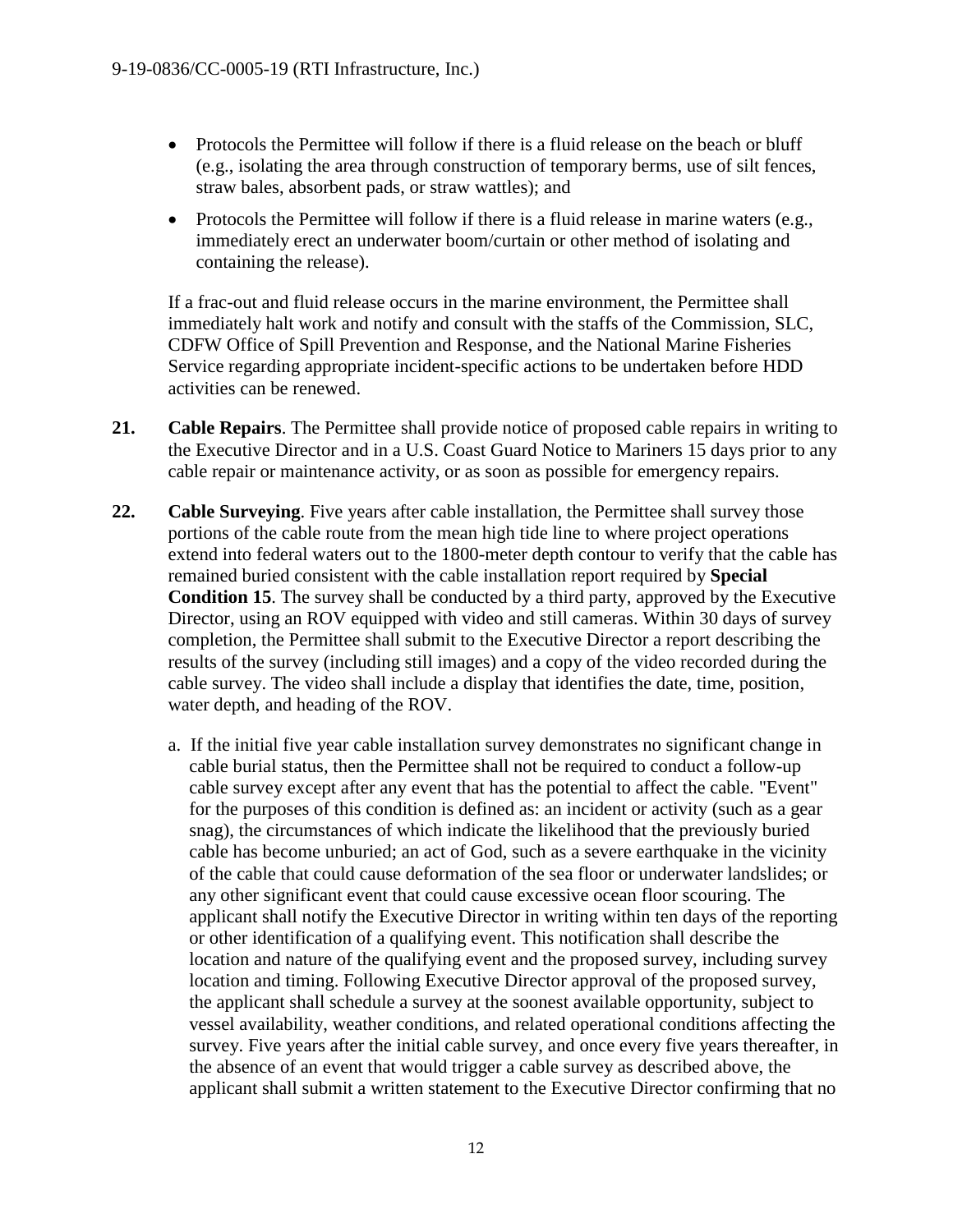qualifying event has occurred since the prior cable survey and that no other conditions or changes have occurred that would affect the burial status of the segments of the cable that were documented as buried in the post-lay survey and subsequent cable surveys.

- b. If, instead, the Executive Director determines that the initial five year survey demonstrates that a segment(s) of a cable is no longer buried consistent with the cable installation report required by **Special Condition 15**, the Permittee shall, within 30 days of survey completion, submit to the Executive Director for review and written approval a plan to re-bury that cable segment(s). Upon approval of the plan by the Executive Director, the Permittee shall proceed to implement the plan in accordance with the time schedule specified therein. The Permittee shall also be required to conduct additional cable burial surveys within five years of the initial survey and every five years thereafter and to re-bury any unburied cable identified in such surveys consistent with this special condition.
- **23. Marine archeological resources and historic shipwreck avoidance plan.** AT LEAST 30 DAYS PRIOR TO THE COMMENCEMENT OF PROJECT CONSTRUCTION ACTIVITIES, the Permittee shall provide the marine archeological resources and historic shipwreck avoidance plan, required through **Special Condition 3**, to the Executive Director for review and approval.

# <span id="page-12-0"></span>**V. FINDINGS AND DECLARATIONS**

# <span id="page-12-1"></span>**A. PROJECT DESCRIPTION**

RTI Infrastructure proposes to install four landing pipes and one fiber optic cable as part of a multi-phase project to install and operate up to four transpacific submarine fiber optic cables landing north of Manchester, Mendocino County with the purpose of connecting the United States to Japan (**Exhibit 1**). The proposed cable would extend through state and federal waters (**Exhibit 2**) and connect with Hong Kong. The proposed project also includes installation (using horizontal directional drilling techniques) of four steel landing pipes which would extend approximately 3,280 feet offshore from the cable landing site (**Exhibit 3**); the proposed cable would use one of these landing pipes, with the other three reserved for future use. The proposed cable would connect with terrestrial fiber optic cable infrastructure (including a landing manhole, surface access vault, and conduit system) included in an October 2019 coastal development permit issued by Mendocino County. According to the Mitigated Negative Declaration (MND) for the proposed project, construction of the surface access vault would enable installation of the marine cables without additional disturbance to the ground surface at the cable landing site.

The four steel landing pipes are proposed to be approximately 6 inches in diameter and would be buried at least 35 feet below the ocean bottom (**Exhibit 3**). The landing pipes would surface offshore at an ocean depth of approximately 30 to 40 feet. The MND for the proposed project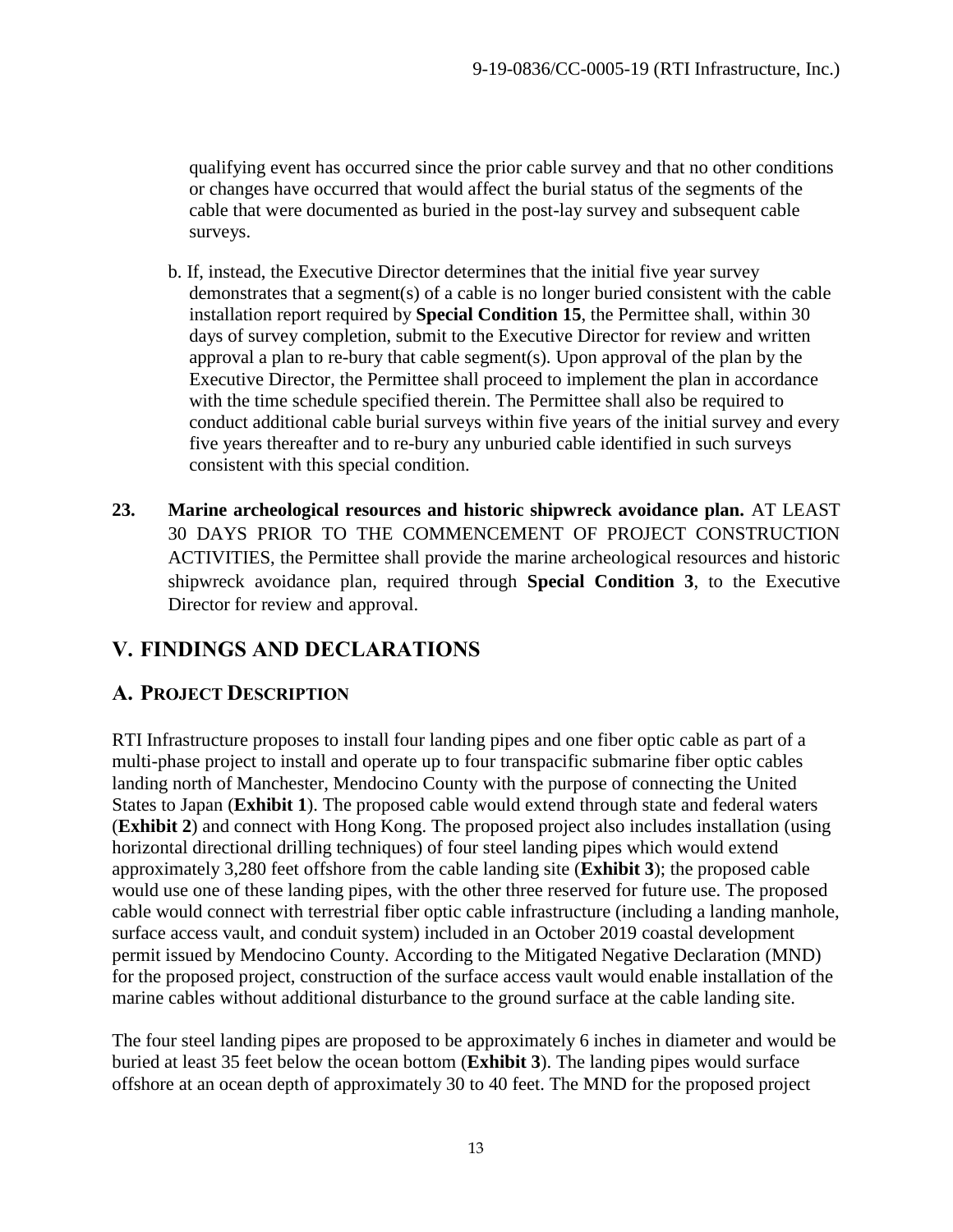describes the horizontal directional drilling technique proposed for the steel landing pipes as follows:

*The HDD would be guided by a drill head fitted with a steering tool using magnetometers and inertial devices to track the direction of advance (horizontal and vertical) and the absolute location. Two types of drill heads could be used, depending on geologic conditions: a spud jet or an in-hole mud motor. Spud jets force the drilling fluid through the jet bit to erode the earth material and create the bore hole into which the conduit is inserted. This type of drill head is used in soft soils such as sands, silts, and clays—the expected composition of material to be encountered during marine steel bore pipe installation. An in-hole mud motor uses drilling fluids to rotate a drill head through hard rock such as limestone, sandstone, and granite; this type of head would be used if such conditions were encountered.* 

*The marine steel bore pipe would be advanced in 30-foot sections through the boreholes as they are created. Surveys would be conducted in 15- and 30-foot increments to verify the drill position and path. The directional bore machine would occupy the bore entry site, drilling steel casing into the ground at an angle. Once the bore pipe reaches the desired depth, the direction would level out as the drilling continues to push the pipe horizontally through the ground. Once the marine bore reaches the appropriate distance offshore, the drill head would be guided to the surface. This operation would be undertaken four times for installation of the marine steel bore pipes—once for each cable system. These drill heads would stay at the exit point offshore until the divers take them off and cap the marine steel bore pipes so that ocean water does not enter into them.* 

RTI Infrastructure proposes to install the fiber optic cable along the alignment shown in **Exhibit 4**. This alignment was selected to avoid (and minimize interactions with) features such as the Manchester State Park, Point Arena State Marine Reserve, Greater Farallones National Marine Sanctuary, Habitat Areas of Particular Concern, and other existing cables.

Before installing the submarine fiber optic cable on the seafloor, RTI Infrastructure would conduct a pre-lay grapnel run to clear debris from the cable corridor. Anything snagged on the grapnel, such as discarded fishing gear, would be retrieved and disposed of onshore. The grapnel would be towed at a speed of approximately 1 knot (approximately 1.2 miles per hour) and would not be pulled over areas of hard bottom or in the vicinity of existing buried cables. Once the pre-lay grapnel run is complete, RTI Infrastructure would lay the cable. Depending on the risk of cable damage (due to substrate conditions or fishing activity, e.g.), one of two types of cable design, both less than 2 inches (5 centimeters) in diameter, would be used: a doublearmored design with two layers of polypropylene sheathing, and a light-weight armored cable with a single surrounding polypropylene sheath. Beginning at the seaward extent of the steel landing pipe, the cable would be spooled out by the cable lay vessel and temporarily laid on the seafloor. Up to water depths of about 98 feet (30 meters), divers using hand jets would open up a small furrow under the cable, allowing the cable to drop into the furrow. Sediments disturbed by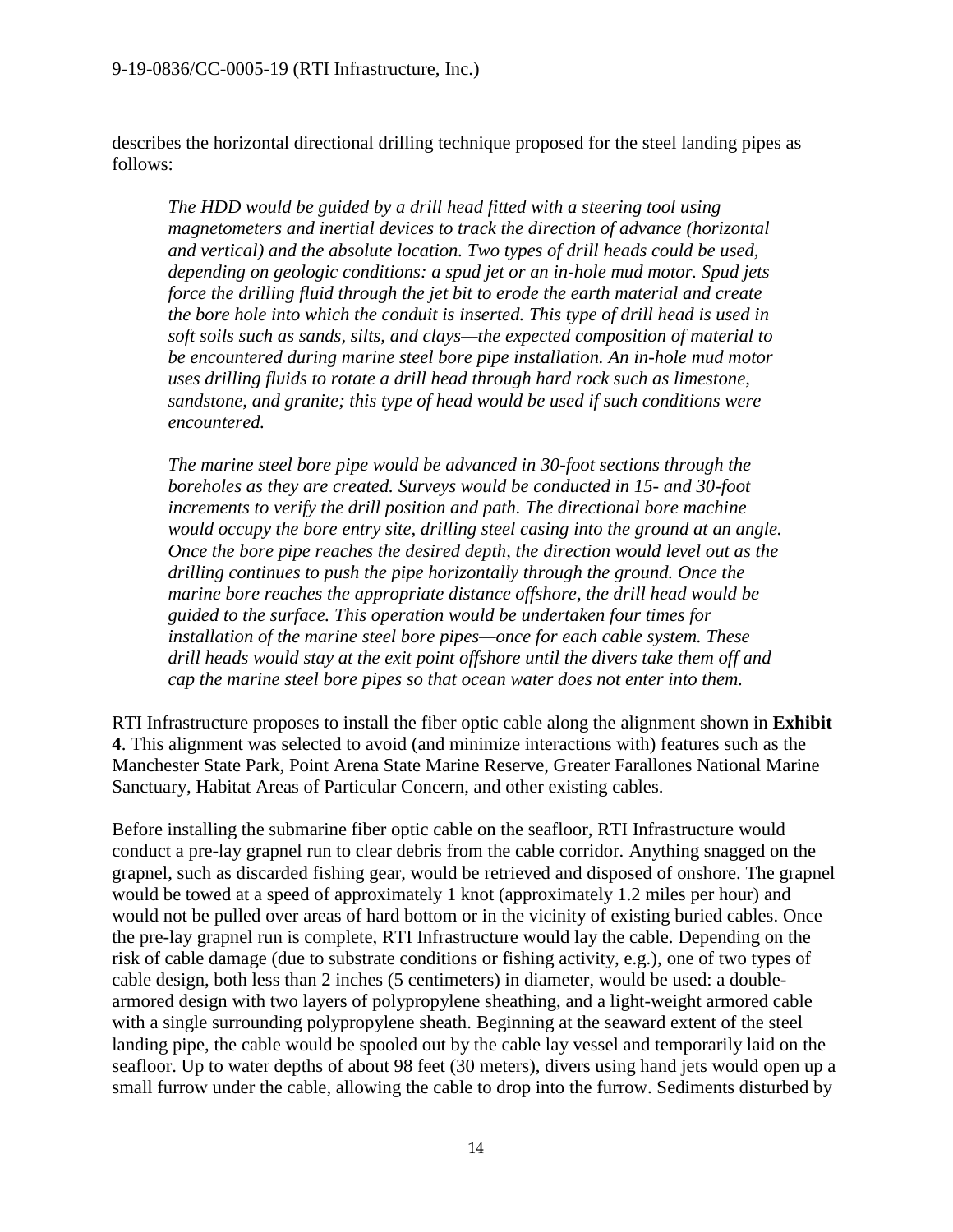the jets would then settle back over the cable, burying it to an optimal depth of 3.28 feet (one meter) where feasible. **Exhibit 5** provides a conceptual schematic of this portion of this operation. At water depths from 98 to 328 feet, a remotely operated vehicle (ROV) would be used to bury the cable. Several passes by the ROV may be required to reach the target depth of three to four feet (1-1.2 meters). From 328 feet (100 meters) to 5,904 feet (1800 meters) at the edge of the continental shelf, a distance of approximately 36 miles, the cable would be installed using a cable plow (**Exhibit 6**). The plow, as it is pulled by the cable-laying ship, slices through ocean floor sediments while feeding the cable into the newly created furrow. As the sled moves forward, the weight of the sled, coupled with the weight of the soil, closes and compacts the furrow, effectively burying the cable to a target burial depth of 3.28 feet (one meter). In areas where the plow is not able to achieve the targeted burial depth due to bottom conditions, an ROV would be used to attempt to bury the cable as described above. Deeper than 5,904 feet (1800 meters) feet, the cable will be laid directly on the seafloor.

RTI estimates that constructing the marine landing pipes would last up to four weeks in duration and is anticipated to begin in winter 2020. RTI Infrastructure estimates that construction of the offshore fiber optic cable would take approximately 30 days and is anticipated for spring 2020. Installation of the cable would occur 24 hours per day and seven days per week.

Once installed, the marine portions of the fiber optic cable do not require routine maintenance. However, damage caused by salt water intrusion into the conduit, anchors, or snagged fishing gear could result in a fault that would need to be repaired. If the cable is buried in the vicinity of the fault, a standard grapnel would be used to recover the cable in burial depths up to 20 inches. If the cable is buried deeper, a de-trenching grapnel, divers and an ROV could be used to remove the cable from the burial trench and bring it to the surface, where the cable would be repaired and then reburied in its original position to the extent practicable. If the cable is not buried, it might be possible to bring the cable to the surface without cutting it.

RTI Infrastructure estimates that the fiber optic cable would have a life of approximately 25 years. Within 90 days of either taking the cable out of service or the expiration of the lease approved by the State Lands Commission (SLC), RTI Infrastructure would notify the SLC, the Commission and other applicable agencies of the status and proposed disposition of the inactive cable. At the end of the cable's life, RTI Infrastructure proposes to abandon the cable in place.

# <span id="page-14-0"></span>**B. PRIOR FIBER OPTIC CABLE PROJECTS APPROVED BY THE COMMISSION**

Since 2016, the Commission has approved a number of fiber optic cable projects in offshore waters:

In July 2016, the Commission approved the installation of a fiber optic cable offshore of Hermosa Beach and the construction of two landing sites in Hermosa Beach with a total capacity of four cables by MC Global BP4, Inc. (9-16-0160/CC-0001-16).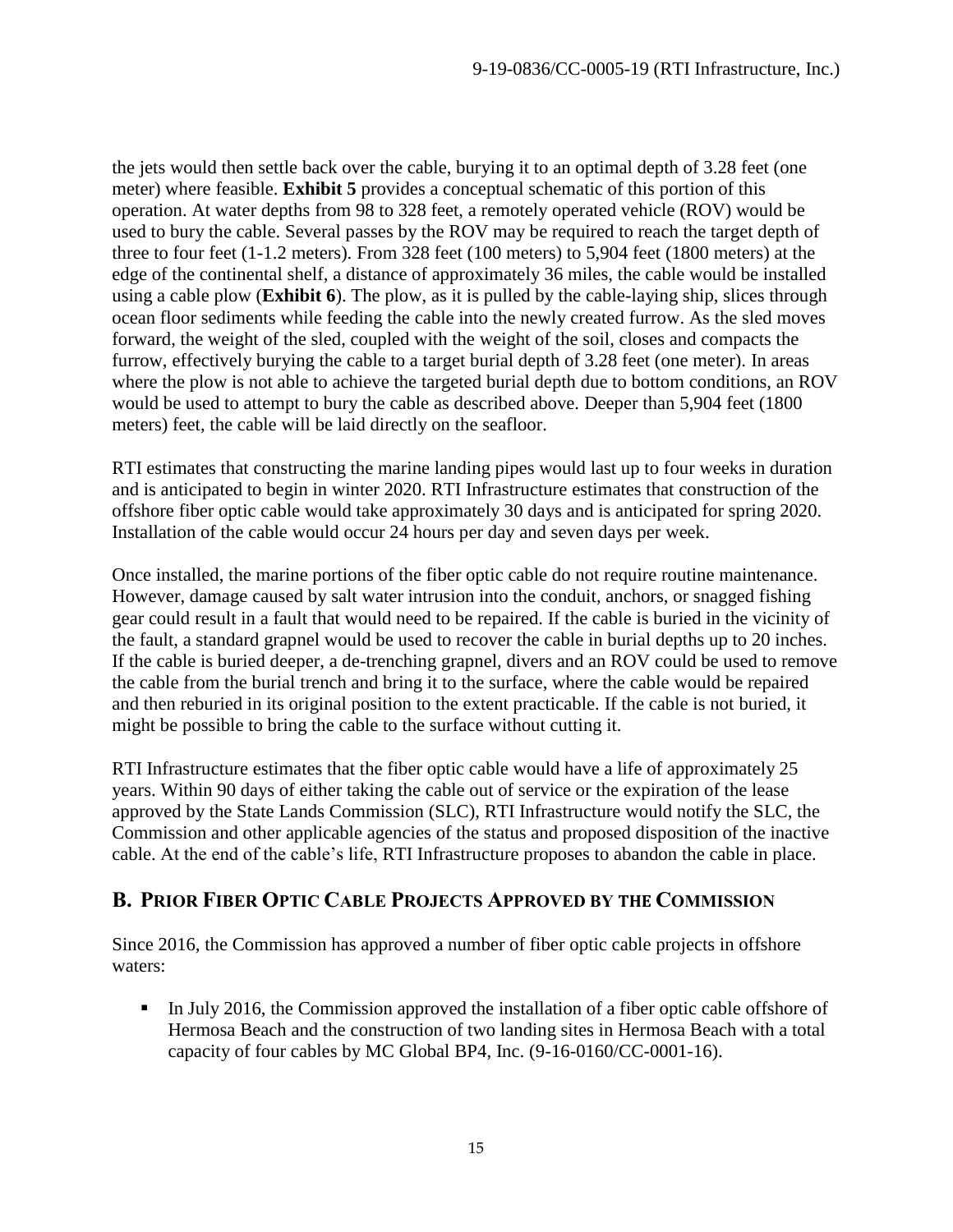- In February 2018, the Commission approved a fiber optic cable and 4-cable landing site at Dockweiler State Beach (9-17-0389/CC-0004-17).
- In November 2018, the Commission approved a second fiber optic cable at Dockweiler State Beach (9-18-0647/CC-0006-18).
- In February 2019, the Commission approved a second fiber optic cable at Hermosa Beach (9-18-0593/CC-0008-18).
- In March 2019, the Commission approved a third fiber optic cable at Hermosa Beach (0-18-1211/CC-0010-18).

Through its federal consistency authority, the Commission also has concurred with numerous other consistency determinations and negative determinations for submarine fiber optic cablerelated projects in other areas of the state submitted by, for example, the Navy, Coast Guard, and the Federal Aviation Administration.

# <span id="page-15-0"></span>**C. OTHER AGENCY APPROVALS AND TRIBAL CONSULTATIONS**

# **CA State Lands Commission**

The CA State Lands Commission (SLC) is the lead agency under the California Environmental Quality Act (CEQA) for the proposed project. On June 28, 2019, the SLC adopted a Mitigated Negative Declaration and approved a lease for the proposed project.

# **Regional Water Quality Control Board – North Coast Region (RWQCB)**

The RWQCB regulates waste discharges into receiving waters in the project area. A Section 401 water quality certification for the proposed project is pending.

# **U.S. Army Corps of Engineers (Corps)**

The Corps has regulatory authority over the proposed project under Section 10 of the Rivers and Harbors Act of 1899 (*33 U.S.C. 1344*) and Section 404 of the Clean Water Act (CWA) (*33 U.S.C. 1344*). The Applicant requested federal authorization from the Corps, who is processing the request under Nationwide Permit #12 (Utility Line Activities).

# **Tribal Outreach and Consultations**

During the process of reviewing RTI Infrastructure's application for this project and developing this recommendation, Commission staff reached out to representatives from Native American Tribes understood to have current and/or historic connections to the project area. These Tribes include the Coyote Valley Band of Pomo Indians, Guidiville Band of Pomo Indians, Hopland Band of Pomo Indians, and the Manchester Band of Pomo Indians. Contact information for these Representatives was provided by the Native American Heritage Commission. At the time of publication of this staff report and recommendation, no concerns had been brought to the attention of Commission staff by representatives of these Tribes. Any concerns raised subsequent to the publication of this report will be brought to the attention of the Commission through an addendum to this staff report and recommendation.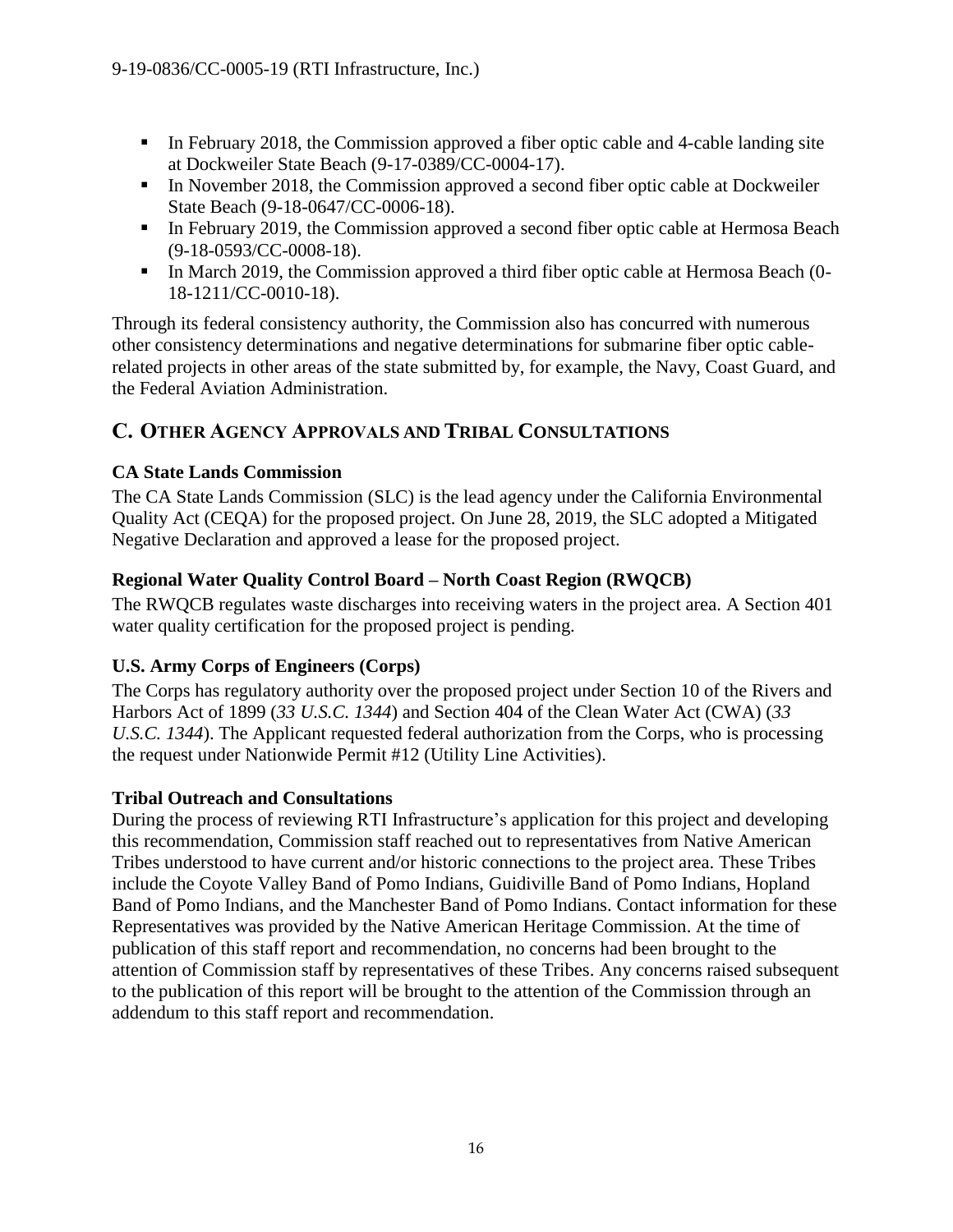# <span id="page-16-0"></span>**D. DREDGING AND PLACEMENT OF FILL IN COASTAL WATERS**

#### Coastal Act Section 30233(a) states:

*The diking, filling, or dredging of open coastal waters, wetlands, estuaries, and lakes shall be permitted in accordance with other applicable provisions of this division where there is no feasible less environmentally damaging alternative, and where feasible mitigation measures have been provided to minimize adverse environmental effects, and shall be limited to the following:*

- *(1) New or expanded port, energy, and coastal-dependent industrial facilities, including commercial fishing facilities.*
- *(2) Maintaining existing, or restoring previously dredged depths on existing navigational channels, turning basins, vessel berthing and mooring areas, and boat launching ramps.*
- *(3) In open coastal waters, other than wetlands, including streams, estuaries, and lakes, new or expanded boating facilities and the placement of structural pilings for public recreational piers that provide public access and recreational opportunities.*
- *(4) Incidental public service purposes, including but not limited to, burying cables and pipes or inspection of piers and maintenance of existing intake and outfall lines.*
- *(5) Mineral extraction, including sand for restoring beaches, except in environmentally sensitive areas.*
- *(6) Restoration purposes.*
- *(7) Nature study, aquaculture, or similar resource dependent activities.*

The proposed project includes the burial and placement of a marine cable and four steel landing pipes on the seafloor. This activity constitutes fill of open coastal waters that is subject to Coastal Act Section 30233(a), which imposes three tests on such an activity. The first test requires that the proposed activity must fit into one of the seven categories of uses enumerated above. The second test requires that there be no feasible less environmentally damaging alternative. The third test requires that feasible mitigation measures be provided to minimize the project's adverse environmental effects.

#### **Allowable Use Test**

One of the seven allowable uses of fill under 30233(a) is a coastal-dependent industrial facility. The proposed transoceanic cable, the purpose of which is to provide direct ocean connectivity between the United States and Japan, is "coastal-dependent" since it requires "a site on, or adjacent to, the sea to be able to function at all" as defined in Coastal Act Section 30101. The Commission thus finds that the proposed cable meets the allowable use test of Coastal Act Section 30233(a).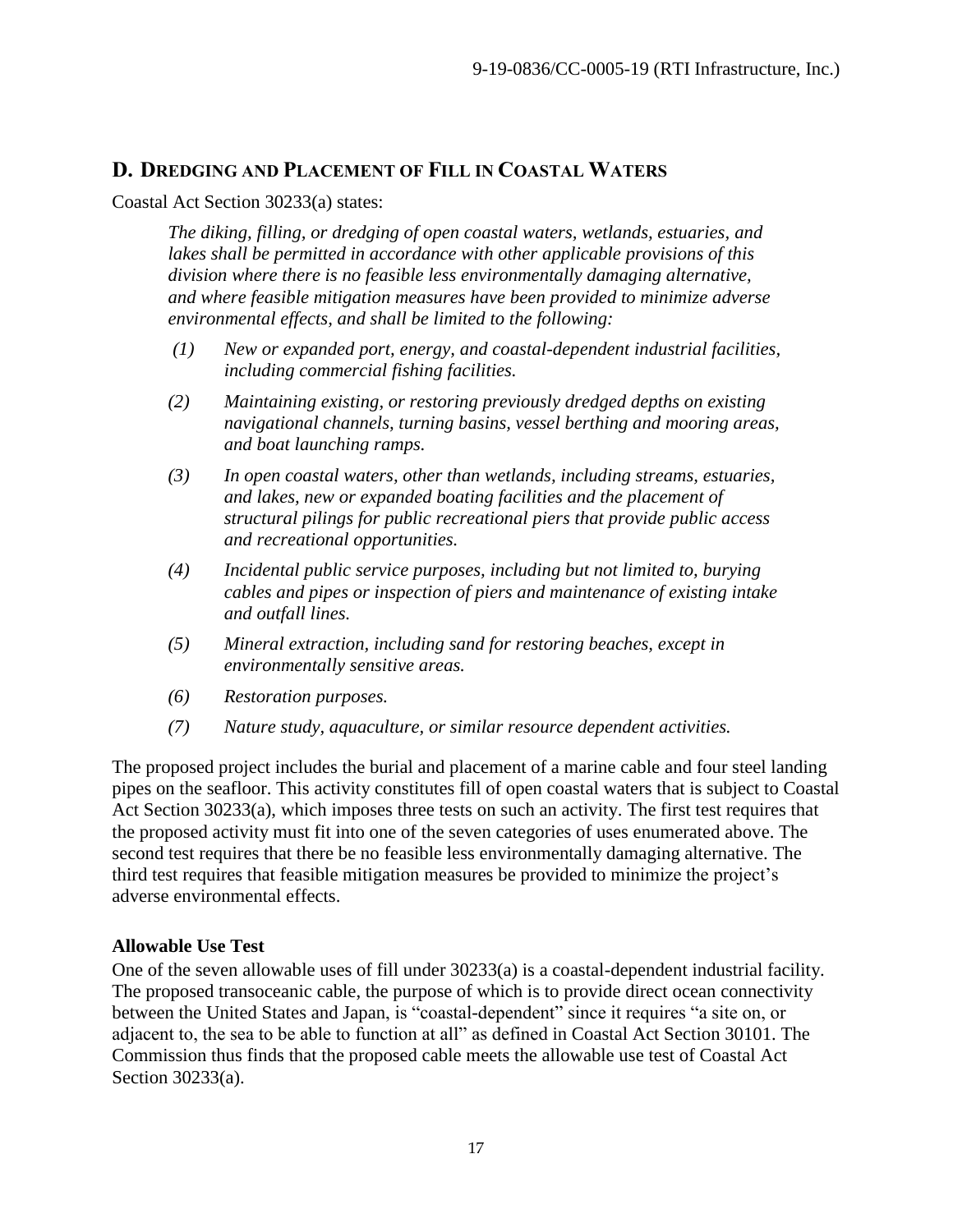#### **Alternatives**

The Commission must further find that there is no feasible less environmentally damaging alternative to the proposed project, particularly with respect to the impacts of the submarine cable and cable installation on marine organisms and hard bottom habitat. In order to find that there is no less environmentally damaging alternative to the proposed project, it is necessary to investigate two types of alternatives: (1) alternatives to the proposed landing sites, and (2) alternative offshore routes.

#### *Alternatives to the Proposed Landing Sites*

Mendocino County issued a Coastal Development Permit for the cable landing site where the proposed cable would connect to terrestrial infrastructure. This site was chosen in part to avoid the proposed cable crossing into the Greater Farallones National Marine Sanctuary and Manchester State Park (located to the south of the proposed landing site; see **Exhibit 4**). An alternative site would involve new construction or use of a different but already constructed landing site. Use of a different landing site would involve the same construction activities and impacts associated with the proposed project, and therefore would not be considered less environmentally damaging. For these reasons, the Commission finds that there is no feasible less environmentally damaging alternative landing location to the proposed project.

#### *Alternative Offshore Routes*

RTI Infrastructure sited the proposed fiber optic cable to minimize or avoid sensitive marine habitats and other known marine features, including: the Greater Farallones National Marine Sanctuary and state marine reserves and marine conservation areas (**Exhibit 4**). The bore pipe exit location was selected to avoid an area of hard substrate to the east (**Exhibit 7**). In addition, RTI Infrastructure worked with local fishing community members to choose routes with minimal potential to affect fisheries.

Although the proposed project will not avoid all hard bottom substrate, impacts to benthic habitats that surround these areas will be minimized. In June 2018, RTI Infrastructure conducted a geophysical survey of seabed features that concluded that a significant portion (approximately half) of hard bottom habitat in the cable corridor consisted of low relief rocks or sub-cropping rocks (defined as rock covered by a layer of loose sediment less than five feet thick and including areas where rocks or boulders are intermittently exposed at the seabed surface). Although the MND did not specifically analyze alternate marine cable routes, it is not likely that an alternate route could be found that would be able to completely avoid or even significantly decrease impacts to hard bottom areas. Additionally, as described above, the proposed route was designed specifically to avoid several areas designated for protection or conservation.

Accordingly, for the reasons described above, the Commission finds that the proposed project is the least environmentally damaging feasible alternative and therefore meets the second test of Coastal Act Section 30233(a).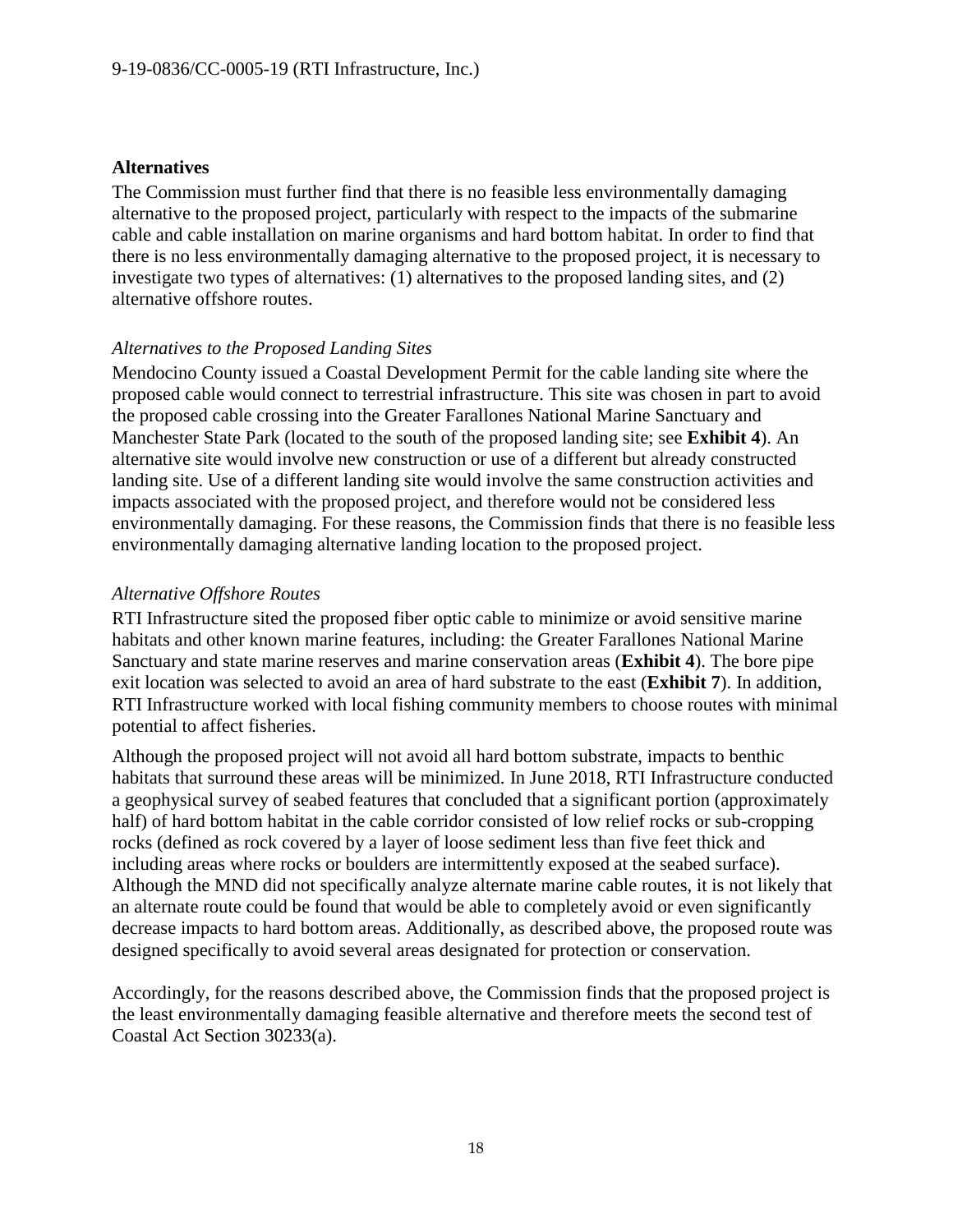## **Mitigation**

The final requirement of Coastal Act Section 30233(a) is that dredging and filling of coastal waters may be permitted if feasible mitigation measures have been provided to minimize any adverse environmental effects. In Sections E and F of this report, the Commission has identified mitigation measures that will minimize the adverse environmental effects of the proposed cable and steel bore pipes. These mitigation measures include: requiring RTI Infrastructure to bury the cable to a depth of one meter; avoiding and eliminating cable suspensions; providing notification to fisherman of the cable location and any exposed sections (to reduce the potential for snags); submitting plans to minimize impacts from anchoring and spills of hazardous material, including potential inadvertent release of drilling fluids during the installation of the bore pipes; and assessing and mitigating for impacts to hard bottom habitat from the proposed project.

With the imposition of the afore-mentioned conditions of this permit, the Commission finds that the third test of Coastal Act Section 30233(a) has been met, and the proposed project is consistent with Section 30233(a) of the Coastal Act.

# <span id="page-18-0"></span>**E. MARINE RESOURCES AND WATER QUALITY**

#### Section 30230 of the Coastal Act states:

*Marine resources shall be maintained, enhanced, and where feasible, restored. Special protection shall be given to areas and species of special biological or economic significance. Uses of the marine environment shall be carried out in a manner that will sustain the biological productivity of coastal waters and that will maintain healthy populations of all species of marine organisms adequate for longterm commercial, recreational, scientific, and educational purposes.*

## Section 30231 of the Coastal Act states:

*The biological productivity and the quality of coastal waters, streams, wetlands, estuaries, and lakes appropriate to maintain optimum populations of marine organisms and for the protection of human health shall be maintained and, where feasible, restored through, among other means, minimizing adverse effects of waste water discharges and entrainment, controlling runoff, preventing depletion of ground water supplies and substantial interference with surface water flow, encouraging waste water reclamation, maintaining natural vegetation buffer areas that protect riparian habitats, and minimizing alteration of natural streams.*

#### Section 30232 of the Coastal Act states:

*Protection against the spillage of crude oil, gas, petroleum products, or hazardous substances shall be provided in relation to any development or transportation of such materials. Effective containment and cleanup facilities and procedures shall be provided for accidental spills that do occur.*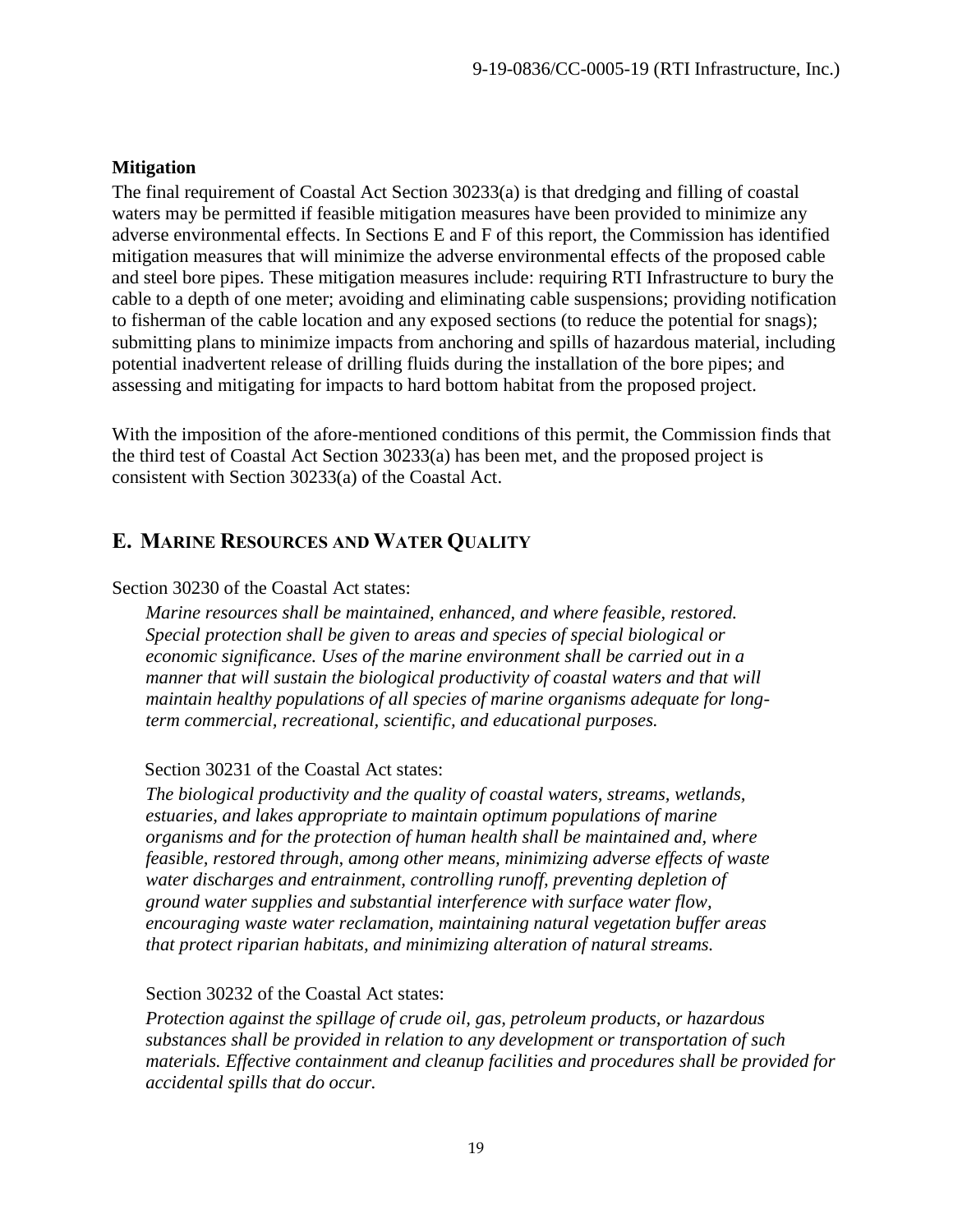The offshore portion of the project extends from offshore from the cable landing site north of Manchester, Mendocino County, through state and federal waters to the edge of the outer continental shelf (**Exhibit 2**). This area is known for its biological diversity and contains several valuable marine habitats characterized by both soft and hard substrate, and supports several special-status species. Although not located within a State or federal Marine Protected Area, the project alignment is in the vicinity of several such areas (**Exhibit 4**).

The proposed project involves the installation of a fiber optic cable on the seafloor from the shoreline out to the edge of the outer continental shelf and has the potential to result in impacts to marine mammals and sea turtles, fish, hard bottom habitat, soft bottom habitat, and marine water quality. Each of these potential impacts is discussed in detail below.

## **1. Marine Mammal and Sea Turtle Impacts**

There are three potential types of impacts to whales and other marine wildlife due to the proposed project: entanglement with the project cable, entanglement with "ghost nets" or abandoned fishing gear, and collision with project vessels.

## *Potential Whale Entanglement with the Project Cable*

Marine mammals that live and migrate through coastal waters in the project area may become entangled in unburied or insufficiently buried cable or in cable suspensions. Whale species observed offshore this area of California include gray whales (*Eschrichtius robustus*), humpback whales (*Megaptera novaeangliae*), blue whales (*Balaenoptera musculus*), fin whales (*B. physalus*), minke whales (*B. acutorostrata*), sperm whales (*Physeter microcephalus*), and killer whales (*Orincus orca*). In addition, several types of dolphins and porpoises, including bottlenose dolphins (*Tursiops truncates*), common dolphin (*Delphinus capensis*), harbor porpoise (*Phocoena phocoena*), Pacific white-sided dolphins (*Lagenorhynchus obliquidens*) and Risso's dolphins (*Gampus griseus*) are also common in the area. Other types of marine mammals such as pinnipeds (*e.g.,* sea lions, harbor seals) and fissipeds (*e.g.,* sea otters) and sea turtles have also been observed.

Of the marine mammal species that frequent the area, two species—the California gray whale (*Eschrichtius robustus*) and sperm whale (*Physeter macrocephalus*)—have the potential to become entangled due to, respectively, bottom-feeding behavior or deep-diving behavior. Approximately 20,000 gray whales migrate through California waters each year between Alaskan waters and Baja California. Because of their abundance off the Pacific coast, their tendency to hug the shoreline during migration and their bottom feeding patterns, gray whales may face the highest risk of entanglement with insufficiently buried or exposed cables. The majority of southbound (November to January) gray whales migrate within two nautical miles (nm) from shore, while the northbound migration (late winter – early summer) occurs much closer to shore, with mother and calves reported within kelp beds and sometimes only yards from the shoreline. These distances, however, vary seasonally over time, particularly due to the deterring presence of boat traffic.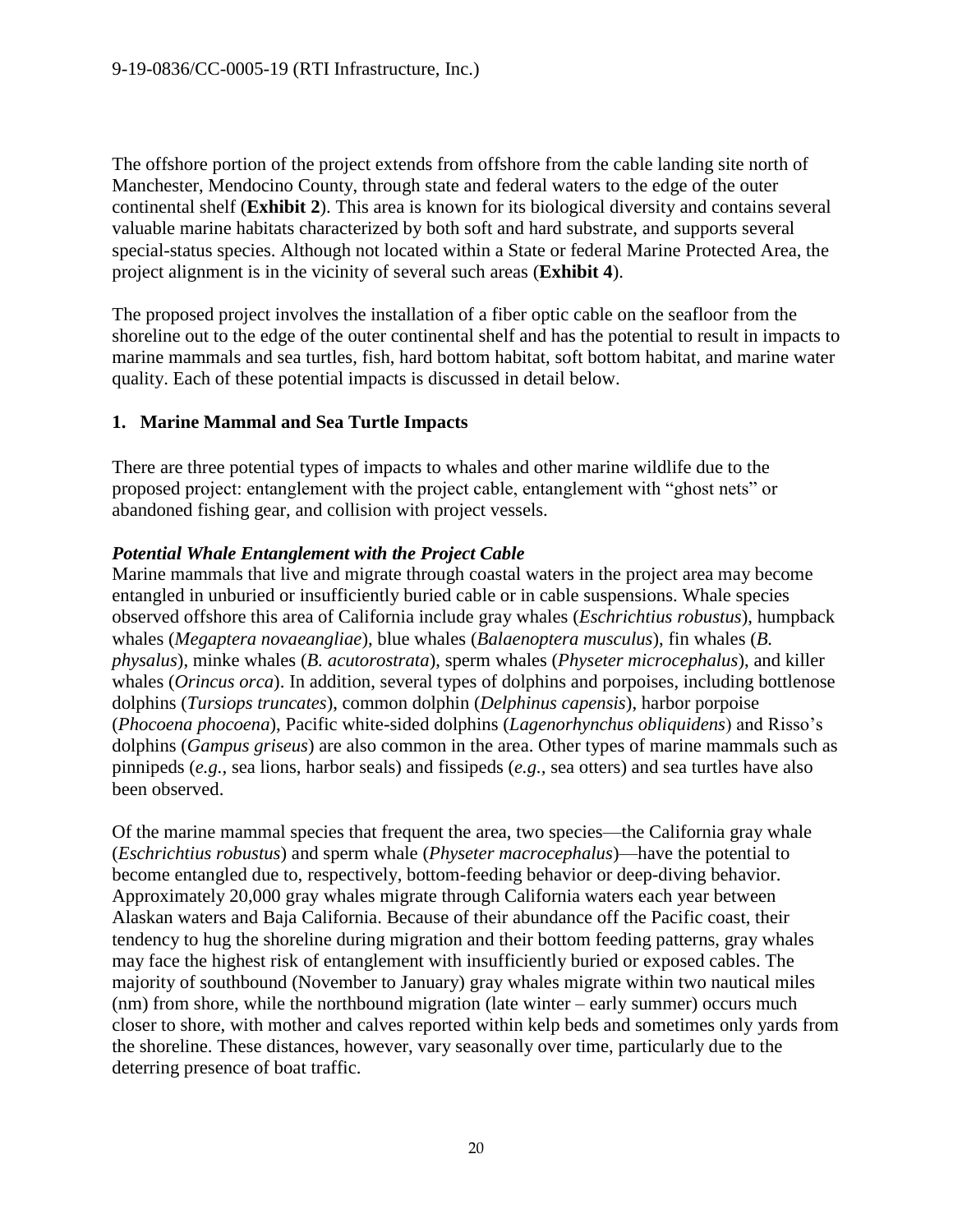Gray whales usually feed nearshore in soft-bottom sediments, and also typically feed opportunistically during migration (MMS 1989). Gray whales forage on the seafloor by diving, rolling onto one side on the seafloor, and sucking up sediments that the whale filters with its baleen. One study also found sea floor gouges approximately 15 centimeters deep created by migrating gray whales offshore of Northern California, and concluded that migrating gray whales interact with the muddy part of the central marine shelf (at  $60-120$  meter water depths), although this behavior was determined to be secondary to their migratory objective (Cacchione et al 1987). Gray whales can also dive in waters from 150 to 200 meters deep, but usually prefer shallower water.

Sperm whales are much less abundant off the coast of California than gray whales, numbering only approximately 1,200 individuals. Sperm whales typically inhabit deep open waters, and are the deepest and longest diving of all cetaceans. Sperm whales regularly dive to water depths between 200 and 1,000 meters. Sperm whales are the only species confirmed to have been entangled in a submarine cable, and their deep diving puts them at risk of entanglement with insufficiently buried, exposed, or suspended cables. In addition, unlike gray whales, sperm whales do not bottom feed; instead, they feed solely on squid and octopi found in the water column.

Several older studies have documented occurrences of whale entanglements with submarine cables. A study by Heezen (1957) documents fourteen examples of sperm whale entanglements with submarine telegraph cables worldwide between 1930 and 1955.<sup>1</sup> Heezen postulated that the sperm whales became entangled "…while swimming along in search of food, with their lower jaw skimming through the upper layer of sediment. It may also be that the whales attacked the cable mistaking it for prey." The report also documented possible entanglements of baleen (*e.g.,* gray) whales in shallower water, and one humpback whale reported entangled in Alaskan waters.

In the October 2008 *IEEE Journal of Oceanic Engineering*, Wood and Carter published the results of a new evaluation of two substantial fault databases to determine the occurrence of whale entanglements with telecommunication cables since the 1955-1966 time period. Wood and Carter discuss the 14 cable faults occurring between 1877 and 1955 attributed to whales in Heezen's 1957 study, and they cite a 1969 study of the Alaska-mainland USA telegraph system which reported two whale entanglements prior to 1966. Wood and Carter state that both of the aforementioned studies "continue to be cited as examples of the potential threat posed to whales by submarine cables although there is a suggestion, unsupported by definitive data, that entanglements may not have occurred since 1955-1966." Wood and Carter's 2008 report concluded that:

*Before 1955-1966, up to 16 faults in submarine telegraphic cables were reported and attributed to entanglements with mainly sperm whales. Circumstantial evidence suggests that capture was related to excessive slack in repaired cables laid in areas of rough and/or* 

 $\overline{a}$ <sup>1</sup>At the time of the study, there were nearly a half-million miles of cable laid on the sea floor in various parts of the world (Heezen 1957). That figure has more than doubled in the years since (Rampal 1998).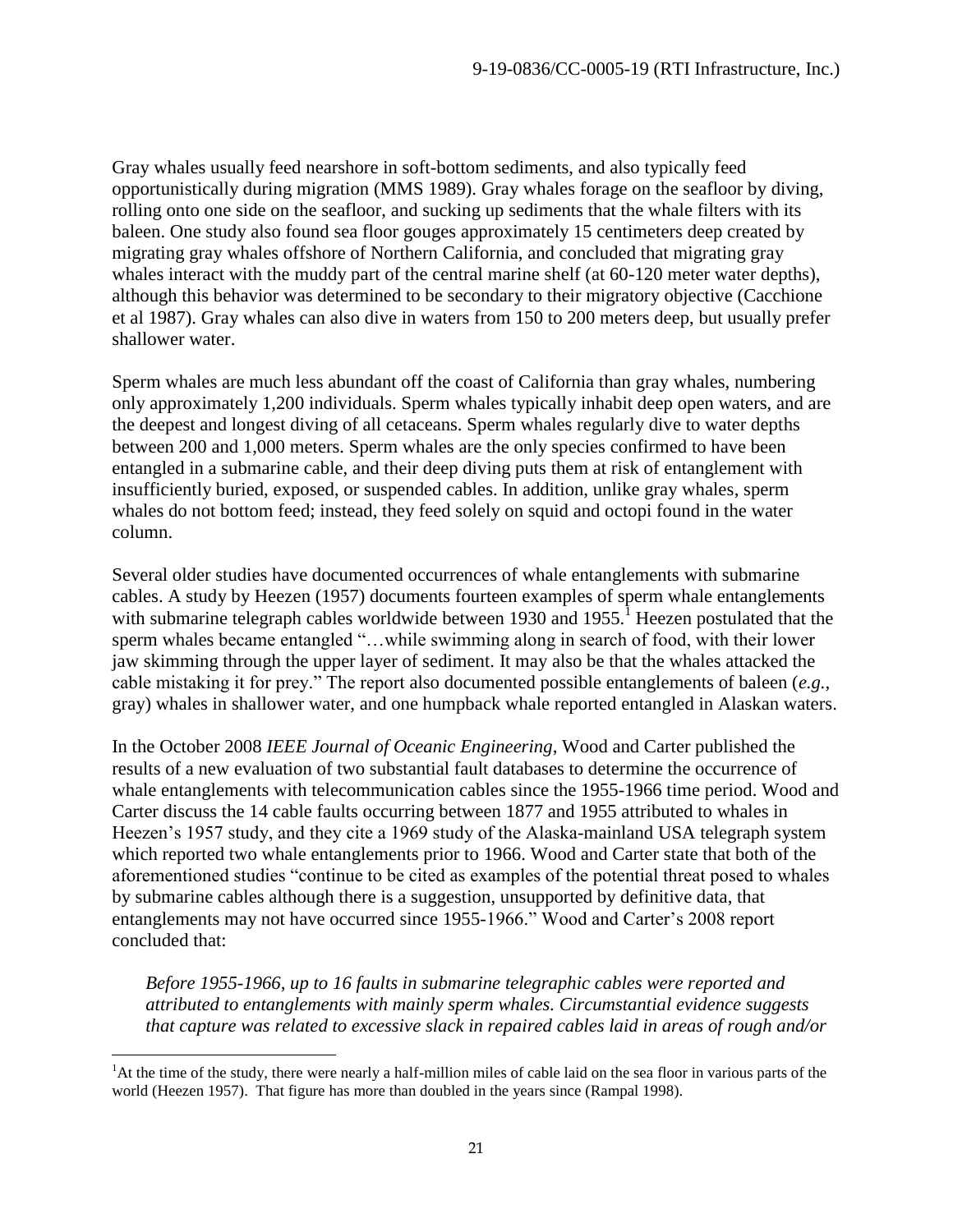*steep topography. Since 1955-1966, substantial fault data sets contain no reference to whale entanglements. This cessation and its continuation to the present day is largely related to marked changes in submarine cable design, deployment, and maintenance as well as advances in marine surveying. The period from 1955 to 1966 marked the phased replacement of submarine telegraphic cables by coaxial types, which were superseded by fiber-optic systems in the 1980s. Cables of the post-telegraphic era have different torsional and flexile characteristics, are laid with just enough slack to follow the seabed topography, and are commonly buried below the seabed on the continental shelf and upper continental slope – the main sounding habitat of sperm whales. Furthermore, precision marine surveys allow for accurate cable placement to avoid areas where potential ensnaring suspensions may result.*

Despite these findings, the potential for whale entanglement with submarine cables still exists. Given the diving depth ranges of both gray whales and sperm whales, and the bottom-foraging behavior of gray whales, the presence of suspensions in the submarine cable increases the risk of whale entanglement in cables. In addition, the potential for entanglement is present during initial project installation as cable is spooled out from the cable-laying vessel on the surface and traverses the entire length of the water column before it is buried in the seafloor sediments. Due to the protection of these marine mammals under the federal Endangered Species Act and the Marine Mammal Protection Act, entanglement or injury impacts resulting from insufficiently buried or exposed cables or from cable-laying would be significant. RTI Infrastructure estimates that along approximately 11 percent of the total cable distance to the edge of the continental shelf (approximately 36 miles), the cable will not be buried and will instead be placed on the ocean floor, thus creating the potential for cable suspensions.

To ensure that the proposed project minimizes the potential for whale and other marine wildlife interaction with the project cable, and to document any future entanglements, the Commission is imposing several conditions. **Special Condition 3** requires RTI Infrastructure to implement the mitigation measures related to marine resources included in the project MND (**Exhibit 8**). To further reduce the potential for entanglement during cable laying, **Special Condition 4** requires RTI Infrastructure to submit a Marine Wildlife Monitoring and Contingency Plan (MWMCP) to the Executive Director for review and approval. The MWMCP will incorporate the marine protection elements of MND mitigation measure BIO-17, and Condition 4 expands upon these measures by including provisions for marine wildlife training for project personnel, reduced vessel speed during cable-laying activities and minimization of propeller noise. In addition, the MWMCP also must describe a marine wildlife monitoring program that includes two NMFSapproved marine mammal observers responsible for monitoring a 500-1640 foot radius around the Project vessels. The observers will send daily sightings reports to the Executive Director and other agencies and will have the authority to stop any activity that could result in harm to a marine mammal or sea turtle.

To minimize the potential for entanglement once the cable is installed, **Special Condition 5** requires RTI Infrastructure to bury the cable to a depth of one meter except where precluded by seafloor substrates. Where a one-meter burial depth cannot be achieved, RTI Infrastructure is required to bury the cable to the maximum depth feasible. To minimize the occurrence of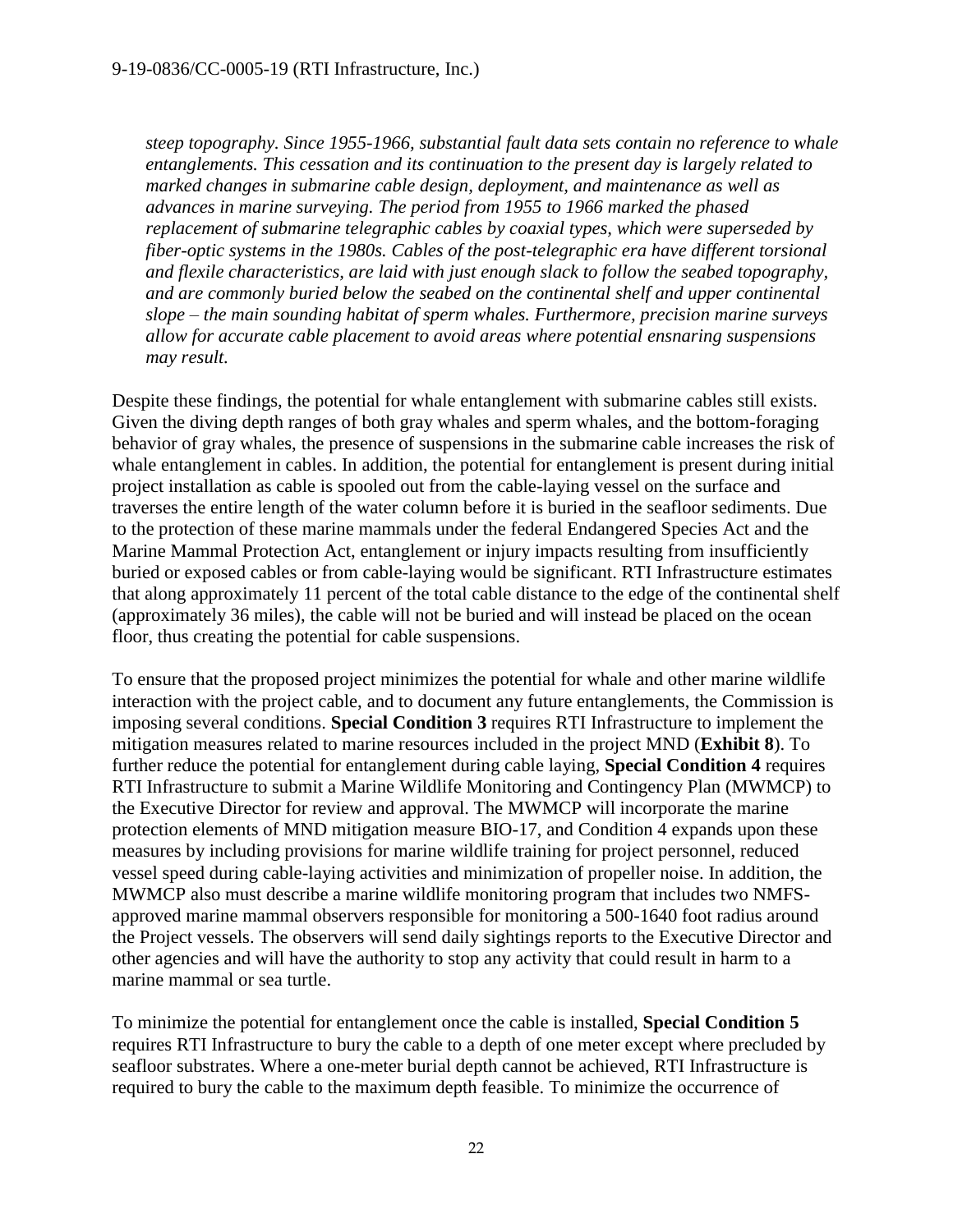suspended cable, **Special Condition 6** requires RTI Infrastructure to submit to the Executive Director for review and approval a Cable Slack Management Plan that describes the steps RTI Infrastructure will take during cable installation to identify and eliminate, where feasible, segments of cable that are suspended above the seafloor. In order to ensure that cable installation is consistent with the project description, **Special Condition 7** requires RTI Infrastructure to submit to the Executive Director and the signatories to the Fishing Agreement the as-built plans, including burial depth, of the project cable.

In addition, **Special Condition 8** requires RTI Infrastructure to apply for an amendment to this permit to remove the cable within 90 days of either taking the cable out of service or after the expiration or sooner termination of RTI Infrastructure's lease in state waters off of Mendocino County.

In order to ensure compliance with these and other conditions, **Special Condition 1** requires RTI Infrastructure to post a performance bond in the amount of \$500,000 to cover its cable operations in State and federal waters.

#### *Entanglement with Ghost Nets and Abandoned Fishing Gear*

Fishermen may snag gear or nets on cables. When this occurs, fishermen generally abandon their gear or nets (creating "ghost nets"), thereby creating a risk to marine mammals and other species. This abandoned gear, and particularly the nets, can become a hazard to marine life, potentially entangling marine mammals and fish, preventing them from feeding and causing them to drown.

To address these concerns, the proposed project was designed to reduce impacts to commercial and recreational fishing. The practice of burying the cable to an optimal depth of one meter will ensure that the vast majority of the cable is buried beneath the surface and does not create a potential hazard for fisherman. RTI Infrastructure estimates that only 11% of the cable length will be laid on the surface and thus potentially available to snag fishing gear. To further minimize the likelihood that fisherman come into contact with the cable, **Special Condition 7** requires RTI Infrastructure to provide the signatories to the amended Fishing Agreement (that will be signed between RTI Infrastructure and local fishermen) with as-built plans of the installed cable, including information related to burial depth and cable suspensions. Additionally, **Special Condition 9** requires the applicant to provide weekly updates regarding preliminary asbuilt coordinates of any unburied or exposed sections of cable (during construction). This information can be used by fisherman to avoid potentially problematic areas where the cable is exposed. In addition, **Special Condition 10** requires RTI Infrastructure to provide NOAA with the information necessary to update its nautical charts to reflect the position and burial status of the installed cable.

Although fishing gear entanglement with the proposed cable is not expected to occur, to provide additional assurance that any gear that does become entangled would not pose a threat to marine wildlife, **Special Condition 11** requires RTI Infrastructure to use all feasible measures to retrieve any fishing gear or object that becomes entangled in a cable no later than six weeks after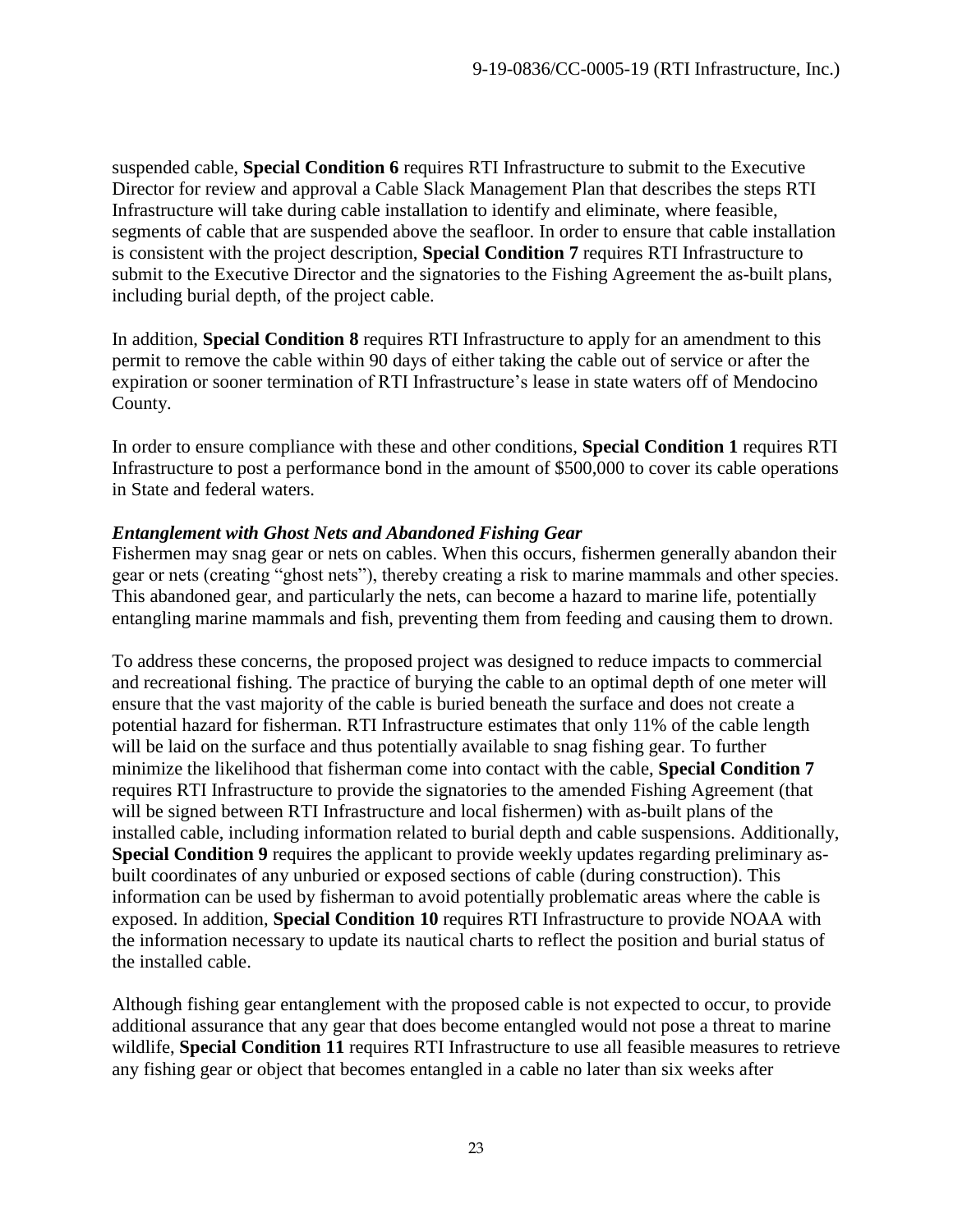discovering or receiving notice of the incident. If full removal is not feasible, RTI Infrastructure will remove as much gear as feasible to minimize harm to wildlife. Within two weeks of completing a recovery operation, RTI Infrastructure is required to submit to the Executive Director a report describing the nature and location of the entanglement and the retrieval method used.

Finally, specifically for the proposed project, RTI Infrastructure will be signing an amended agreement with the Point Arena Joint Cable/Fisheries Committee as required by **Special Condition 12**. As required by **Special Condition 12**, if the fisherman was operating consistent with established procedures, RTI Infrastructure will reimburse the fisherman for the lost gear.

## *Marine Mammal or Sea Turtle Collision with Project Vessels*

Impacts to marine mammals and sea turtles could result from collisions with or harassment from project vessels during marine operations associated with the proposed project. As described above, several species of marine mammals are known to inhabit the waters in the vicinity of the proposed project. Ship strikes of whales present the most serious concern. However, the slow speeds necessary for project vessels during cable installation activities are likely to limit the potential for collisions with marine mammals or sea turtles. Additionally, a biological assessment prepared for the proposed project suggests that marine mammals would likely avoid project vessels and activities because of noise (ICF 2019).

The project MND includes three mitigation measures intended to reduce the impact to marine mammals and sea turtles to a less than significant level: monitoring by two qualified onboard marine mammal observers, modification of vessel operations when marine mammals or sea turtles are present, and reporting any collisions to appropriate Federal and State agencies. **Special Condition 3** requires RTI Infrastructure to implement these mitigation measures. Although these measures are likely to decrease collision risk, additional measures are necessary to enable the proposed project to be found consistent with the requirement to protect marine species as required by Section 30230 of the Coastal Act. Thus, **Special Condition 4** requires RTI Infrastructure to submit a Marine Wildlife Monitoring and Contingency Plan to the Executive Director for review and approval. This plan includes provisions for a minimum of two marine wildlife observers, the establishment of a 500-1640 foot avoidance zone, project vessel speed limits, and training for project personnel. With these conditions in place, potential adverse impacts to marine mammals and sea turtles from collisions with project vessels or harassment from noise associated with project activities will be minimized.

## *Marine Mammal Effects from Project-Related Vessel Noise*

Underwater noise from cable installation activities and work vessels could result in effects to marine mammals and sea turtles, as summarized in the biological assessment prepared for the proposed project (ICF 2019). Marine mammals could occur offshore Mendocino County during cable laying activities. However, the time- and geography-limited nature of project activities will limit the potential for underwater noise effects. Additionally, implementation of the marine mammal monitoring program required in **Special Condition 4**, including the vessel avoidance zone, will further help limit exposure of marine mammals to underwater noise levels that would be sufficiently high to result in acute effects.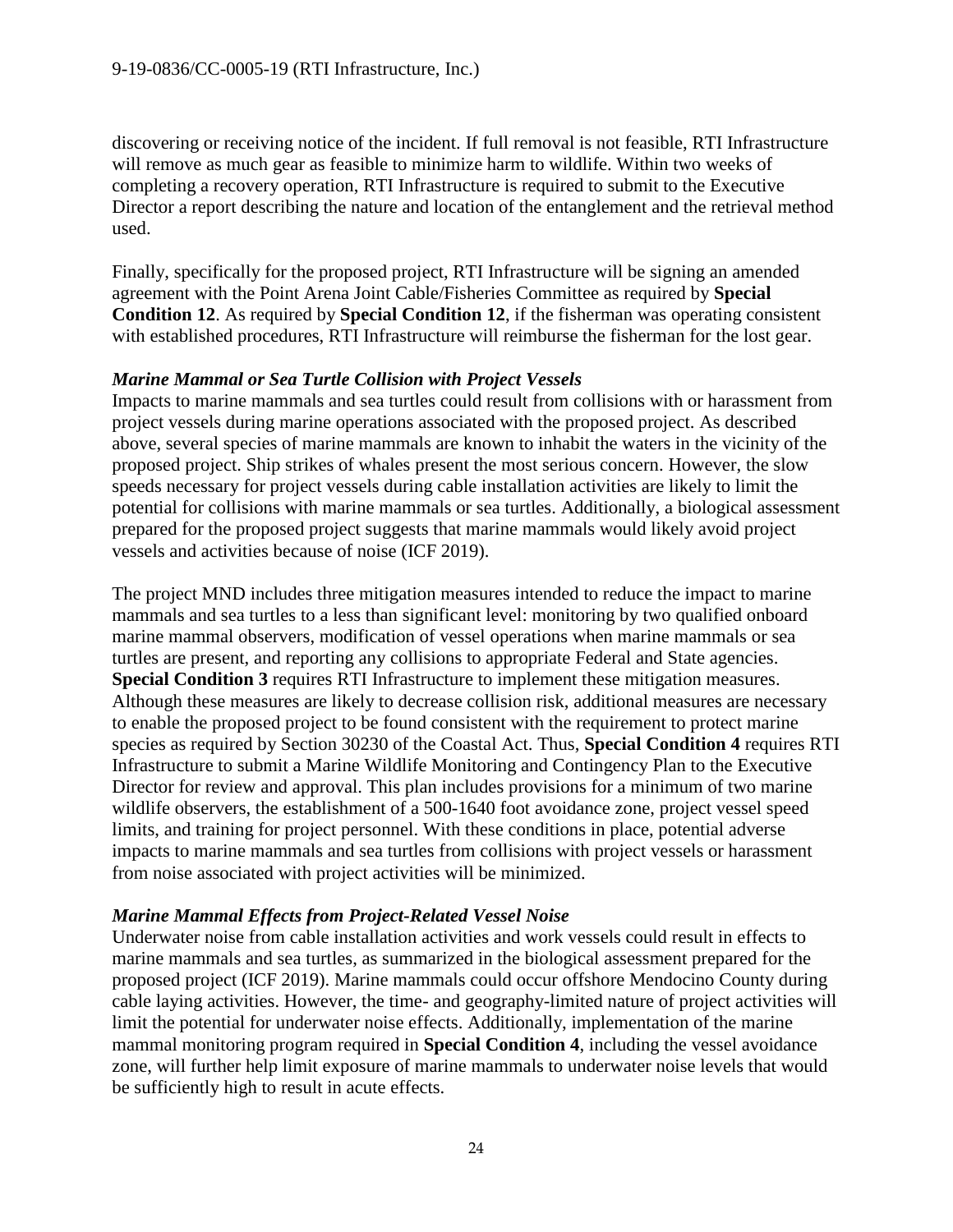#### **2. Fish**

The distribution of fishes is influenced by depth, substrate type, temperature, and ocean currents. According to the MND, rocky areas offshore this portion of the California coast are occupied by species such as rockfishes (*Sebastes* spp.), lingcod (*Ophiodon elongates*), staghorn sculpin (*Leptocottus armatus*), and wolf eels (*Anarrhichthys ocellatus*). Sandy or soft bottom areas are typically inhabited by species such as sanddabs (Citharichthys spp.), Petrale sole (*Eopsetta jordani*), English sole (*Parophrys vetulus*), Dover sole (*Microstomus pacificus*), Pacific hake (*Merluccis productus*), eelpouts (Zoarcideae), and the shortspine and longspine combfish (*Zaniolepsis frenata* and *Z. latispinnus*). Pelagic (occurring in the water column) species include smelts (Osmeridae), anchovy (*Engraulis mordax*), mackerel (*Scomber japonicas*), Pacific sardine (*Sardinops sagax*), shiner surfperch (*Cymatogaster aggregata*), assorted perches (Embiotocidae), skates (*Raja* spp.), tunas (Thunnus spp.), and sharks. In addition, salmonid species can be present in the area, including northern California coast steelhead (*Oncorhynchus mykiss*), California coastal Chinook (*Oncorhynchus tshawytscha*), and central California coho (*Oncorhynchus kisutch*). Finally, the proposed project is in an area designated as Essential Fish Habitat for three Fishery Management Plans (FMPs) developed pursuant to the Magnuson-Stevens Fishery Conservation and Management Act: the Pacific Coast Groundfish, Coastal Pelagic Species, and Highly Migratory Species.

In contrast to benthic species that are immobile or severely restricted in their mobility, fish species are not likely to experience direct impacts from project activities. Cable installation activities will result in a temporary increase in turbidity that will likely cause mobile species such as fish and marine mammals to avoid the project area. However, sediment is likely to settle relatively quickly (i.e., within a matter of hours), and the relatively narrow project footprint will not substantially limit available habitat. Thus, these impacts are not expected to be significant. During cable-lay operations, the cable installation vessel will move slowly, allowing any mobile species to avoid the descending cable. **Special Condition 13** requires RTI Infrastructure to submit a Critical Operations and Curtailment Plan which describes the sea and weather conditions under which project activities can safely occur, thus minimizing sediment dispersal and the potential for release of hazardous material by limiting construction activities to avoid periods of storms or heavy seas.

Another potential concern for fish species are impacts associated with noise from construction activities. Project-related underwater noise is expected to originate from project vessels, and for marine vessels underwater noise is generally correlated with vessel speed. Background levels of noise in the near-shore environment are often close to noise levels that would be expected a few meters from project vessels, due to both anthropogenic and natural sources of noise. Based on this information, noise levels are not anticipated to reach levels that would cause injury in fish. However, as an additional precaution, **Special Condition 4** requires RTI Infrastructure to limit the speed of project vessels to two nautical miles per hour (knots), further reducing noise levels associated with project activities.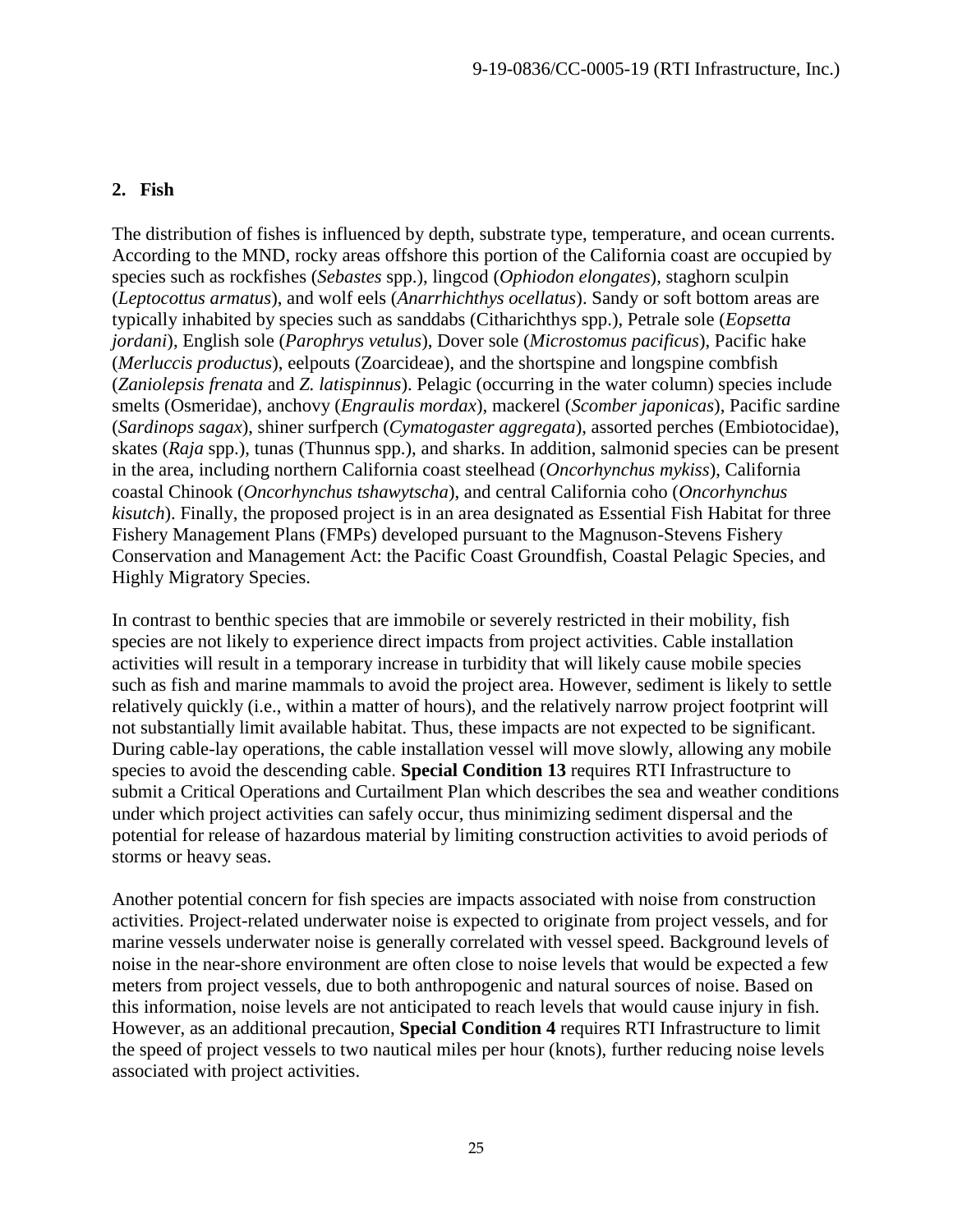Finally, the proposed project also has the potential to result in disturbance to Essential Fish Habitat. Specifically, in areas of soft substrate, the pre-lay grapnel run and cable installation activities including use of the sea plow or ROV to bury the cable could result in short term disturbance associated with the displacement of sediments and minor, local turbidity effects from suspended sediments. In addition, resuspension of contaminated sediments could occur, although the areas of highest concentration will be avoided. These potential impacts are likely to be shortlived, with full recovery expected within a year. In hard bottom areas, horizontal movement and strumming of the cable has the potential to harm organisms in the immediate vicinity of the cable. However, horizontal movement of undersea cables, once installed, is not anticipated to be more than three inches, and therefore impacts to hard substrate in Essential Fish Habitat would be minor and localized. Further, although recovery in hard bottom areas is expected to be longer than in soft-bottom areas, the small width of the disturbance corridor would limit impacts to individual organisms. Therefore, the proposed project is not likely to lead to any measurable reduction in the capacity of these environments to support fishes included in Fishery Management Plans.

#### **3. Benthic Species: Hard Substrate Impacts**

Cable-laying operations could adversely impact hard substrate habitat and associated biota. Hard substrate is exposed rocky seafloor area that provides habitat for a diverse group of plants and animals. Common epifaunal invertebrates occurring in the hard substrate areas vary based on depth and substrate relief height. Along much of the California coast, there is a strong positive association between the types of communities and the depths and substrate types in which they occur. Hard substrates, including rocky bottoms, rock outcrops, and rock crevices, provide habitat and shelter for numerous sessile organisms, demersal fishes, and mobile invertebrates such as lobsters and crabs. In shallow waters less than 200 meters (656 feet) deep, algae including bull kelp (*Nereocystis luetkana*), purple urchins (*Strongylocentrotus purpuratus*), and anemones such as *Corynactis californica* are present. At these depths (and deeper), depending on the presence of favorable high relief substrate, current speeds and sedimentation rates, branching hard and soft corals have also been reported. In deeper waters (greater than 600 meters or 1,968 feet), hydroids provide substrate to anemones, amphipods, polychaetes, and ectoprocts. Gorgonians, large sponges, shrimp, crinoids, and ophiuroids, brittle stars, and seastars.

Hard substrate (especially high-relief substrate) and its associated biota are rare, and therefore any effect to them is potentially significant. Impacts to high-relief substrate in particular are significant because: (a) deepwater reefs are relatively rare along the California coast; (b) they support a diverse assemblage of epifaunal invertebrates; (c) they attract fish as a nursery ground, food source, and as shelter; and (d) epibiota residing on rocky substrates are sensitive to mechanical disturbance and increased sediment loads.

Adverse impacts (*e.g.,* crushing, scraping, and/or displacement) to hard substrate can occur during cable installation and subsequent movement of the cable on the seafloor due to currents and wave action. In their study on the environmental impacts of a one- to three-inch submarine cable offshore of Half Moon Bay, Kogan et al. (2006) found incisions, scrapes, and vertical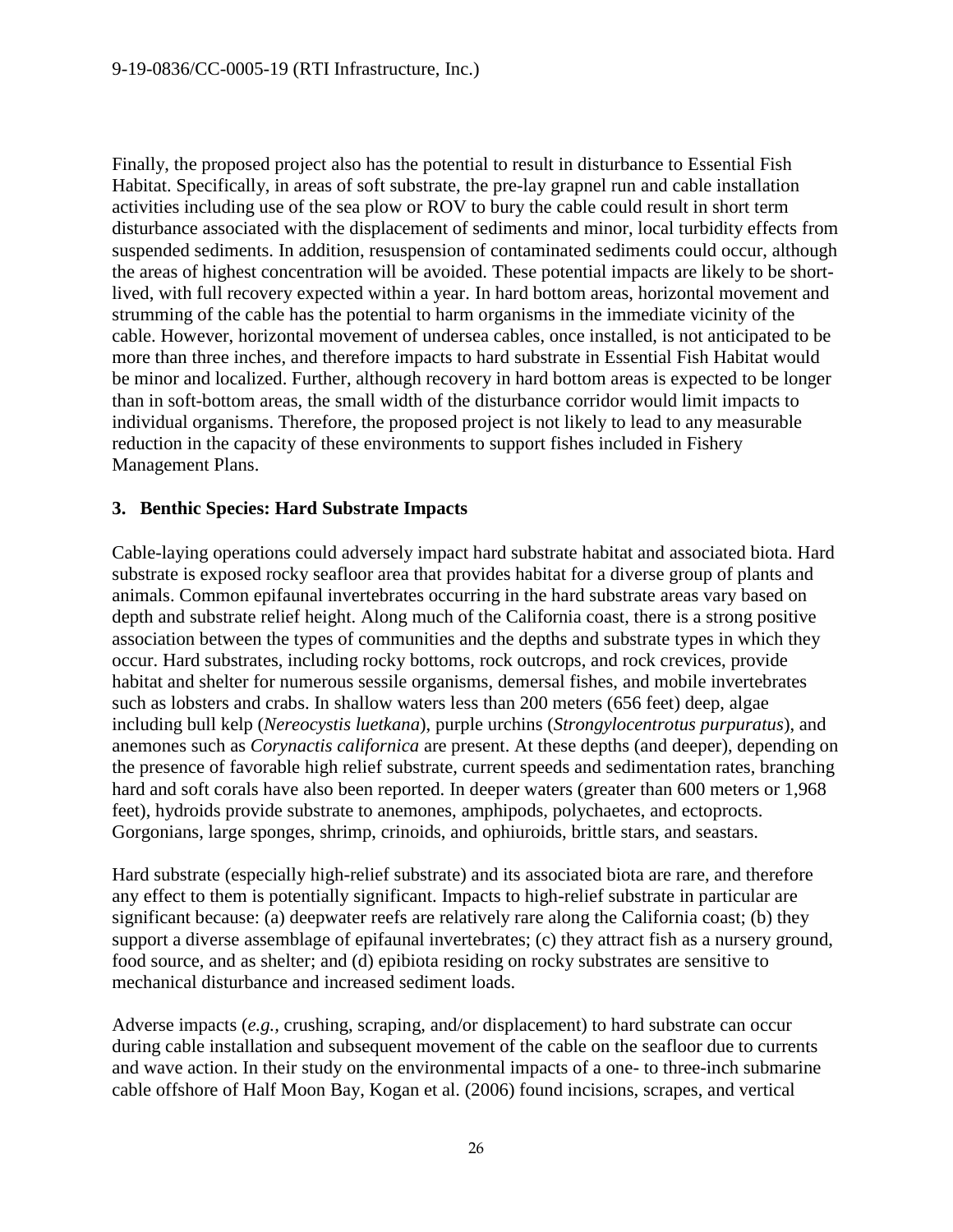grooves from 2.5-inches to 17.5-inches wide in rocky substrate along the cable route. Hard substrate was altered or damaged by these scrapes and grooves and typical epifaunal organisms were absent. Placement of the project cable on rocky substrates would disrupt associated bottom communities, likely crushing and/or dislodging small, sessile or relatively sedentary invertebrates along a narrow strip. Sessile species may experience repeated, localized disturbances throughout the life of the cable if it moves due to current action.

Potentially significant impacts to hard substrate and biota could occur if rock features are crossed with the grapnel or if vessel anchors are placed directly on hard bottom. The grapnel will be dragged along the proposed alignment in soft sediment areas and is expected to disturb a three foot-wide area along the centerline of the cable lay corridor. However, to avoid impacts to hard bottom associated with the pre-lay grapnel run, RTI Infrastructure will not deploy the grapnel in areas of rocky seafloor substrate*.* Impacts to hard bottom habitat from vessel anchors would be temporary, and would be removed as soon as the vessel has completed its work**.** However, studies have shown that hard bottom ecosystems are relatively slow to recover from direct impacts (e.g., as compared to soft bottom ecosystems). Thus, it is likely that areas impacted by project anchors could take many years to recover, even though the impact itself is short-lived. Thus, to further reduce the potential for impacts to hard substrate from project anchors, **Special Condition 14** requires RTI Infrastructure to submit for Executive Director review and approval an anchoring plan demonstrating that hard bottom substrate areas would be avoided and listing equipment and procedures to be used to ensure anchors would be placed accurately.

Additionally, RTI Infrastructure will lay cable over areas of hard substrate. The Commission calculates the hard substrate impact area by multiplying the length of cable that will be laid over hard substrate by double the cable width, because the cable does not necessarily stay stationary. In this case, RTI Infrastructure estimates the length of cable to be laid over hard substrate to be approximately 4.19 miles (6.74 kilometers). Multiplying this distance by double the width of the cable results in a potential hard substrate impact area of 3,765 square feet. As described above, cable-laying activities and any ongoing movement of the cable over the life of project, has the potential to damage or crush rocky substrate and its associated biota.

In previous marine cable related projects, the applicants have agreed to compensate for potential project-related impacts to hard substrate and its biota by paying a mitigation payment to the UC Davis Wildlife Health Center's California Lost Fishing Gear Recovery Project. Started in 2005 by the SeaDoc Society, a marine ecosystem health program of the UC Davis Wildlife Health Center, the primary purpose of the Recovery Project is to remove commercial fishing gear that is accidentally lost or intentionally discarded in California's marine environment. The Commission has previously found contributions to the Recovery Project to be an acceptable form of compensation for unavoidable adverse impacts to hard substrate and the organisms it supports. In combined CDP/Consistency Certification E-08-021/CC-005-09, the Commission accepted AT&T's offer of \$100,000 to the Recovery Project as adequate to compensate for potential project-related impacts to 5,500 square feet of hard substrate and its biota. Subsequent marine cable projects have used this \$100,000 dollars per 5,500 square feet of impact area figure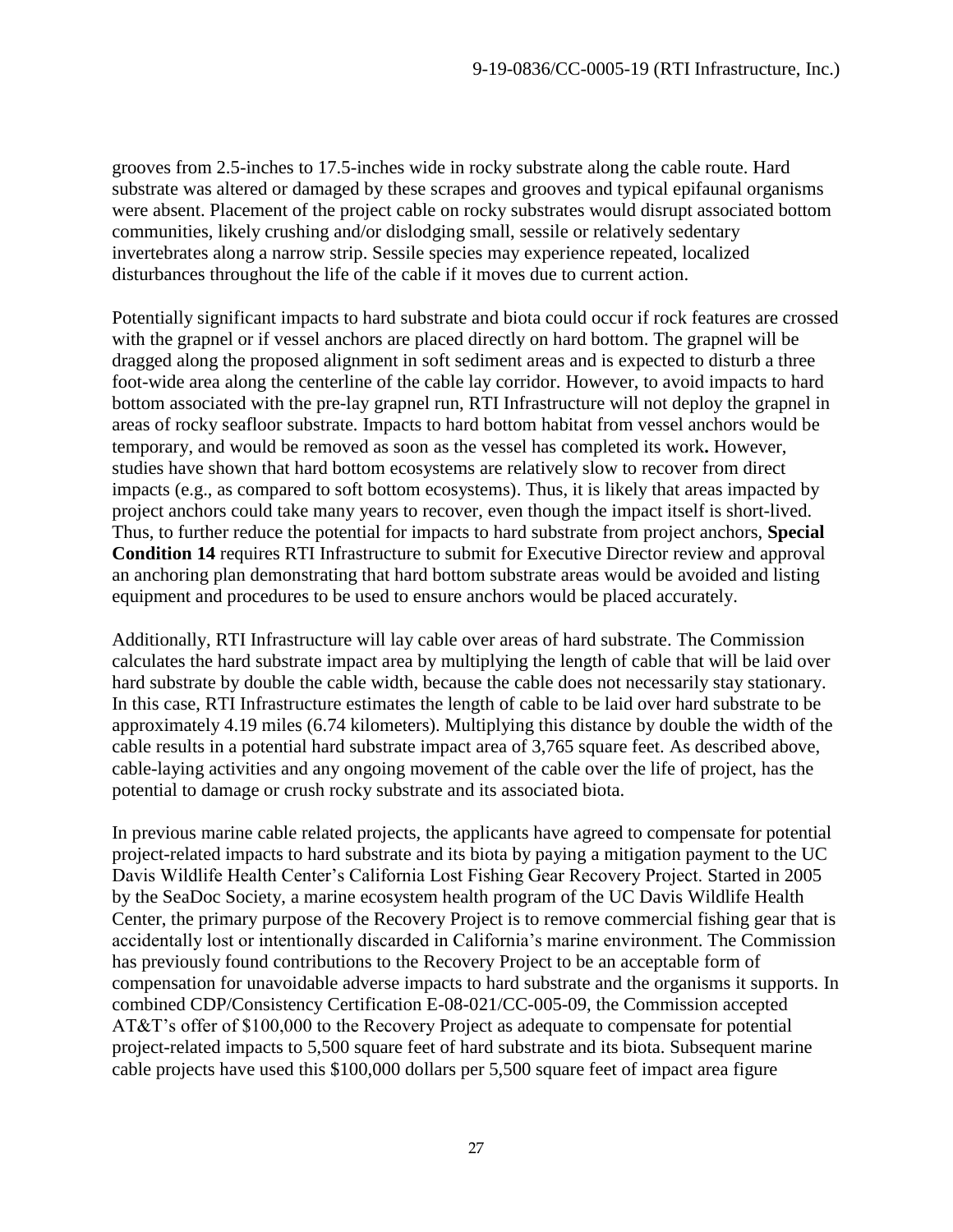approved under E-08-021/CC-005-09 to determine appropriate compensatory funds for different areas of impact.

Derelict fishing gear likely is found in the water along the entire coast of California. The gear is potentially hazardous to divers and an array of wildlife including seabirds, fish, turtles, sea otters, and other marine mammals. Derelict fishing gear affects the marine environment in several ways: it can continue to "catch" fish and marine animals, which become enmeshed or trapped, and it can damage the habitat upon which it becomes entangled or upon which it rests. It is also a visual blight on the seafloor, diminishing the natural aesthetic quality of the seafloor and rocky habitat.

In 2016, Commission staff examined data on completed compensatory mitigation work to quantify the acreage of compensation that could be achieved for the funds provided to the Recovery Project for this purpose. In total, at that time the Recovery Project had received \$801,193 in compensatory mitigation funds to mitigate impacts to a collective total of 24,325 square feet of hard bottom habitat from seven fiber optic cable projects and two pipeline removal projects. With these funds, the Recovery Project was able to collect 1301 items of derelict fishing gear over 105 field days, resulting in the enhancement of an estimated 64,702 square feet. These data show that the Recovery Project was able to achieve enhancement of marine habitats at a mitigation ratio of 2.7 to 1 and for a cost per area of \$12.38/square foot. When this cost per acre figure is adjusted to 2019 dollars using the Consumer Price Index, the result is \$14.76/square foot.

For all fiber optic cable projects approved in 2016 or more recently, the Commission applied the results from the analysis of Recovery Project data described above to determine an appropriate mitigation fee for impacts to hard bottom substrate from submarine cable projects. In addition, the Commission applied a 3:1 mitigation ratio because of the nature of the mitigation work performed by the Recovery Project. The Recovery Project's work removes chronic sources of habitat and wildlife disturbance and loss, but it does not actively restore habitat areas after those sources of disturbance are removed. The actual "restoration" of the disturbed areas is achieved through natural recruitment of missing organisms over time. It can often take years for that natural recovery to occur on marine hard substrate habitats (Lissner et al. 1991). Compensating for this time lag between the impact and the success of the mitigation site is one of the principal reasons the Commission has applied mitigation ratios larger than 1:1 in other cases. Another key consideration is the likelihood of mitigation success. Once the Recovery Project removes a source of disturbance from a particular area, it is highly likely that natural recovery of the restored site will occur over the long-term. However, unlike terrestrial mitigation projects where the Commission generally requires conservation easements or other types of protections to protect against future ecological damage, there is no similar mechanism that can be applied to protect marine mitigation sites. Thus, the Commission cannot assume that future anthropogenic disturbance of the same site will not occur in the future. It is likely that some of the sites that are restored by the Recovery Project could be subjected to future damage as lost fishing gear reaccumulates or other types of damage are sustained. Thus, in this case, the uncertainty in the long term restoration of the site also justifies applying a 3:1 mitigation ratio when calculating the appropriate mitigation fee.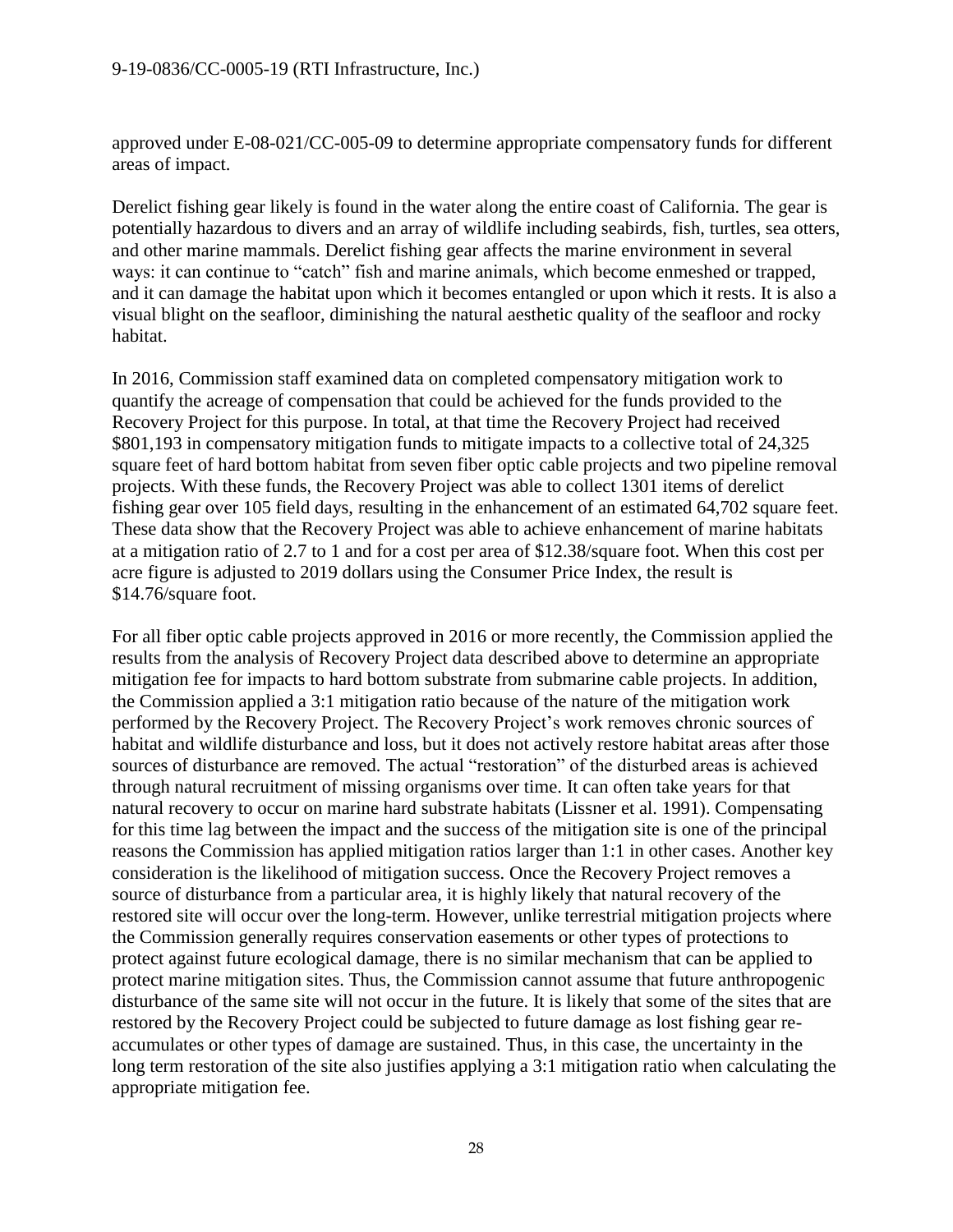As described above, the proposed project could impact approximately 3,765 square feet of hard bottom substrate. This impact area was determined using data from a geophysical survey, conducted in 2018, that used sonar to determine substrate type within the cable corridor. These data were then used to forecast the anticipated depth of burial that can be achieved, but can only provide an estimate of the impact. To determine the actual impact**, Special Condition 15** requires RTI Infrastructure to provide a cable installation report that includes a post-lay burial survey indicating the depths of cable burial. The survey also will quantify the height and length of any cable suspended at heights greater than one meter from the seafloor. Additionally, **Special Condition 16** requires RTI Infrastructure to quantify the extent of actual hard bottom impacts. Within 60 days of cable installation, RTI Infrastructure will submit to the Executive Director a written report describing the results of the post-lay burial survey and the hard bottom seafloor study for review and approval.

Additionally, **Special Condition 17** requires RTI Infrastructure to compensate for all projectrelated impacts to hard bottom habitat through payment of a compensatory hard bottom mitigation fee to the UC Davis Wildlife Center to be used to remove derelict fishing gear and other marine debris from waters offshore Mendocino County. The total hard bottom mitigation fee will be calculated by applying a 3:1 mitigation ratio to the total square footage of impacted hard bottom and then multiplying that acreage by a compensation rate of \$14.76 per square foot. The total square footage of hard bottom impacted will be calculated by multiplying the linear distance of cable laid on or suspended over hard bottom by approximately twice the width of the cable laid down at the particular location.

The mitigation work will be carried out pursuant to a Memorandum of Agreement (MOA) by and between the Commission and the Regents of the University of California on behalf of the UC Davis Wildlife Health Center's California Lost Fishing Gear Recovery Project. Once the mitigation funds are received, the Recovery Project will submit a spending plan to the Executive Director for review and approval that includes, at minimum, a description of the mitigation project and its estimated cost. The mitigation work will aim to recover known (previously located and/or reported) and opportunistically encountered derelict commercial fishing nets, traps and other types of gear offshore the Mendocino coast. The removal of derelict nets snagged on rocky bottom habitat or on underwater structures, or in some cases still attached to fishing vessels, is critical because this form of derelict fishing gear presents a significant entanglement/drowning risk to wildlife and to underwater users (divers, scientists, engineers). The Recovery Project also will recover lost trap gear that results in hazards, blight, and/or interferes with fishing, emphasizing recovery soon after the close of commercial seasons. Project personnel will collect data on all gear recovered, including location, type, substrate type and impacts to resources and habitat. The overall scope of the field effort will be dependent upon the final determination of mitigation funds.

The Commission finds that removing lost fishing gear from the marine environment will offset the projected impacts to rocky bottom areas caused by cable-laying activities. Thus, with the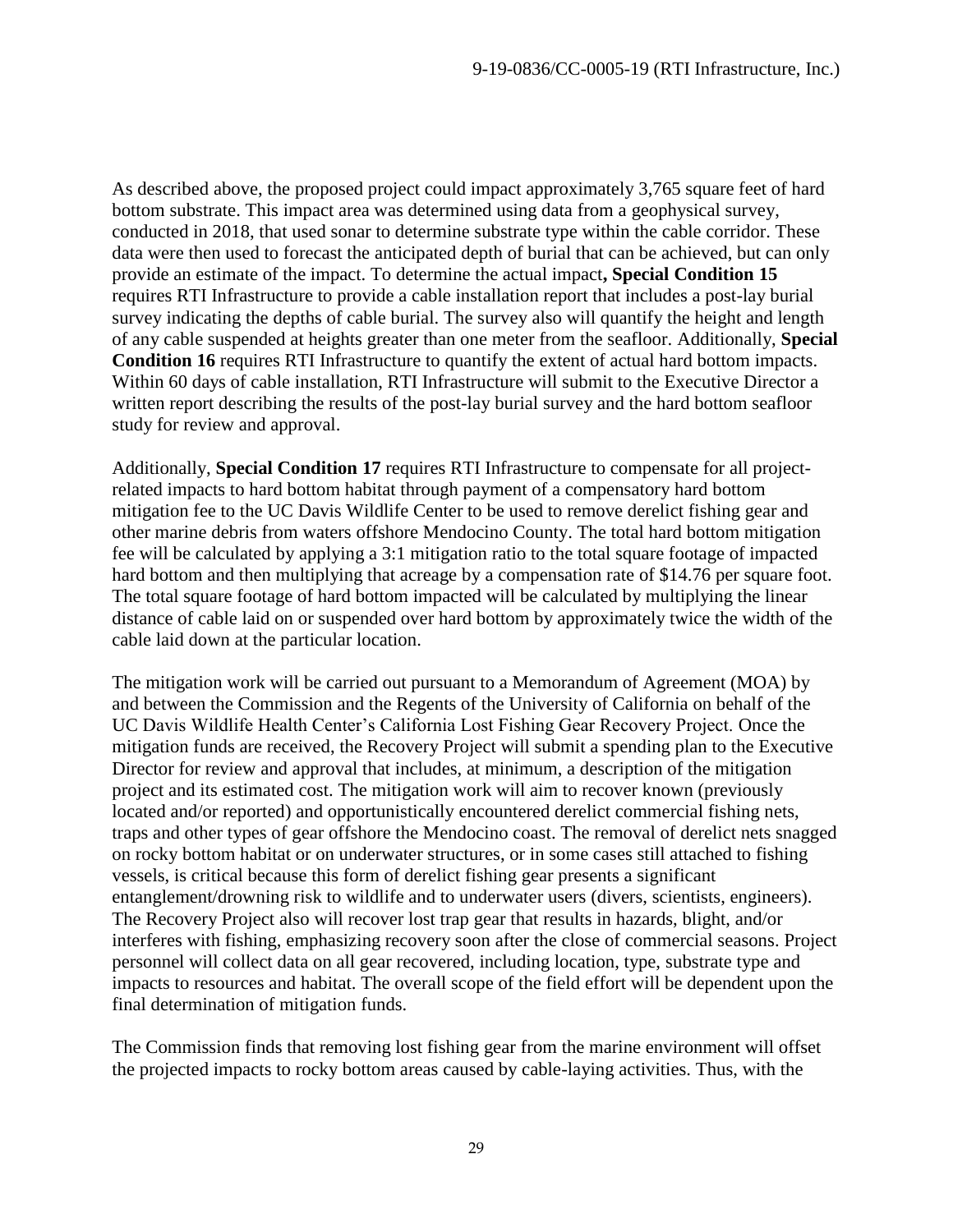above special condition incorporated, impacts to hard bottom habitat and the associated benthic species will be minimized, consistent with the requirement in Section 30230 of the Coastal Act that marine resources be maintained, enhanced, and where feasible, restored.

## **4. Benthic Species: Soft Bottom Habitat Impacts**

Soft-bottom areas are unconsolidated sediments (e.g., gravel, coarse-grained and mixed sediments, sand, and mud) that provide habitat to epifauna (surface living) and infaunal (belowsurface living) organisms. Impacts to epifauna and infauna due to the proposed project are of concern because: (1) the proposed cable burial will disturb their seafloor habitat; (2) many infaunal organisms have limited mobility and cannot easily escape habitat disturbance or rapidly repopulate regions of disturbance; and (3) they are a source of food for more mobile epifaunal and pelagic marine organisms such as crabs, fin fish, and marine mammals.

Soft-bottom benthic communities in the nearshore areas of the proposed cable route are comprised of species associated with the sand and gravel substrate typical of the high-energy and dynamic environments of the California coast. As depth increases from the shore to 200 meters (656 feet), the density of infaunal species increases, most likely because of the greater stability of the sediments (nearshore areas affected by wave and tidal action are high energy, dynamic environments). Examples of dominant species present at shallow water depths (up to 48 meters or 158 feet) include the ornate tube worm (*Diopatra ornata*), the sand dollar (*Dendraster excentricus*), the slender crab (*Cancer gracilis*), Dungeness crab (*Metacarcinus magister*), octopus (*Octopus rubescens*), squid (Loligo spp.), the orange fleshy sea pen (*Ptilosarchus gurneyi*), sand-rose anemone (*Urticina Columbiana*), and various sea stars. In the coarser sand habitats, the invertebrate community was typically dominated by ornate tubeworms and sand dollars when they were present in colonies occupying fairly narrow bands. Demersal fish present include the California halibut and other flat fish species. From 48-109 meter (157-358 feet) depths, species such as sea pens, sea whip (*Halipteris californica*), several species of anemones, Paguroidea hermit crabs, the sea slug (*Pleurobranchea californica*), several crab species, and seastars are also present. At deeper depths, soft substrates are generally inhabited by sea pens, sea whip, octopus, squid, sea stars, and multiple species of small polychaetes and crustaceans.

Approximately 89 percent of the proposed cable route crosses soft-bottom habitat. In 2018, RTI Infrastructure completed a geophysical survey of the proposed cable route corridor. Additionally, in 2019, Applied Marine Science prepared a summary report examining and summarizing previous surveys of benthic habitats in the region (Applied Marine Science 2019). This summary and data collected during the 2018 geophysical survey were used to characterize the seafloor habitat and associated biota.

Potential impacts to marine habitats and associated biota could occur throughout the cable laying operation, including those resulting in seafloor disturbance (i.e., pre-lay grapnel clearance, diver support vessel anchoring, and the laying and burial of the cable). In addition, during postinstallation surveying of the cable route as required by **Special Condition 6**, any cable segments that have become exposed will be reburied with an ROV jet pursuant to an approved re-burial plan.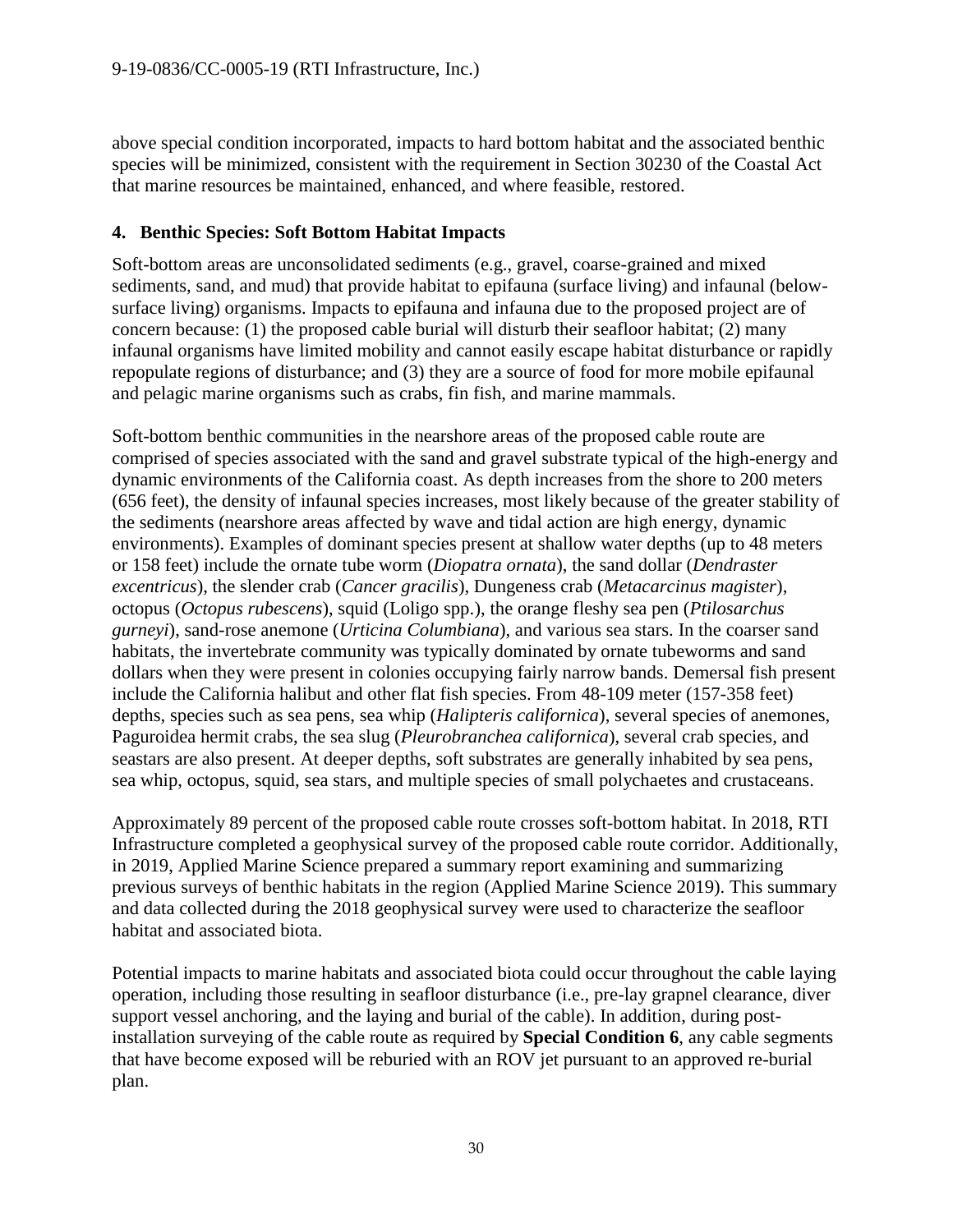In evaluating the significance of potential project impacts on soft-bottom habitat and associated biota, the MND states that:

*The potential scale and duration of seafloor disturbance caused by Project installation and maintenance activities would be limited, resulting in predominantly localized and temporary disturbance to the seafloor. Marine invertebrates…are anticipated to move away from, and thus avoid, all physical disturbances and to recolonize the area after the disturbance has occurred. Consequently, any Project activities on soft substrate habitat and associated biological communities would be less than significant.*

Additional factors, including the fact that the disturbance to benthic habitat does not involve the removal of sediment, and the proximity of the disturbed sediments to undisturbed sediments, will also serve to minimize the amount of time required for benthic organisms to recover. Thus, impacts to soft bottom habitat from the proposed project would be minor and temporary for the following reasons: (1) the area of impact is relatively small compared to the geographical extent of this habitat type offshore of Mendocino County; (2) the species that are likely to be impacted are common and will readily repopulate; and (3) studies have shown that recolonization of most soft-bottom communities is rapid following short-term and localized disturbance.

## **5. Marine Water Quality Impacts**

The proposed project is proposed for open waters offshore Mendocino County. The California Current, a broad, slow-moving southward-flowing current, is the predominant oceanographic feature of this portion of the California Coast. Wind conditions result in periods of upwelling, where surface water is pushed offshore bringing colder, nutrient-rich water to the surface. Water quality conditions in these offshore areas are affected by general oceanographic conditions as well as point and non-point sources of pollutants, although the relatively un-developed nature of this portion of coast has resulted in no waters in the project area being listed as impaired.

Principal potential effects on marine water quality from the proposed project are: (1) harm to filter-feeding benthic organisms due to increased turbidity during cable installation and the suspension and resettling of contaminated sediments within Santa Monica Bay; (2) the release of fuel, hazardous material, sewage or bilge/ballast water from project vessels or the horizontal directional drilling process associated with the placement of the steel landing pipes; and (3) fracouts during HDD Operations.

## *Turbidity and Redistribution of Sediments*

The size of the turbidity plume caused by cable installation activities (*i.e.*, grapnel, jetting, and burial) depends on the grain size of the bottom sediments, rates at which the suspended particles settle to the bottom or are dispersed by bottom currents, and the energy produced by the trenching equipment. Increases in turbidity can degrade water quality by reducing light penetration, discoloring the ocean surface, or interfering with filter-feeding benthic organisms sensitive to increased turbidity. At the bore pipe terminus, water jetting operations to expose the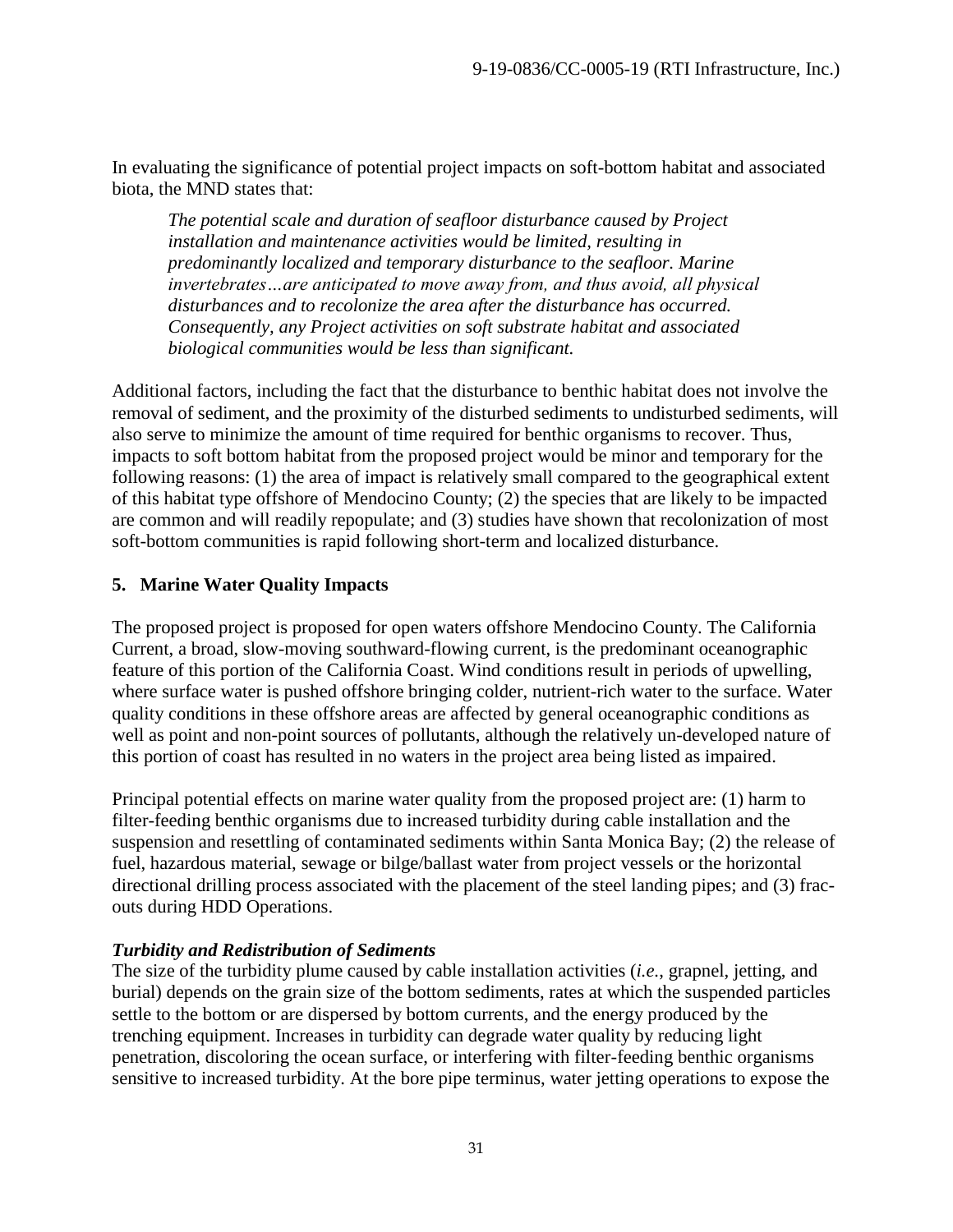newly installed bore pipe will result in localized increases in turbidity. However, the majority of nearshore sediments consist largely of sand (see **Exhibit 7**), which is expected to settle rapidly within the immediate area of the conduit, resulting in only minor impacts to marine water quality.

The pre-lay grapnel run, laying of the cable, jetting of sediments during cable installation, and use of the sea plow farther offshore will result in local and temporary increases in turbidity. However, the greatest concentrations in turbidity are anticipated to be in the immediate vicinity of these Project activities, as dilution through dispersion by currents and settling of heavier articles would greatly reduce impacts beyond the immediate vicinity. Thus, due to the minor and short-term nature of the increase in turbidity, impacts to filter-feeding and other benthic organisms will not be significant.

#### *Project Vessel Releases*

The proposed project requires the use of several different marine vessels and equipment to support the construction and operation of the Jupiter cable. It is possible that marine vessels could discharge fuel or other hazardous fluids, sewage water, bilge water, debris, or ballast water into the marine environment. Depending on the size and contents of the release, impacts to marine organisms could be significant. Although the likelihood of a spill occurring is low, the MND includes several mitigation measures to further reduce the risk of a spill from a project vessel. For example, EIR mitigation measures HAZ-1, 2b and 2c require RTI Infrastructure to develop a Hazardous Materials Management and Contingency Plan, which includes measures regarding spill response. In addition, **Special Condition 18** requires RTI Infrastructure to submit a project-specific Spill Prevention and Response Plan to the Executive Director for review and approval. In addition to the requirements of HAZ-1, the Spill Prevention and Response Plan is required to identify the worst-case spill scenario and demonstrate that adequate spill response equipment is available. In addition, this Plan is required to clearly identify responsibilities, list and identify the location of oil spill response equipment, and include a plan for conducting training and response drills. Further, **Special Condition 13** requires RTI Infrastructure to implement an Executive Director-approved Critical Operations and Curtailment Plan (COCP). The COCP defines the limiting conditions of sea state, wind, or any other weather conditions that would hinder safe operation of vessels and equipment or a potential spill cleanup. Finally, consistent with previous fiber optic cable projects, **Special Condition 19** requires implementation of a zero discharge policy for all project vessels.

## *Frac-outs during HDD Operations*

RTI Infrastructure will use bentonite, a non-toxic drilling fluid, during HDD operations proposed to construct the steel landing pipes. These operations could result in the inadvertent release of drilling fluids (i.e., a frac-out) onto the beach or ocean bottom above the bore. Although it does not pose an acute toxicity threat, bentonite releases can smother benthic organisms and contribute to localized turbidity. **Special Condition 20** requires that the Inadvertent Release Contingency Plan includes provisions to use water as a drilling fluid for the last 60-100 feet of the HDD bore, implement a monitoring procedure using fluorescent dye to detect a frac-out occurring on the seafloor where visibility is poor, and protocols to be followed in the event of a loss of drilling pressure and a confirmed frac-out. With these measures in place, the potential for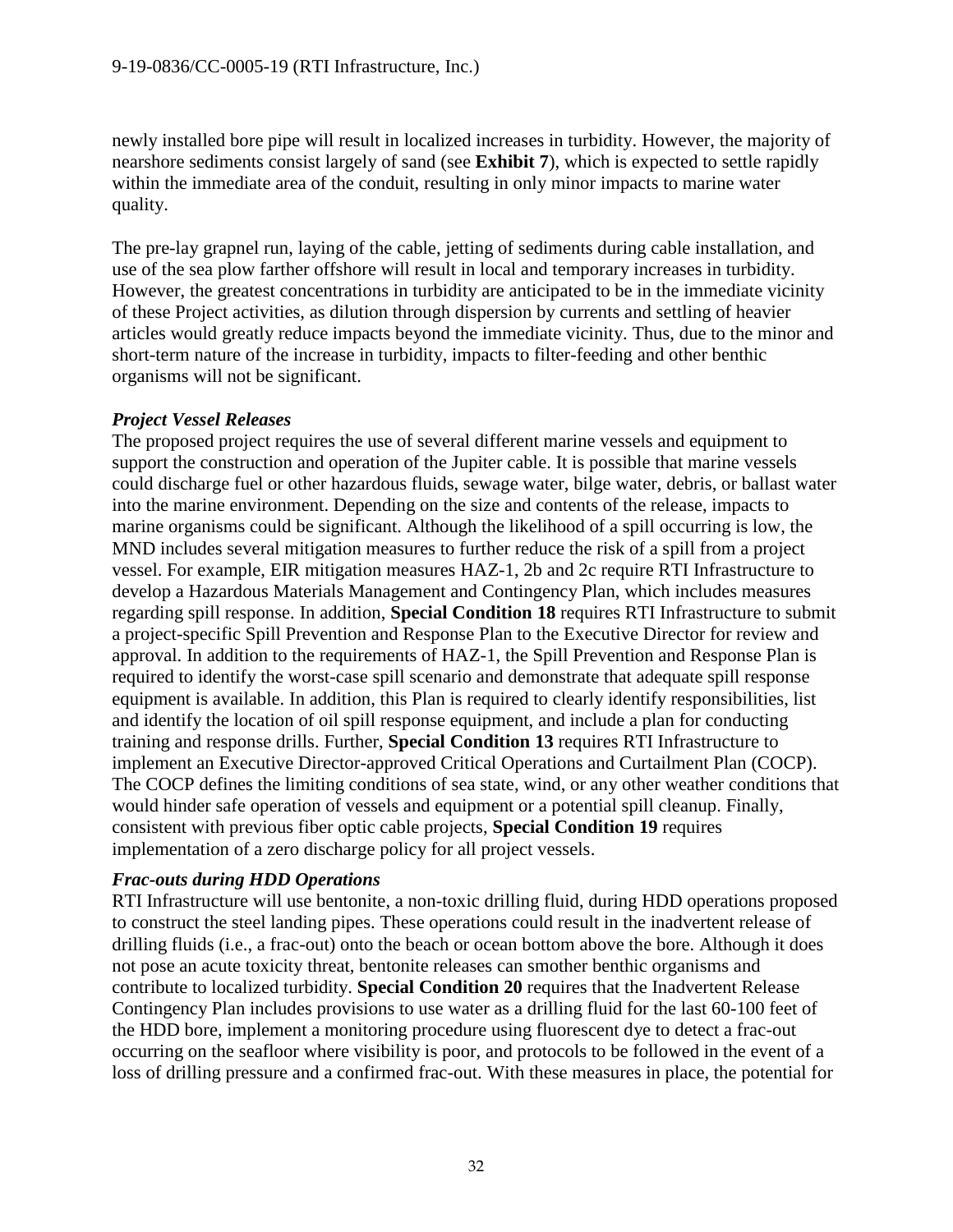a frac-out will be minimized; in the event a frac-out does occur, RTI Infrastructure will have procedures in place to ensure that any impacts are temporary and minor.

To summarize, with the inclusion of the special conditions described above, the Commission finds the proposed project will minimize the potential for adverse impacts associated with increased turbidity, resuspension of contaminated sediments, inadvertent release of hazardous substances, discharges from project vessels and runoff from terrestrial activities. The project will therefore maintain the biological productivity and quality of coastal waters and ensure that the project does not adversely impact existing populations of marine organisms.

## **6. Conclusion**

For the reasons discussed above, the Commission finds that the proposed project, as conditioned by **Special Conditions 1 through 20**, will be carried out in a manner that maintains marine resources and sustains the biological productivity and quality of coastal waters and protects against the spillage of hazardous substances into the marine environment, and is therefore consistent with Coastal Act Sections 30230, 30231 and 30232.

# <span id="page-32-0"></span>**F. COMMERCIAL AND RECREATIONAL FISHING**

Coastal Act Section 30234.5 states:

*The economic, commercial, and recreational importance of fishing activities shall be recognized and protected.*

Commercial fishing is an important component of the regional economy in this portion of coastal California, with most commercial fish caught being landed at Fort Bragg. Many types of fisheries are active in these waters, including trolling, trawling, diving, and trapping. According to California Department of Fish and Wildlife (CDFW) data, 20 species account for 99% of landings based on tonnage. From 2013 – 2017, red sea urchin (*Mesocentrotus franciscanus*) were most dominant (although recent landings have fallen sharply), followed by Dover sole, sablefish, Dungeness crab, Chinook salmon, longspine thornyhead (*Sebastolobus altivelis*), shortspine thornyhead (*Sebastolobus alascanus*), Petrale sole, assorted rockfish (Sebastes spp.), longnose skate (*Rajidae rhina*), hagfish (Class Myxini), market squid (*Doryteuthis opalescens*), and lingcod.

Recreational fishing from private boats and commercial party boats also occurs in the project area. According to CDFW, lingcod catch was highest from 2013-2017 (based on tonnage), followed by assorted rays (*Rajidae* spp.), assorted rockfish, Barred surfperch (*Amphistichus argenteus*), Dungeness crab, striped bass (*Morone saxitilis*), California halibut (*Paralichthys californicus*), jacksmelt (*Atherinopsis californiensis*), cabezon (*Scorpaenichthys marmoratus*), Pacific mackerel (*Trachurus symmetricus*), Pacific sanddab (*Citharichthys sordidus*), rock crab (*Cancer productus*), red abalone (*Haliotis rufescens*), night smelt (*Spirinchus starksi*), American shad (*Alosa sapidissima*), and striped kelpfish (*Gibbonsia metzi*).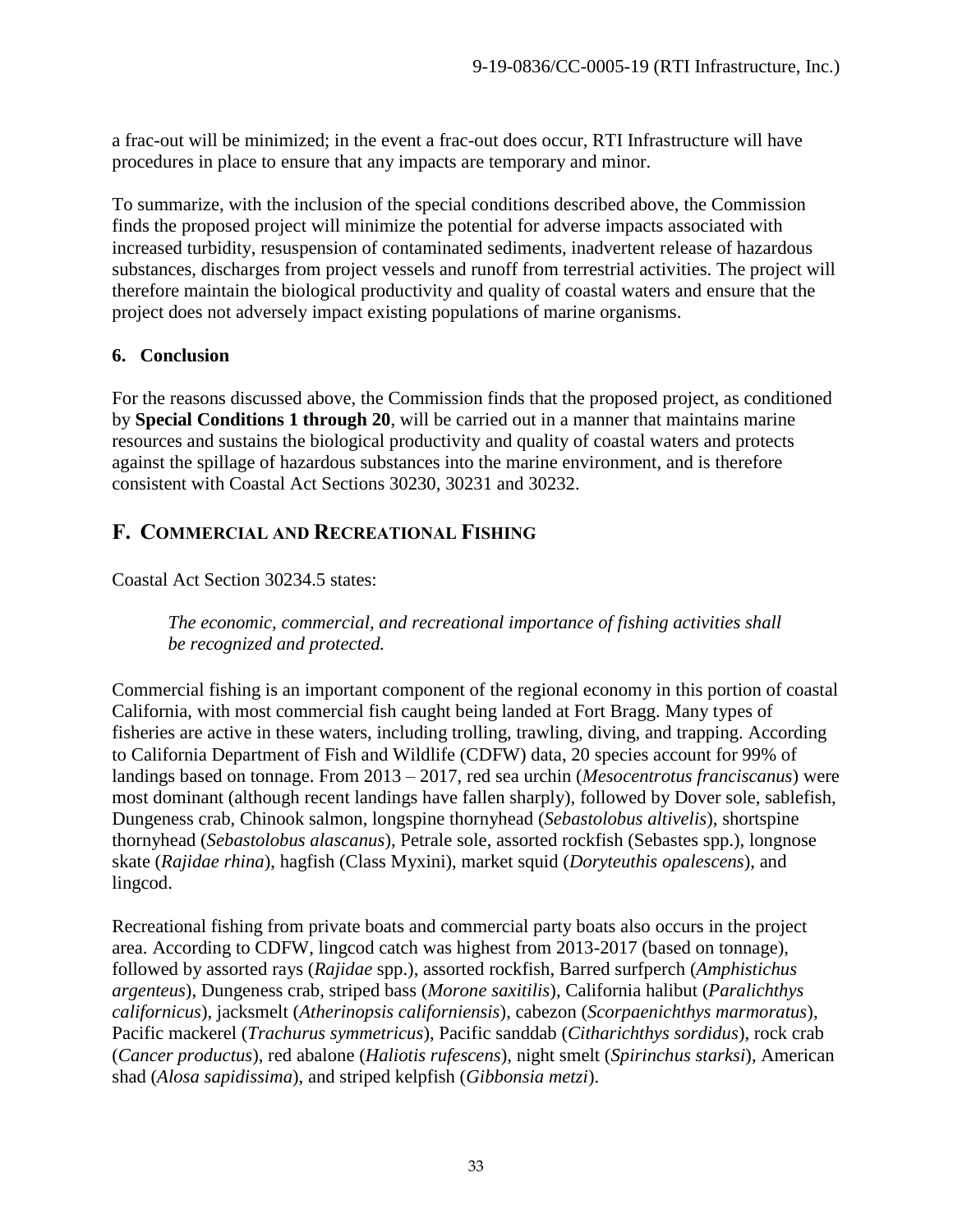#### **Potential Project-Related Impacts**

The gear types with the greatest potential for interacting with cables are bottom trawls.<sup>2</sup> Fishing may still occur over the cable, whether buried or unburied, but in areas where the cable is not buried (*e.g.,* over rocky substrates or on steep slopes), is insufficiently buried, or becomes exposed, and where trawling occurs, the gear may be snagged, damaged, or abandoned if the fisherman is forced to cut gear. Fishing will also be temporarily precluded during cable installation and repair operations. The principal impacts to fishing due to the proposed project therefore are: (1) preclusion from the project area during cable installation and repair; (2) fishing gear-cable conflict or entanglement; (3) and economic losses due to fishing-cable conflicts, including preclusion and gear loss.

Commercial fishing will be precluded from the cable installation corridor and safety zone during marine activities associated with cable installation. While the duration of these activities will vary along the cable corridor, project construction is anticipated to last up to 30 days. Temporary economic impacts to fishermen therefore could result during cable installation. Pursuant to the federal Submarine Cable Act (47 U.S.C. 21 §24), all vessels are required to maintain a distance of at least one nautical mile from a vessel laying or repairing a cable and one-quarter mile from the buoy of a vessel intended to mark the position of a cable when being laid or out of order. However, this de facto preclusion area created by all cable installation activities will be temporary and will be in constant motion as the cable is being laid and/or buried, so there will be sufficient access to other fishing and boating areas in the project area. Moreover, once the cable is buried, there will be unrestricted access to these areas. Fishing could occur at locations within the route, but away from the cable-laying vessel(s), throughout the installation period. Therefore, a temporary fishing preclusion zone should not be a significant impact to commercial and recreational fishermen.

As required by **Special Condition 12**, to minimize potential conflicts and impacts to fishing from cable installation, operation, and repair, RTI Infrastructure will join the Point Arena Joint Cable/Fisheries Liaison Committee Agreement between AT&T (owner of existing fiber optic cables that traverse the area) and local fishermen. The Fishing Agreement includes the following provisions:

- Distribute as-built cable installation information in writing, electronically, and on navigational charts of cable location and burial depth after installation to assure that accurate positions and depths are known to fishermen and other interested parties;
- Establish and fund a Cable Committee with fishermen and cable company representatives to "…reduce potential conflicts between the installation, continuation, and maintenance of the Cable Projects and commercial fishing activities along the California Coast";
- Fund and hire, through the Cable Committee, a Cable Committee Liaison Officer to carry out Cable Committee activities;
- Approval by the Cable Committee of all future cable alignments;

 $\overline{a}$ 

Allow a representative of the fishing community to observe all cable-laying activities;

<sup>2</sup> Bottom longlines also have a high potential for interacting with cables on the seafloor, but this type of fishing gear is now prohibited in California.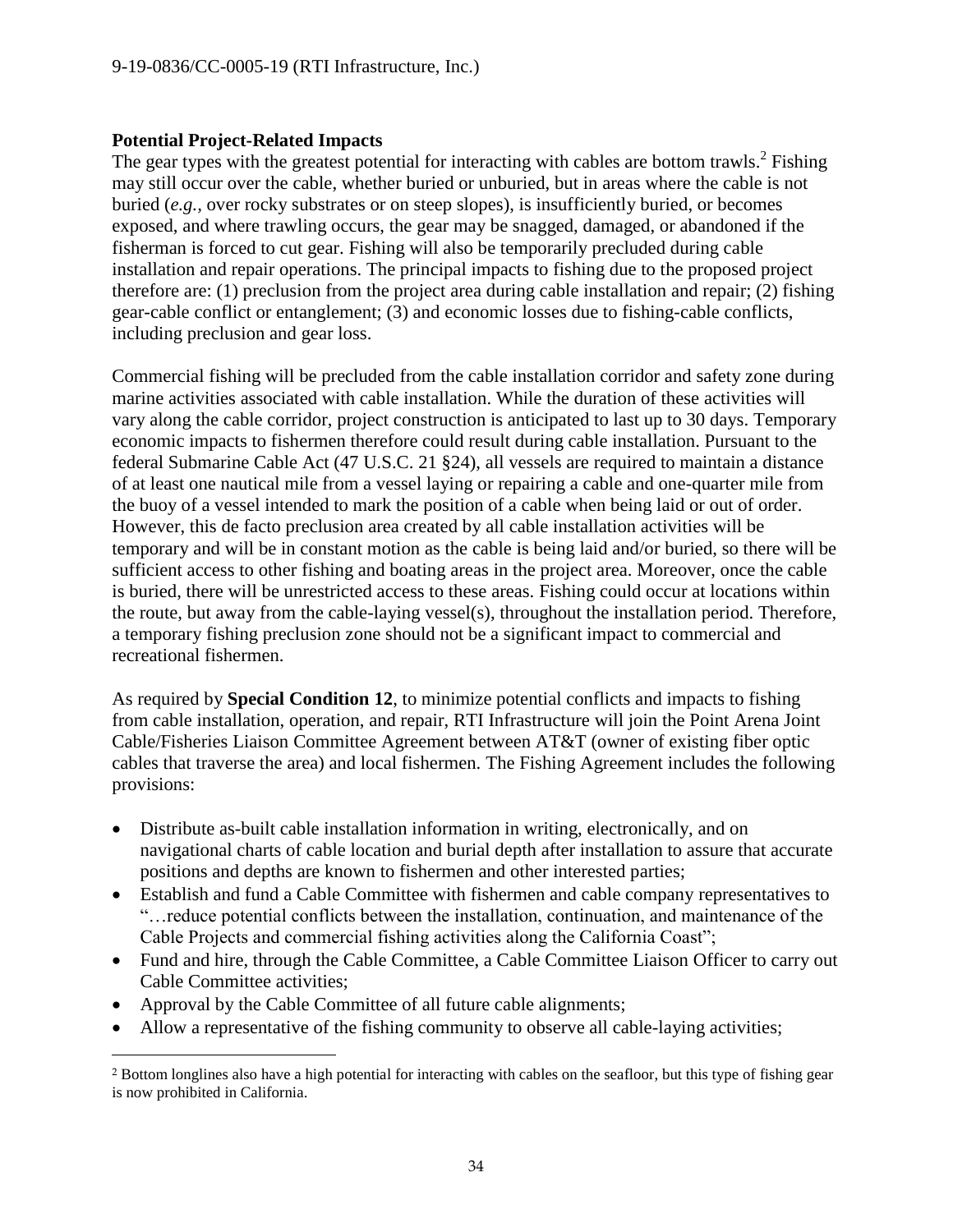- Fund a Commercial Fishing Industry Improvement Fund in the amount of \$75,000 annually, for enhancement of commercial fisheries and the commercial fishing industry and support facilities. The funds are intended to be used for enhancement of commercial fishing industry and support facilities;
- Establish a 24-hour hotline to take calls from fishermen who believe they have snagged their gear on fiber optic cables;
- Pay 100% of the costs of gear sacrificed by fishermen as a result of snagging cable provided: 1) the fisherman has informed the appropriate 24-hour toll-free telephone hotlines of its situation; and 2) the fisherman's conduct was consistent with the Fishing Vessel Operating Procedures established in the Fishing Agreement. The applicable Cable Company shall also pay a premium in the amount of 50% of the value of the sacrificed gear to settle claims for loss of business incurred by the Fishermen.
- Compensate fishermen economically impacted by cable installation, repair, replacement, or cable maintenance activities;
- Release any claims they might otherwise have against individual fishermen and refrain from taking any administrative, legal, or other action to sanction and/or recover damages against fishermen who comply with terms and conditions of the Fishing Agreement; and
- Resolve disputes with fishermen according to Dispute Resolution procedures.

**Special Condition 12** requires RTI Infrastructure to comply with the provisions of the Fishing Agreement. To further minimize potential conflicts with fishing during cable repairs, **Special Condition 21** requires RTI Infrastructure to provide notice in writing to the Executive Director and in a U.S. Coast Guard *Notice to Mariners* 15 days prior to any cable repair or maintenance activity, or as soon as possible for emergency repairs.

Once a cable is laid, fishing gear could snag cable segments that are insufficiently buried or exposed on the seafloor, resulting in gear damage or loss and financial losses from abandoned gear and lost fishing time. RTI Infrastructure will minimize potential fishing conflicts and effects through a number of measures. Most importantly, **Special Condition 5** requires RTI Infrastructure to bury the cable to a depth of one meter in waters up to 1800 meters, except where precluded by seafloor substrates. Where a one-meter burial depth cannot be achieved, RTI Infrastructure will bury the cable to the maximum depth feasible. RTI Infrastructure estimates it can bury the cable along 89% of the cable route. Buried cable will minimize the potential for fishing gear entanglement and gear damage or loss. RTI Infrastructure will lay the cable on the seafloor and will not attempt to bury it in waters greater than 1800 meters in depth.

To minimize the potential that fishing gear is snagged on exposed cable, several conditions have been added to ensure fisherman and other interested parties are notified of the as-built location of the cable as well as the location of exposed sections of the cable. **Special Condition 9** requires RTI Infrastructure to notify fishermen of areas of exposed cable during the marine cable installation phase of the project by submitting to (a) the Executive Director, (b) the U.S. Coast Guard (for publication in a *Notice to Mariners*), and (c) the signatories of the Fishing Agreement, weekly notices containing preliminary as-built coordinates of any unburied or exposed sections of cable. RTI Infrastructure is also required to make radio broadcast announcements on the local fishers' emergency radio frequency that provide the current cable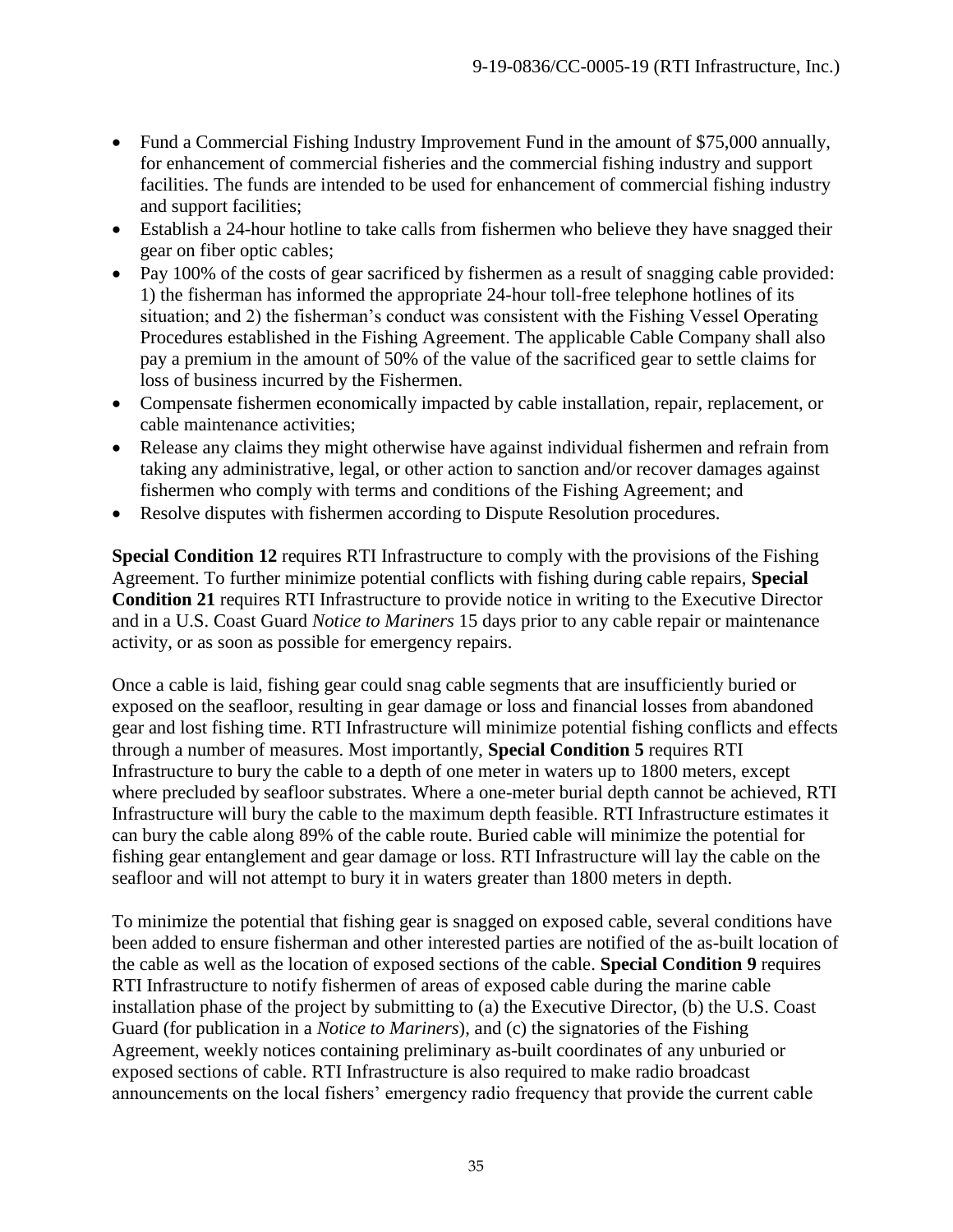installation location and a toll-free number that can be called for additional information. **Special Condition 7** requires RTI Infrastructure to submit to the signatories of the Fishing Agreement electronic and hard copy as-built plans overlaid on NOAA navigation charts. Further, **Special Condition 15** requires RTI Infrastructure to submit to the Executive Director a final cable installation report that includes a summary of cable installation and cable slack methods used; identification of any areas of cable suspension greater than one meter above the seafloor; an evaluation of the consistency of cable installation with RTI Infrastructure's project description and conditions of this permit; and a description of any observed fishing activity during the prelay and cable installation project phases. In addition, **Special Condition 10** requires RTI Infrastructure, within 60 days of completion of cable installation, to submit evidence to the Executive Director that the company has submitted to NOAA the geographical coordinates of the cable as-built plans using a Differential Geographic Positioning System unit or comparable navigational equipment so that NOAA can update its navigational charts for this area of coast.

Where the cable is suspended over the seafloor, there is a greater chance of fishing gear snags and entanglements. To minimize cable suspensions, **Special Condition 6** requires RTI Infrastructure to submit a Cable Slack Management Plan to the Executive Director for review and approval. This Plan will describe the steps RTI Infrastructure will take during cable installation to identify and eliminate, where feasible, cable suspensions above the seafloor.

To make sure that the cable remains buried, **Special Condition 22** requires that after any event with the potential to affect the cable, the applicant survey potentially affected portions of the cable route from the mean high tide line to the seaward limit of the territorial waters of the State of California. The survey purpose would be to verify that the cable has remained buried consistent with the as-built cable burial plan required by **Special Condition 7**. An "event" is defined as an incident or activity (such as a gear snag), the circumstances of which indicate the likelihood that previously buried cable has become unburied; an act of God, such as a severe earthquake in the vicinity of the cable that could cause deformation of the sea floor or underwater landslides; or any other significant event that could cause excessive ocean floor scouring. The survey is required to be conducted with an ROV equipped with video and still cameras and by a third party approved by the Executive Director. Within 30 days of survey completion, RTI Infrastructure is required to submit to the Executive Director a report describing survey results. If the survey indicates that there has been significant change to the burial status of the cable, RTI Infrastructure is required to submit to the Executive Director a plan to re-bury those cable segments.

To address potential impacts during cable repairs or cable re-burial, **Special Condition 21** requires RTI Infrastructure to provide notice of such proposed repair or re-burial to the Executive Director and in a US Coast Guard Notice to Mariners 15 days prior to any cable repair or maintenance activity, or as soon as possible for any emergency repairs. In addition, within 90 days of either taking a cable out of service or after the expiration or termination of RTI Infrastructure's lease agreement with the City, **Special Condition 8** requires RTI Infrastructure to apply for an amendment to this permit to remove the cable from the seafloor. In order to ensure compliance with these and other conditions, **Special Condition 1** requires RTI Infrastructure to post a \$500,000 performance bond to cover cable operations in State and federal waters.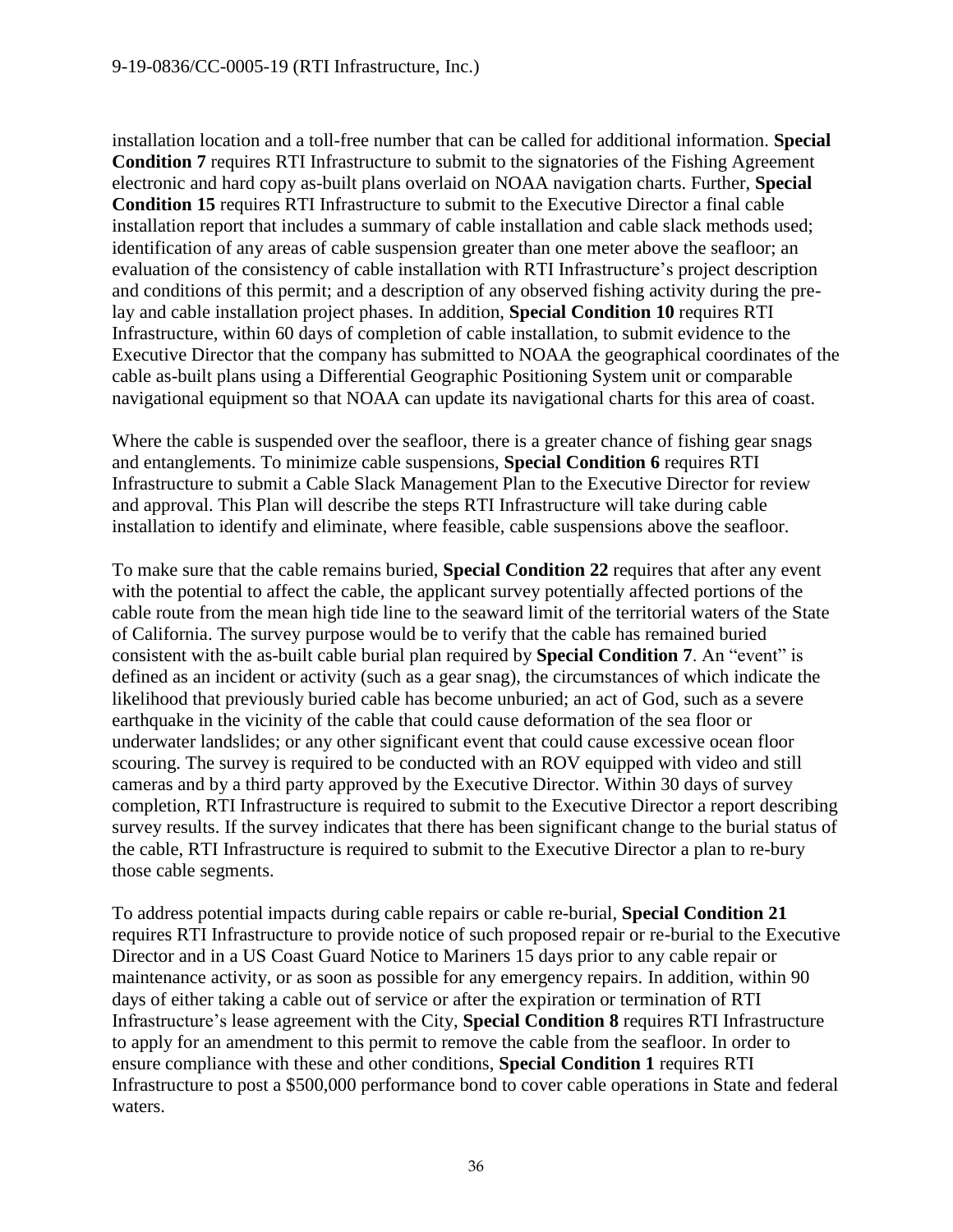With implementation of these measures, the Commission finds that project-related impacts to commercial and recreational fishermen will be minimized, and that the proposed project is consistent with Section 30234.5 of the Coastal Act.

# <span id="page-36-0"></span>**G. PUBLIC ACCESS AND RECREATION**

Coastal Act Section 30210 states:

*In carrying out the requirement of Section 4 of Article X of the California Constitution, maximum access, which shall be conspicuously posted, and recreational opportunities shall be provided for all the people consistent with public safety needs and the need to protect public rights, rights of private property owners, and natural resource areas from overuse.*

Coastal Act Section 30220 states:

*Coastal areas suited for water-oriented recreational activities that cannot readily be provided at inland water areas shall be protected for such uses.*

Project activities may result in short-term disruption to recreational boaters. During marine cable installation, recreational fishers and other boaters must avoid the cable installation ship. Pursuant to the federal Submarine Cable Act (47 U.S.C. 21), the master of any vessel must maintain a distance of at least one nautical mile from a vessel engaged in laying or repairing a cable and at least 0.25 mile from buoys marking the cable position when it is being laid. Therefore, the project may cause recreational vessels to change their course. However, the preclusion zones created by cable installation and repair activities will be temporary or in constant motion as the cable is being laid and/or buried, so there will be sufficient access to other fishing and boating areas in the project area. Moreover, once the cable is laid, full access will be restored. Because of its short-term nature, the disruption of fishing and boating would not be significant.

With these above-described measures in place, the Commission finds that any project-related impacts to public access and beach users will be minimal and temporary and therefore concludes that the project is consistent with Sections 30210 and 30220 of the Coastal Act.

# <span id="page-36-1"></span>**H. CULTURAL RESOURCES**

Coastal Act Section 30244 states:

*Where development would adversely impact archaeological or paleontological resources as identified by the State Historic Preservation Officer, reasonable mitigation measures shall be required.* 

Historic and cultural resources are places or objects that possess historical, cultural, archaeological or paleontological significance and include sites, structures, or objects significantly associated with, or representative of earlier people, cultures and human activities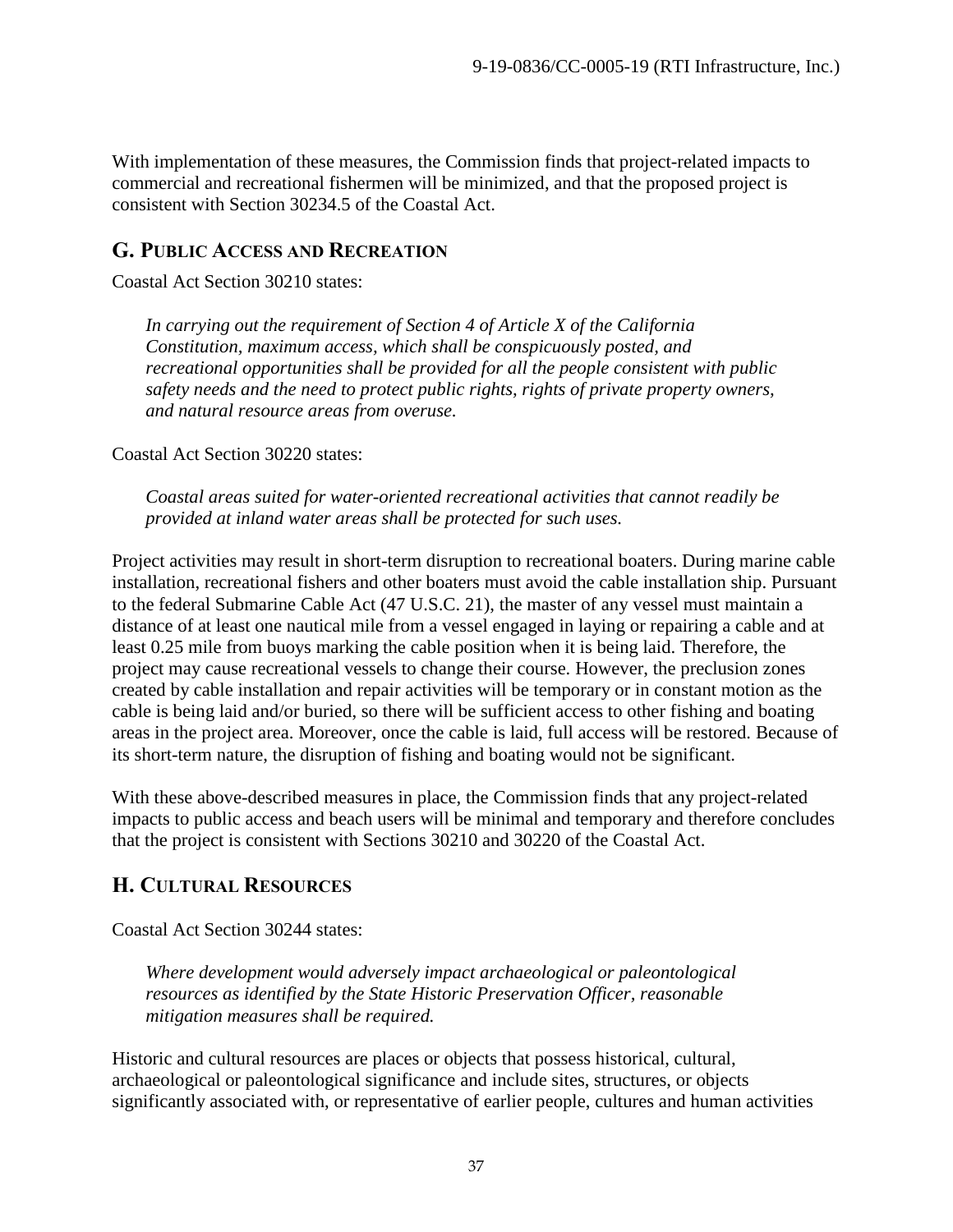and events. Project-related activities have the potential to disturb or damage Native American artifacts and shipwrecks of potential cultural resources value. Disturbance of surface and subsurface soils both in the onshore and offshore environment could directly destroy a previously unrecorded historic or archaeological resource, including human remains, or disrupt the site such that the historic or archaeological context of the resource is altered adversely.

An archeological archival and records search report (Macfarlane Archeological Consultants 2018) completed for the proposed project in October 2018 documented 135 potential shipwrecks within the four marine cable alignments potentially landing at Manchester, plus a ten-nautical mile buffer from these alignments. The records search resulted in no maritime finds of prehistoric origin within this study area.

Project-related activities have the potential to disturb, disrupt or degrade prehistoric sites and watercraft and historic shipwrecks found on or within ocean sediments. Impacts from the pre-lay grapnel run, and cable installation, burial and repair activities have the potential to displace or destroy elements of these resources. The MND for the proposed project included several mitigation measures to address the potential impacts, which are incorporated into this permit through **Special Condition 3**. **Exhibit 8** describes these mitigation measures, which includes MM CUL-2 (to conduct a pre-construction offshore archeological resources survey) and MM CUL-3 (to conduct a pre-construction offshore historic shipwreck survey. Based on the results of these survey efforts, MM CUL-4 (also incorporated into this permit through **Special Condition 3**) requires the development of an avoidance plan to address potential effects of the proposed project on identified archeological resources and historic shipwrecks, including modifying the potential cable route so that it is no closer than 164 feet from the center find of any given find. **Special Condition 23** requires this avoidance plan to be submitted to the Executive Director for review and approval. A subsequent geophysical survey of the proposed cable route was conducted in May of 2018. The survey resulted in no areas indicative of older channels or associated buried paleo-environments along the proposed cable route, and no potential shipwrecks within the proposed cable corridor (MacFarlane Archaeological Consultants 2018).

The Commission finds that based on these factors and with the implementation of Special Conditions **3 and 23**, the project would not adversely impact cultural resources and is therefore consistent with Section 30244 of the Coastal Act.

# <span id="page-37-0"></span>**I. GEOLOGY**

Coastal Act Section 30253 states that:

*New development shall . . . :*

*(b) Assure stability and structural integrity, and neither create nor contribute significantly to erosion, geologic instability, or destruction of the site or surrounding area or in any way require the construction of protective devices that would substantially alter natural landforms along bluffs and cliffs.*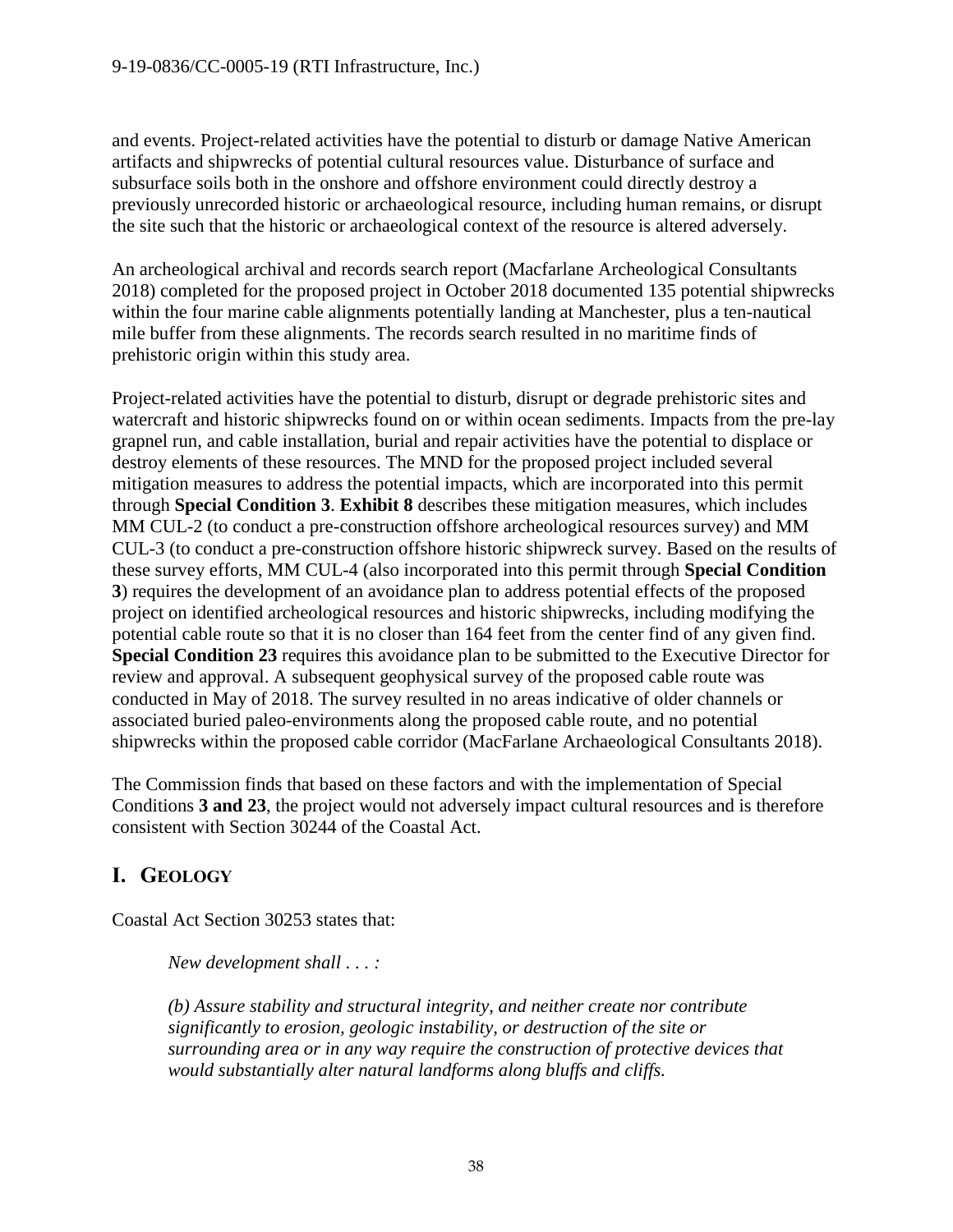RTI Infrastructure selected the marine route to avoid several significant geologic features that could impact the cable, including submarine canyons, unstable substrates, and rocky substrates. Most of the marine route crosses sandy material, and liquefaction of the upper several meters of sediments on the sea floor in which the cable is to be installed is possible at various locations. The bulk density of the fiber optic cable is greater than that of the liquefied sediments, and so the cable may sink within the liquefied sediments. Such sinking will serve to bury the cable to a greater depth than its installation depth and may remove some cable slack and increase cable tension.

## **Geologic Processes and the Submarine Cable**

The safety of the submarine cable along its route offshore is of concern because, as described in Section E, repair operations have the capacity to adversely impact marine organisms. Accordingly, the need to conduct repair operations, the potential for breaks or damage to the cable related to erosion, scour, unstable soils, seismic activity or other hazards should also be minimized. To address these concerns, **Special Condition 5** requires RTI Infrastructure to bury the cable to a depth of one meter where feasible. Burying the cable will protect it from scour and erosion associated with marine currents and waves. RTI Infrastructure estimates that it can bury the cable along approximately 89% of the proposed route.

Even with these measures in place, it is possible that the cable could sustain impacts associated with geologic processes. Given submarine currents present on the continental shelf, burial to the one-meter depth may not be sufficient in all locations to prevent exposure of the cable by scouring. Further, areas of relatively steep slopes (up to 15 % grade) on which the cable is to be installed could be subject to slumping and/or sliding, which could expose or break the cable. Exposure of the cable on the seafloor could subject it to damage by anchoring or trawling operations. To identify areas of cable that may have been exposed, **Special Condition 22** requires that after any event that has the potential to affect the cable, the applicant survey those potentially affected portions of the cable route from the mean high tide line to the 1800-meter depth contour. The purpose of this survey will be to verify that the cable has remained buried consistent with the as-built cable burial plan required by **Special Condition 7**. If the surveys show that previously buried portions of the cable have become exposed, RTI Infrastructure is required to submit to the Executive Director a plan to assure re-burial of those cable segments.

With implementation of **Special Conditions 5, 7, and 22**, the Commission finds that the proposed project will minimize risks from geologic hazards to life and property and is therefore consistent with Section 30253 of the Coastal Act.

# <span id="page-38-0"></span>**J. CALIFORNIA ENVIRONMENTAL QUALITY ACT**

Section 13096 of the Commission's Code of Regulations requires Commission approval of Coastal Development Permits to be supported by a finding showing the permit, as conditioned, to be consistent with any applicable requirements of the California Environmental Quality Act (CEQA). Section 21080.5(d)(2)(A) of CEQA prohibits a proposed development from being approved if there are feasible alternatives or feasible mitigation measures available which would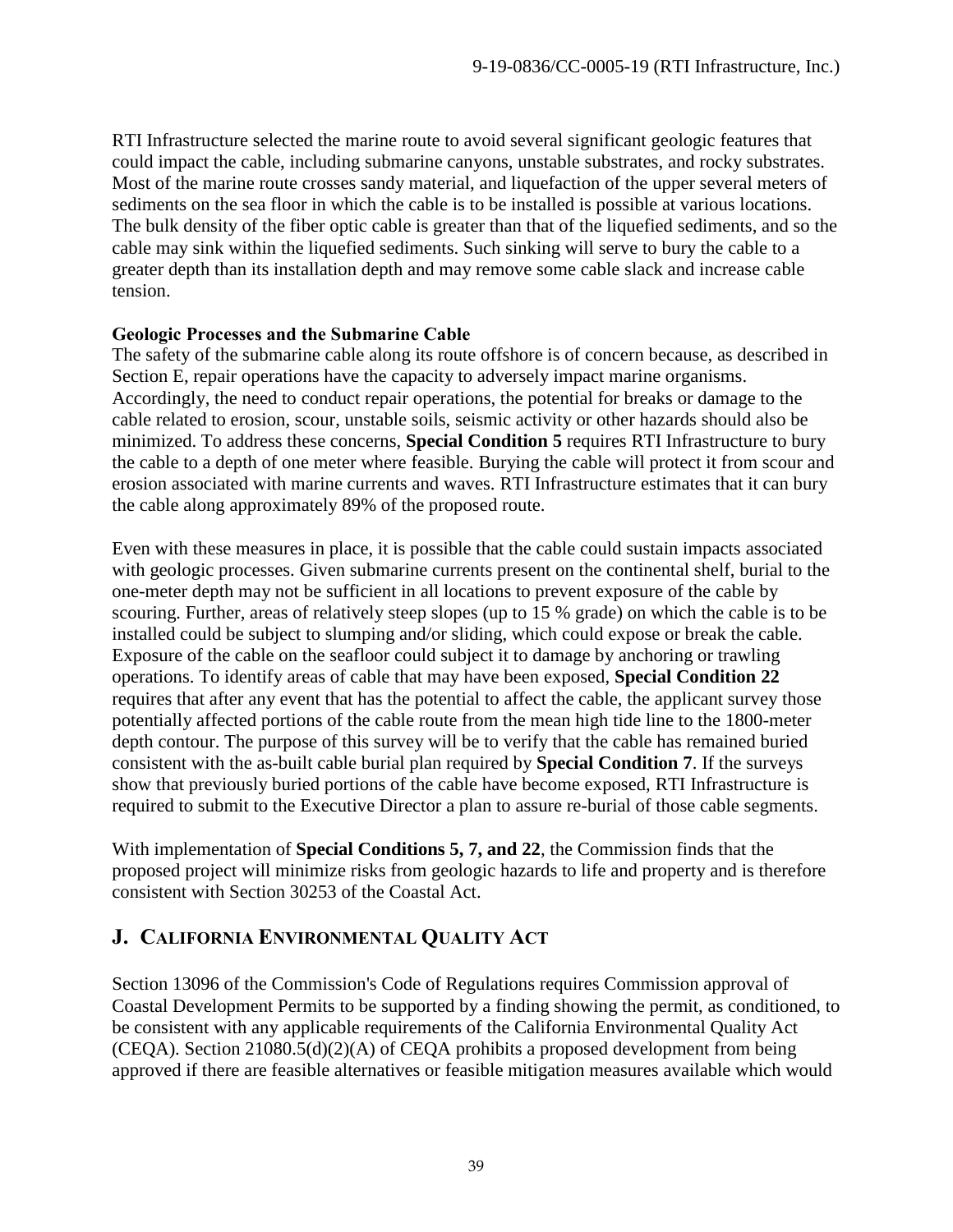substantially lessen any significant adverse effect which the activity may have on the environment.

The California State Lands Commission, acting as lead CEQA agency, adopted a Mitigated Negative Declaration for the proposed project on June 28, 2019.

The proposed development has been conditioned in order to be found consistent with the Chapter 3 policies of the Coastal Act. Mitigation measures, including conditions addressing marine resources, dredge and fill of coastal waters, water quality, commercial and recreational fishing, geologic hazards, public access and cultural resources will minimize all adverse environmental impacts. As conditioned, there are no feasible alternatives or feasible mitigation measures available which would substantially lessen any significant adverse impact which the activity may have on the environment. Therefore, the Commission finds that the proposed project is the least environmentally-damaging feasible alternative and is consistent with the requirements of the Coastal Act to conform to CEQA.

# <span id="page-39-0"></span>**K. FEDERAL CONSISTENCY**

The Commission's action in this case authorizes both a CDP for the proposed project and results in a conditional concurrence with RTI Infrastructure's federal consistency certification. In the case of a conditional concurrence with a consistency certification, the following procedures are triggered under the federal consistency regulations (15 CFR Part 930):

930.4 Conditional Concurrences.

*(a) Federal agencies, applicants, persons and applicant agencies should cooperate with State agencies to develop conditions that, if agreed to during the State agency's consistency review period and included in a Federal agency's …approval under subparts D … of this part, would allow the State agency to concur with the federal action. If instead a State agency issues a conditional concurrence:* 

*(1) The State agency shall include in its concurrence letter the conditions which must be satisfied, an explanation of why the conditions are necessary to ensure consistency with specific enforceable policies of the management program, and an identification of the specific enforceable policies. The State agency's concurrence letter shall also inform the parties that if the requirements of paragraphs (a)(1) through (3) of the section are not met, then all parties shall treat the State agency's conditional concurrence letter as an objection pursuant to the applicable Subpart and notify, pursuant to §930.63(e), applicants, persons and applicant agencies of the opportunity to appeal the State agency's objection to the Secretary of Commerce within 30 days after receipt of the State agency's conditional concurrence/objection or 30 days after receiving notice from the Federal agency that the application will not be approved as amended by the State agency's conditions; and*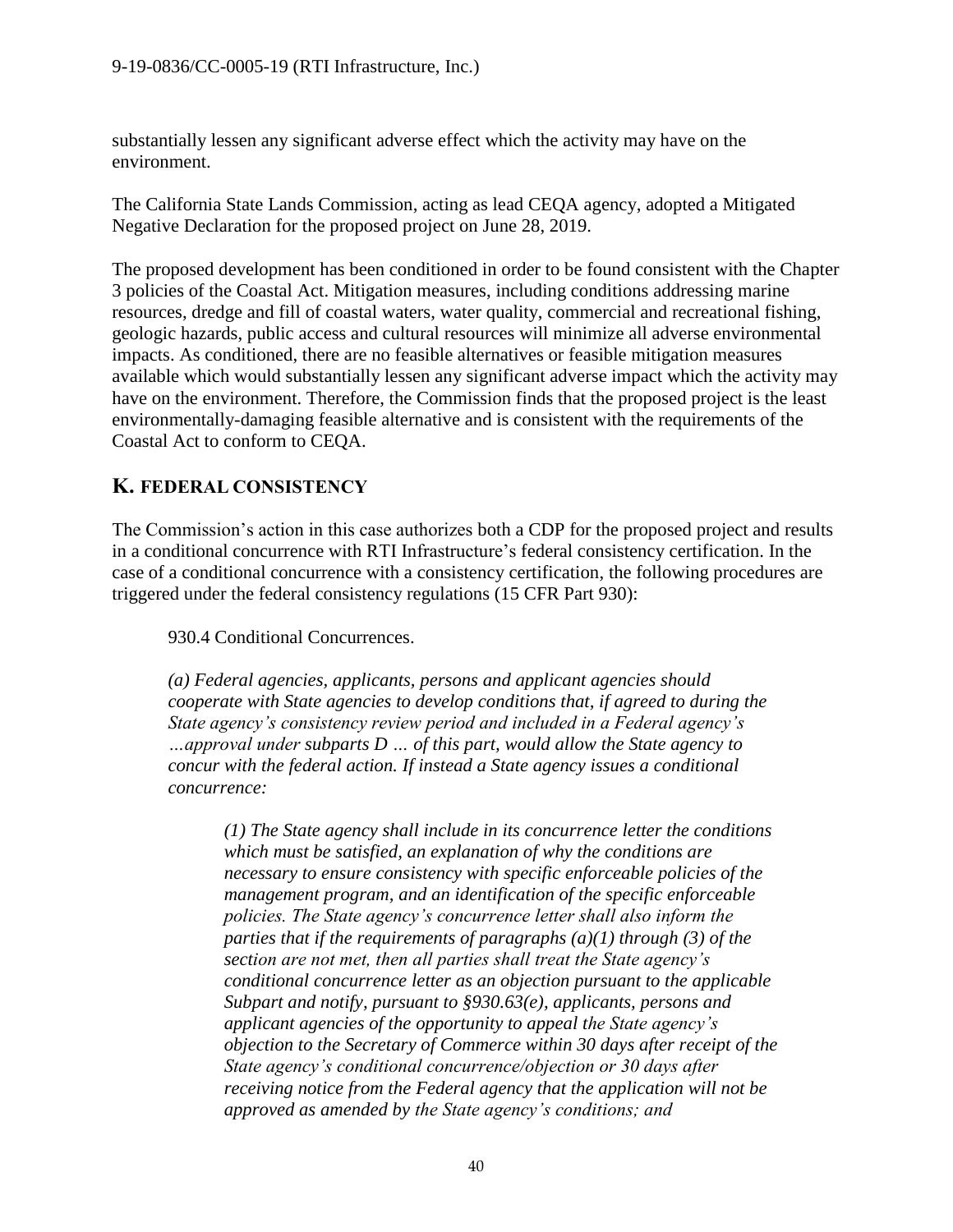*(2) The … applicant (for Subpart… D), … shall modify the applicable plan, project proposal, or application to the Federal agency pursuant to the State agency's conditions. The Federal agency, applicant, person or applicant agency shall immediately notify the State agency if the State agency's conditions are not acceptable; and*

*(3) The Federal agency (for Subpart…D) shall approve the amended application (with the State agency's conditions). The Federal agency shall immediately notify the State agency and applicant or applicant agency if the Federal agency will not approve the application as amended by the State agency's conditions.*

*(b) If the requirements of paragraphs (a) (1) through (3) of this section are not met, then all parties shall treat the State agency's conditional concurrence as an objection pursuant to the applicable Subpart.* 

If the applicant were not to agree to the conditions, the federal consistency regulations require the Commission to notify the applicant as follows:

## **Right of Appeal**

Pursuant to subsection (a)(1) quoted in the prior section and Subpart H of the federal consistency regulations, within 30 days from receipt of notice of a Commission conditional concurrence to which RTI Infrastructure does not agree, RTI Infrastructure may request that the Secretary of Commerce override this objection. 15 CFR  $\S$ § 930.4(a)(1) & 930.125(a). In order to grant an override request, the Secretary must find that the proposed activity for which RTI Infrastructure submitted a consistency certification is consistent with the objectives or purposes of the Coastal Zone Management Act, or is necessary in the interest of national security. A copy of the request and supporting information must be sent to the Commission and the U.S. Army Corps of Engineers. The Secretary may collect fees from RTI Infrastructure for administering and processing its request. [Note: This right of appeal does not apply to the CDP, but only to the activity authorized under the consistency certification.]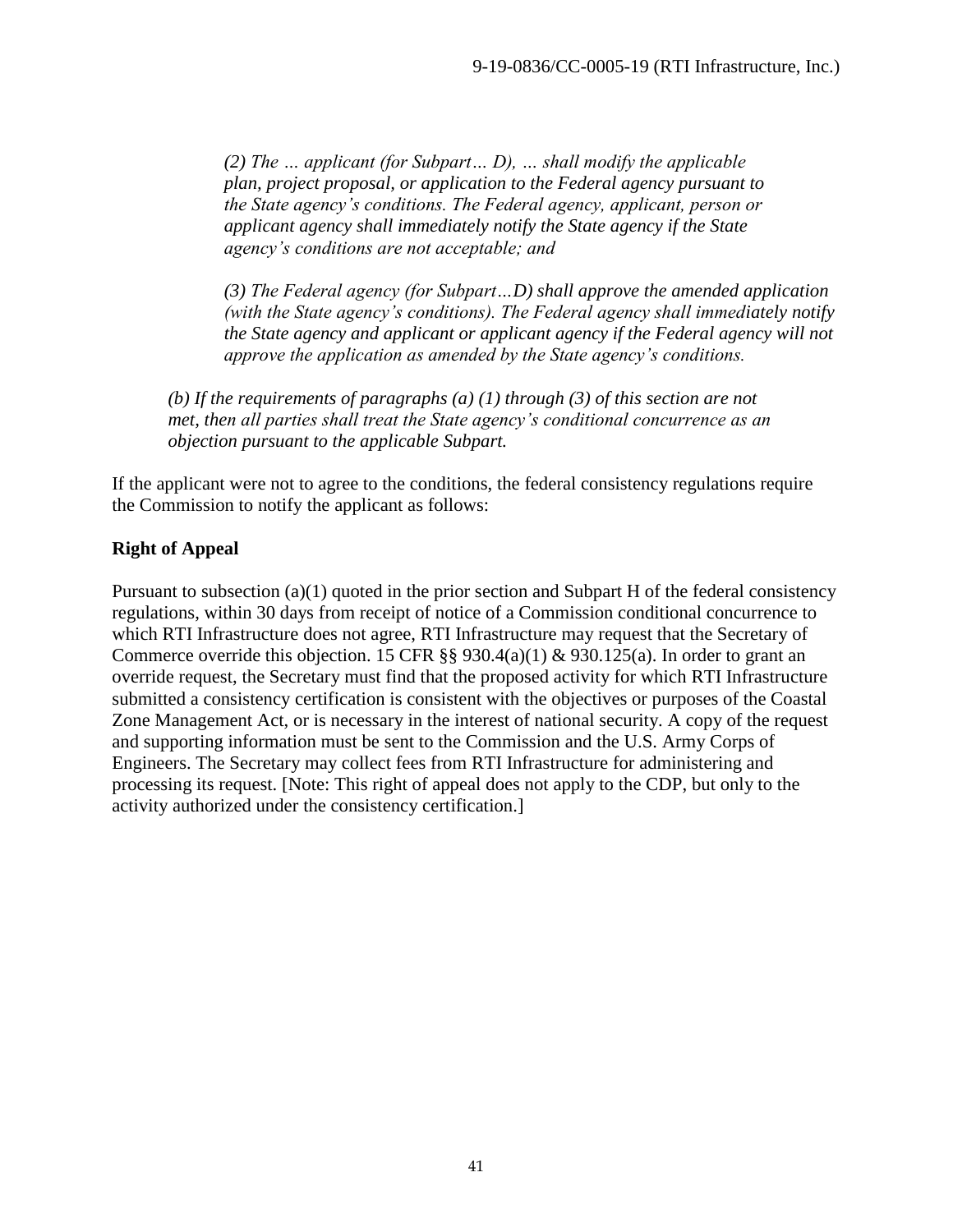# **APPENDIX A: SUBSTANTIVE FILE DOCUMENTS**

## <span id="page-41-0"></span>**Coastal Development Permit Application and Federal Consistency Certification Materials:**

Application for Coastal Development Permit 9-19-0836, dated July 03, 2019.

Consistency Certification CC-0005-19, September, 2019.

Electronic Correspondence from Chris Brungardt, RTI Infrastructure, Inc. to John Weber, Coastal Commission staff, dated November 7, 2019.

RTI Infrastructure, Inc., responses to Notices of Incompleteness, submitted September 12, 2019 and October 28, 2019.

#### **Environmental Documents:**

Applied Marine Sciences, Marine Aquatic Habitats and Biological Communities near Manchester Beach, California: Addendum 1 – RTI Manchester Transpacific Fiber Optic Cable Project Route Characterization, April 2019.

Applied Marine Sciences, Marine Habitats and Associated Biological Communities and Resources near Manchester Beach, California, December 2018.

CA State Lands Commission, Mitigated Negative Declaration for the RTI Infrastructure, Inc. Manchester Subsea Cables Project, April 2019.

ICF. Biological assessment for the Manchester Subsea Cables Project, Mendocino County, California. Prepared for RTI Infrastructure, Inc. May 2019.

Macfarlane Archeological Consultants. Marine Cultural Resources Technical Report for RTI Infrastructure, Inc. Manchester Subsea Cables Project. October 2018.

#### **Published Articles and Reports:**

Cacchione, Drake, Field, and Tate. "Sea-floor gouges caused by migrating gray whales off northern California," Continental Shelf research, Vol. 7, No. 6, pp. 553-560.

Heezen, B.C. "Whales entangled in deep sea cables." Deep-Sea Research 4:105-115, 1957.

Kogan, Paul, Kuhnz, Burton, Von Thun, Greene, and Barry, 2006. *ATOC/Pioneer Seamount cable after 8 years on the seafloor: Observations, environmental impact*. Continental Shelf Research, Vol. 26, pp. 771-787.